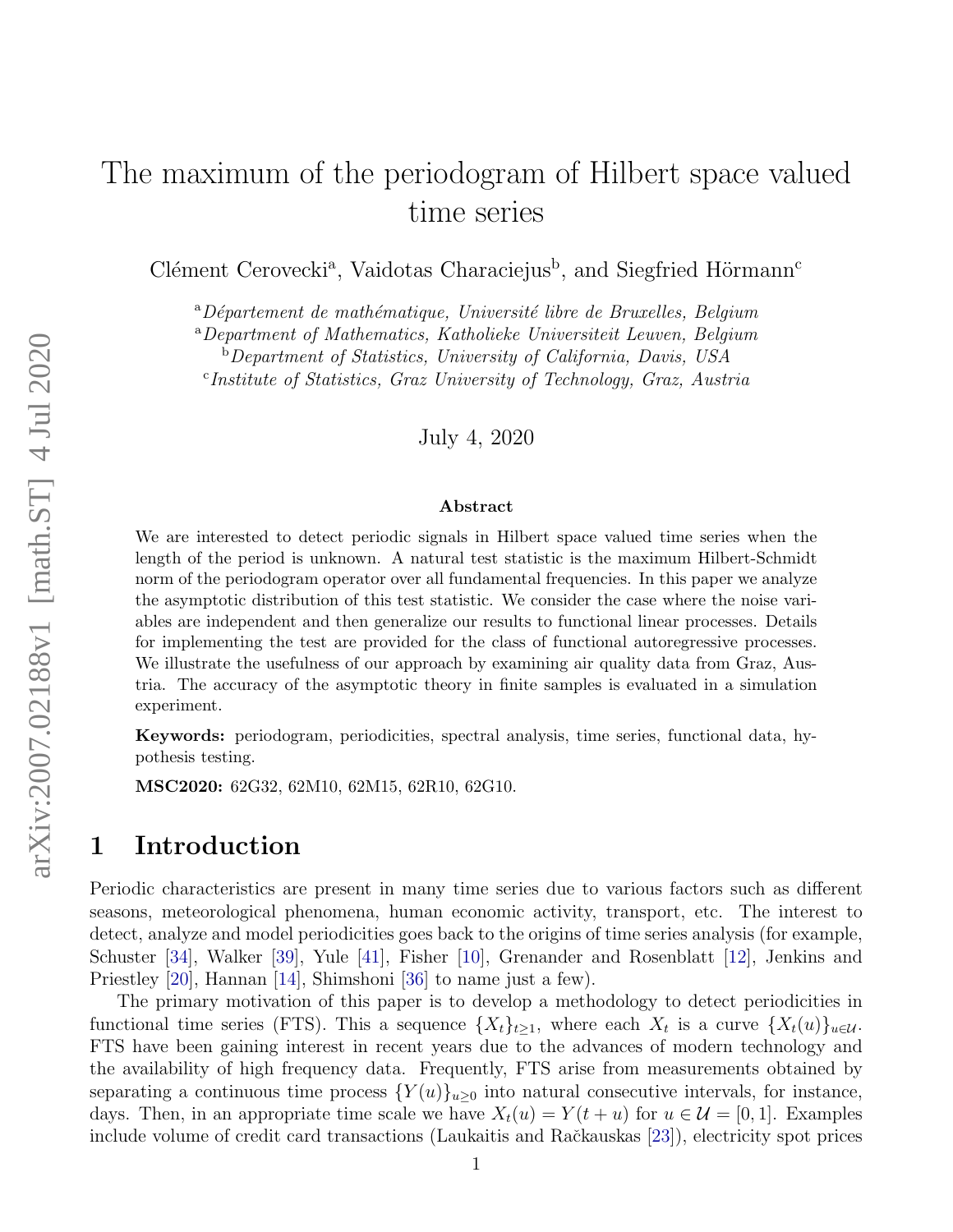(Liebl  $[24]$ ), high frequency asset price data (Horváth et al.  $[18]$ ), daily pollution level curves (Aue et al. [\[1\]](#page-39-3)), daily vehicle traffic curves (Klepsch et al. [\[22\]](#page-40-4)), etc. It should be noted, that such a segmentation already accounts for a periodic structure in the underlying continuous time process. For example, when we segment into daily data, it is because we expect a similar daily fluctuation in each curve. Our interest is then to investigate if there remains a periodic behavior with respect to the discrete time parameter t.

While this problem is well explored in the univariate setting (see Section 10.2 of Brockwell and Davis [\[3\]](#page-39-4) for an overview of the classical tests), developments in multivariate or functional context are restricted to periodicity tests where the length of the period is known (see MacNeill [\[26\]](#page-40-5) and Hörmann, Kokoszka, and Nisol  $(16)$ . This paper is motivated by the interest in testing for an unspecified period, which makes the problem considerably more complex and requires an entirely different theoretical approach. Testing for an unspecified period (in residuals or raw data) is relevant, because periodic behavior can have diverse causes and quite often is not evident. Even though sometimes we expect that the data contains, for example, a weekly or monthly periodic component, there are situations when the period of a latent signal is not so evident. For instance, the solar cycle is a nearly periodic 11-year change in the Sun's activity measured in terms of variations in the number of observed sunspots on the solar surface discovered by Schwabe [\[35\]](#page-41-4). In Section [4](#page-9-0) we also show that our test indicates an unexpected periodic component in the air quality data set from Graz, Austria.

Our test is based on the frequency domain approach to FTS analysis, which is rather natural in this context. This topic has been gaining a significant amount of attention in recent years and it is very useful in various problems (see, for example, Panaretos and Tavakoli [\[29\]](#page-40-6), Hörmann, Kidziński, and Hallin [\[19\]](#page-40-7), Zhang [\[42\]](#page-41-5), Characiejus and Rice [\[4\]](#page-39-6) among others). For the theoretical developments which follow we consider time series with values in an abstract separable Hilbert space. In this way we cover functional and multivariate data. For the latter our results are also new.

Before we describe our approach in detail, we introduce notation that is used throughout the paper. Suppose that  $H_0$  is a real separable Hilbert space equipped with an inner product  $\langle \cdot, \cdot \rangle$ :  $H_0\times H_0\to\mathbb{R}$  and the corresponding norm  $\lVert\cdot\rVert: H_0\to [0,\infty)$ . The complexification of  $H_0$  is denoted by  $H := H_0 \oplus iH_0$  and the space H inherits the Hilbert space structure from  $H_0$ . The complex inner product is defined as  $\langle u, v \rangle_{H_0} = \langle u_0, v_0 \rangle + \langle u_1, v_1 \rangle + i(\langle u_1, v_0 \rangle - \langle u_0, v_1 \rangle)$  for any  $u = u_0 + iu_1$ and  $v = v_0 + iv_1$  in H with  $u_0, u_1, v_0, v_1 \in H_0$ . For easier notation, we henceforth consider  $H_0$  as a subspace of H and use  $\langle \cdot, \cdot \rangle$  for the real and the complex inner product. We do the same for the norm and other definitions to come.  $\mathcal{L}(H)$  denotes the space of bounded linear operators on H and it is equipped with the usual operator norm  $||A|| = \sup_{||x||=1} ||A(x)||$ . We say that an operator A is Hilbert-Schmidt (trace-class) if its singular values  $\{\sigma_k\}_{k\geq 1}$  are square summable (absolutely summable). We define the corresponding Hilbert-Schmidt norm  $||A||_{\mathcal{S}} = (\sum_{k=1}^{\infty} \sigma_k^2)^{1/2}$  and the trace norm  $||A||_{\mathcal{T}} = \sum_{k=1}^{\infty} \sigma_k$  (see Weidmann [\[40\]](#page-41-6) for more details). For  $x, y \in H$ , the tensor of x and y is a rank one operator  $x \otimes y : H \to H$  defined by  $(x \otimes y)(z) := \langle z, y \rangle x$  for each  $z \in H$ . In particular this gives rise to the covariance operator  $Var(X) := E[(X - EX) \otimes (X - EX)].$  We note that for  $H_0 = \mathbb{R}^d$  with  $d > 1$  this is the usual covariance matrix. For more details on random elements in Hilbert spaces, we refer to Bosq [\[2\]](#page-39-7).

Suppose that  $X_1, \ldots, X_n$  are observations of random elements with values in some separable Hilbert space  $H_0$  and define the discrete Fourier transform (DFT) of  $X_1, \ldots, X_n$  by setting

$$
\mathcal{X}_n(\omega) \coloneqq \frac{1}{\sqrt{n}} \sum_{t=1}^n X_t e^{-\mathrm{i}t\omega}
$$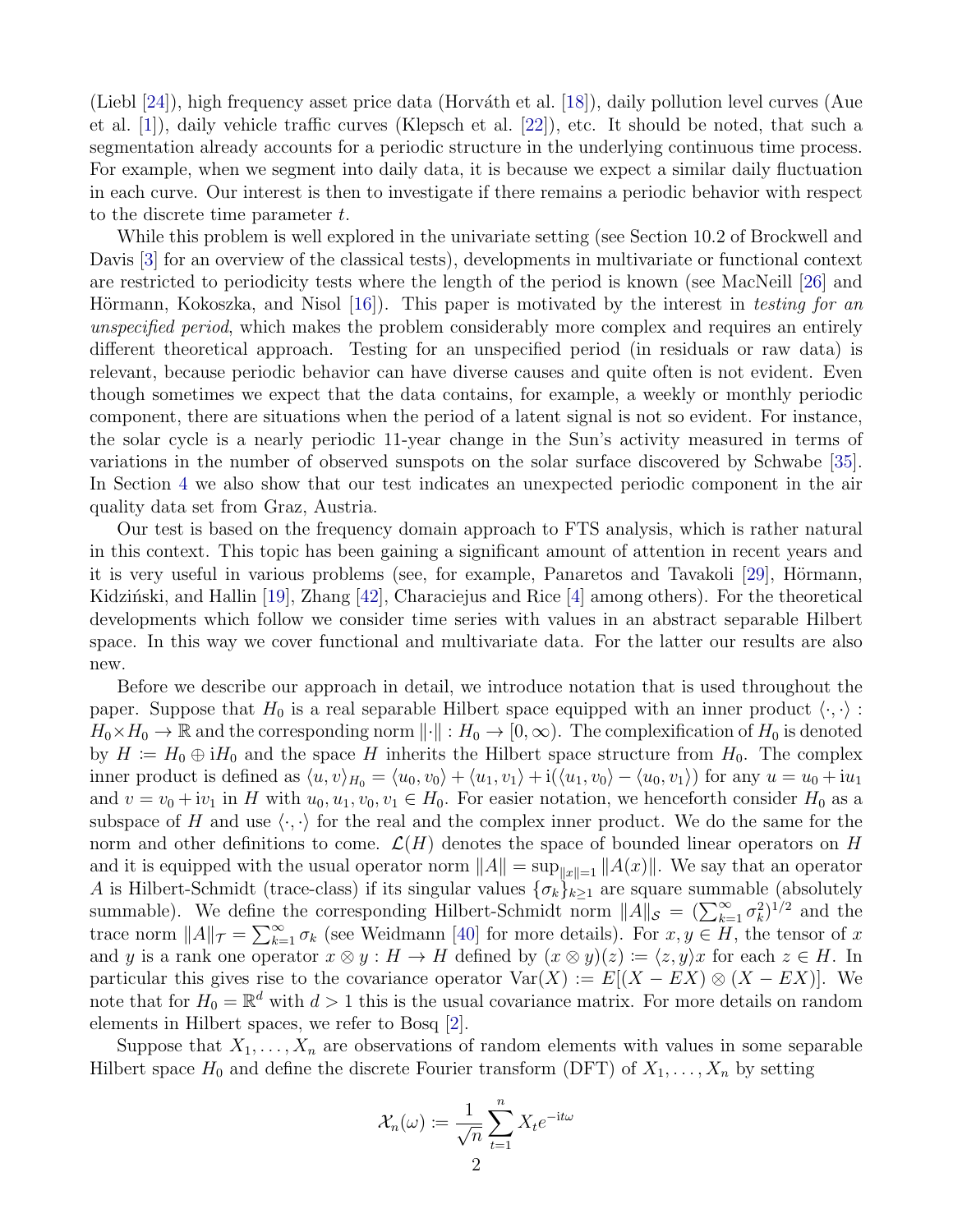for  $n \geq 1$  and  $\omega \in [-\pi, \pi]$ , where  $i = \sqrt{-1}$ . By its very definition  $\mathcal{X}_n(\omega)$  is an element of the complex Hilbert space  $H := H_0 \oplus iH_0$  for  $\omega \in [-\pi, \pi]$ . The periodogram operator is defined by

$$
I_n(\omega) \coloneqq \mathcal{X}_n(\omega) \otimes \mathcal{X}_n(\omega) \tag{1.1}
$$

for  $n \geq 1$  and  $\omega \in [-\omega, \omega]$  and it is a well-known and important tool in time series analysis. It is the main ingredient for estimation of the spectral density operator (see Panaretos and Tavakoli [\[29\]](#page-40-6)) and it is the key statistic for detection of periodic signals in the data. What is of particular interest is the maximum of the periodogram operator defined by

<span id="page-2-0"></span>
$$
M_n := \max_{j=1,\dots,q} \|I_n(\omega_j)\|_{\mathcal{S}} = \max_{j=1,\dots,q} \|\mathcal{X}_n(\omega_j)\|^2,
$$
\n(1.2)

where  $\omega_1, \ldots, \omega_q$  are the Fourier or the fundamental frequencies given by  $\omega_j = 2\pi j/n$  with  $j =$  $1, \ldots, q$  and  $q = \lfloor (n-1)/2 \rfloor$ . In the univariate case the exact distribution of  $M_n$  can be derived for independent and identically distributed (iid) Gaussian data (see Fisher [\[10\]](#page-39-0) as well as Section 10.2 of Brockwell and Davis [\[3\]](#page-39-4)). Then  $M_n$  is the maximum of q iid standard exponential random variables and  $M_n$  belongs to the domain of attraction of the standard Gumbel distribution. That is,  $M_n$ –log q converges in distribution to the standard Gumbel distribution as  $n \to \infty$  (the cumulative distribution function of the standard Gumbel distribution is given by  $F(x) = \exp\{-e^{-x}\}\$ for  $x \in \mathbb{R}$ ). If we superimpose a sinusoidal signal  $s_t = \alpha \cos(\theta + \omega_i t)$  for some  $j \in \{1, \ldots, q\}$  to the observations, then  $M_n$  will diverge at a rate proportional to n, which in turn then leads to a very powerful test statistic.

The assumption of Gaussianity is restrictive and hence an alternative approach would be to establish the asymptotic distribution of the appropriately standardized maximum  $M_n$  under more general conditions. Walker [\[38\]](#page-41-7) conjectured that the same result still holds even if the random variables are not normal, provided that the moments of the distribution of  $X_1, \ldots, X_n$  up to some sufficiently high order exist. Walker [\[38\]](#page-41-7) also stated that no proof was known at the time and that the problem of constructing one is undoubtedly extremely difficult. Almost 35 years later, Davis and Mikosch [\[7\]](#page-39-8) proved that the limit indeed remains the same provided that  $E|X_1|^s < \infty$  with some  $s > 2$  using a Gaussian approximation technique due to Einmahl [\[8\]](#page-39-9). Later on the results of Davis and Mikosch [\[7\]](#page-39-8) were extended by Lin and Liu [\[25\]](#page-40-8) to a broad class of stationary processes.

The main result of this paper is an extension of the result of Davis and Mikosch [\[7\]](#page-39-8) (see Theorem 2.1 therein) to real separable Hilbert spaces (finite dimensional or infinite dimensional) under certain technical conditions (see Theorems [1,](#page-4-0) [2,](#page-4-1) [3,](#page-4-2) and [4\)](#page-5-0). A key ingredient of our proof is a powerful Gaussian approximation developed by Chernozhukov et al. [\[5\]](#page-39-10) which in turn relies on an anti-concentration inequality due to Nazarov [\[28\]](#page-40-9). In fact, we obtain a slight extension of Proposition 3.2 of Chernozhukov et al. [\[5\]](#page-39-10) by making the dependence of the bound on certain parameters explicit (see [Proposition 2](#page-19-0) as well as Appendix [A\)](#page-31-0). This result might be of independent interest.

In many situations, assuming that the observations are iid random elements is not realistic and hence we provide extensions of our main results to dependent sequences. Following the classical approach of Walker [\[38\]](#page-41-7), we provide a generalization to linear processes (see [Theorem 5](#page-8-0) as well as [Theorem 6\)](#page-8-1). Our [Lemma 1](#page-7-0) not only extends the results of Walker [\[38\]](#page-41-7) but also does so under weaker conditions.

These results allow us to construct tests for hidden periodicities in time series with values in a separable Hilbert space which complement the methods of Hörmann et al.  $[16]$ , where the length of the period is assumed to be known. Specifically, we want to test the null hypothesis  $\mathcal{H}_0$  that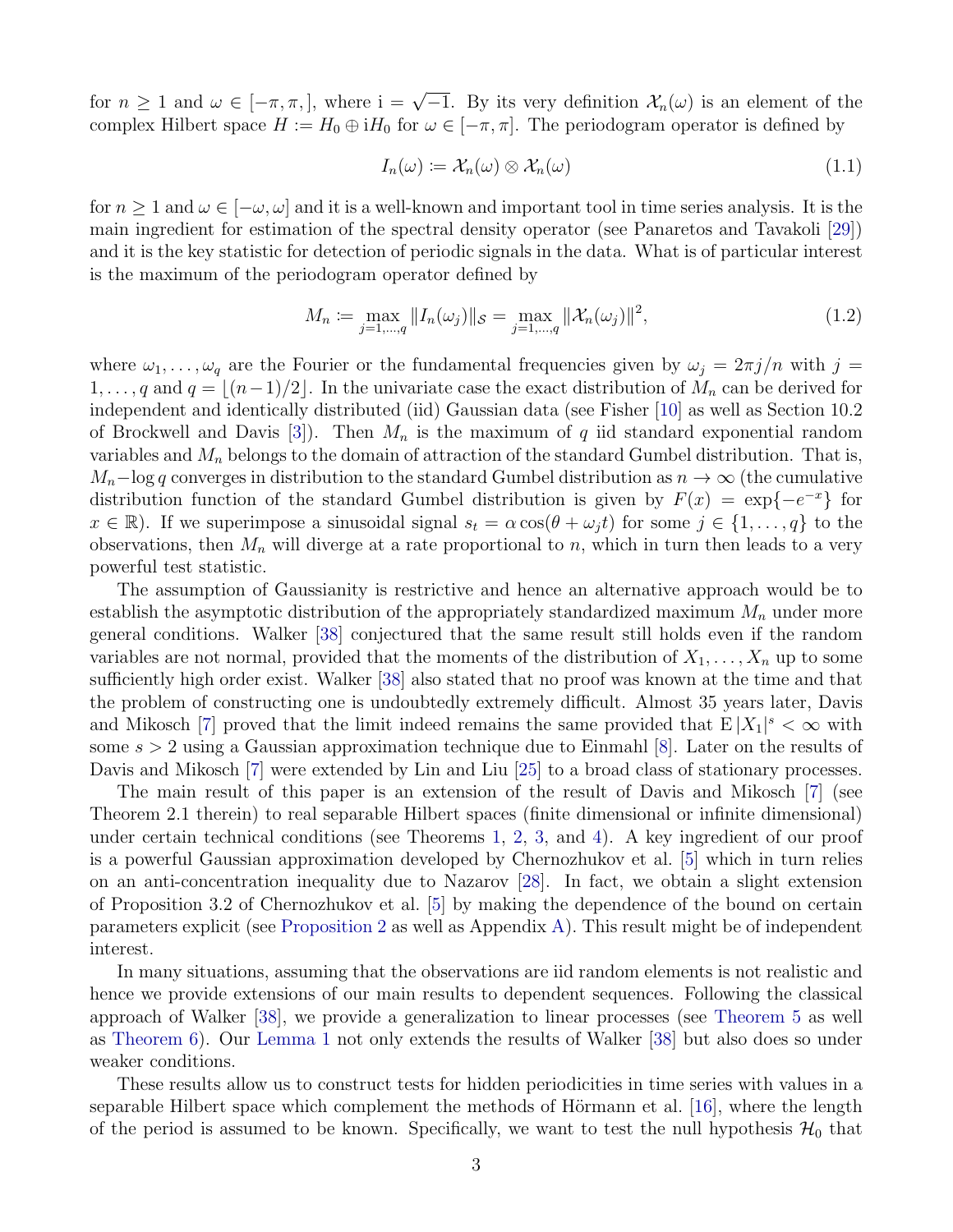the observations are generated by a linear process (no periodic component) against the alternative hypothesis  $\mathcal{H}_1$  that the observations are generated by a linear process with a superimposed deterministic periodic component with an unknown period. We also establish the consistency of the proposed test (see [Theorem 8\)](#page-10-0) without assuming any specific shape or form of the superimposed deterministic periodic component.

The rest of the paper is organized as follows. In Section [2](#page-3-0) we formulate our main theorems which are valid for iid data. In Section [3](#page-7-1) we extend these results to linear processes. Then we illustrate in Section [4](#page-9-0) how to use our results to construct a test for periodic signals in functional time series at some unknown frequency. We evaluate the finite sample behavior in a simulation study and with a real data example in Section [5.](#page-10-1) We give a conclusion in Section [6](#page-13-0) and provide the proofs in Section [7.](#page-14-0) In the Appendix, we prove two theorems which are of separate interest and which are needed for proving our main results.

## <span id="page-3-0"></span>2 Main results

Suppose that  $\{X_t\}_{t\geq 1}$  are iid random elements with values in  $H_0$  such that  $EX_1 = 0$  and  $E||X_1||^2 <$  $\infty$ . Let  $\{v_k\}_{k\geq 1}$  be the eigenvectors (principal components) of the covariance operator  $E[X_1\otimes X_1]$ with their corresponding eigenvalues  $\{\lambda_k\}_{k>1}$ . The  $\{v_k\}_{k>1}$  form an orthonormal basis of  $H_0$  and  ${\{\lambda_k\}_{k\geq1}}$  are indexed in a non-increasing order. We use the following assumption in some of our results.

<span id="page-3-1"></span>**Assumption 1.**  $\lambda_k > \lambda_{k+1}$  for each  $k \geq 1$ .

Below we use  $V \sim \text{Exp}(\theta)$  to indicate that V follows an exponential distribution with mean  $1/\theta$  and  $V \sim \text{Hypo}(\theta_1, \ldots, \theta_p)$  if the variable V follows a hypoexponential distribution, i.e.  $V \sim \sum_{k=1}^p E_i$ where  $E_i$  are independent  $Exp(\theta_i)$  random variables with  $1 \leq i \leq p$ . As usual,  $N(\mu, \sigma^2)$  denotes the normal distribution with mean  $\mu$  and variance  $\sigma^2$ .

### 2.1 The multivariate setup

We start by studying the projections of  $X_t$ 's onto the space spanned by  $\{v_1, \ldots, v_d\}$ :

$$
X_t^d = \sum_{k=1}^d \langle X_t, v_k \rangle v_k, \quad t \ge 1.
$$

The DFT and the periodogram operator of  $\{X_t^d\}_{1 \leq t \leq n}$  are defined by

$$
\mathcal{X}_n^d(\omega) = n^{-1/2} \sum_{t=1}^n X_t^d e^{-it\omega} \quad \text{and} \quad I_n^d(\omega) = \mathcal{X}_n^d(\omega) \otimes \mathcal{X}_n^d(\omega), \tag{2.1}
$$

respectively, for  $\omega \in [-\pi, \pi]$ . Observe that  $X_t^d = X_t$  and  $\mathcal{X}_n^d(\omega) = \mathcal{X}_n(\omega)$  if  $H_0 = \mathbb{R}^d$ . So the multivariate setting can be viewed as a special case.

If we assume for the moment that the  $X_t$ 's are iid Gaussian random elements, then we have that

$$
\max_{1 \le j \le q} \|\mathcal{X}_n^d(\omega_j)\|^2 = \max_{1 \le j \le q} \left\{ \sum_{k=1}^d \lambda_k E_{kj} \right\},\tag{2.2}
$$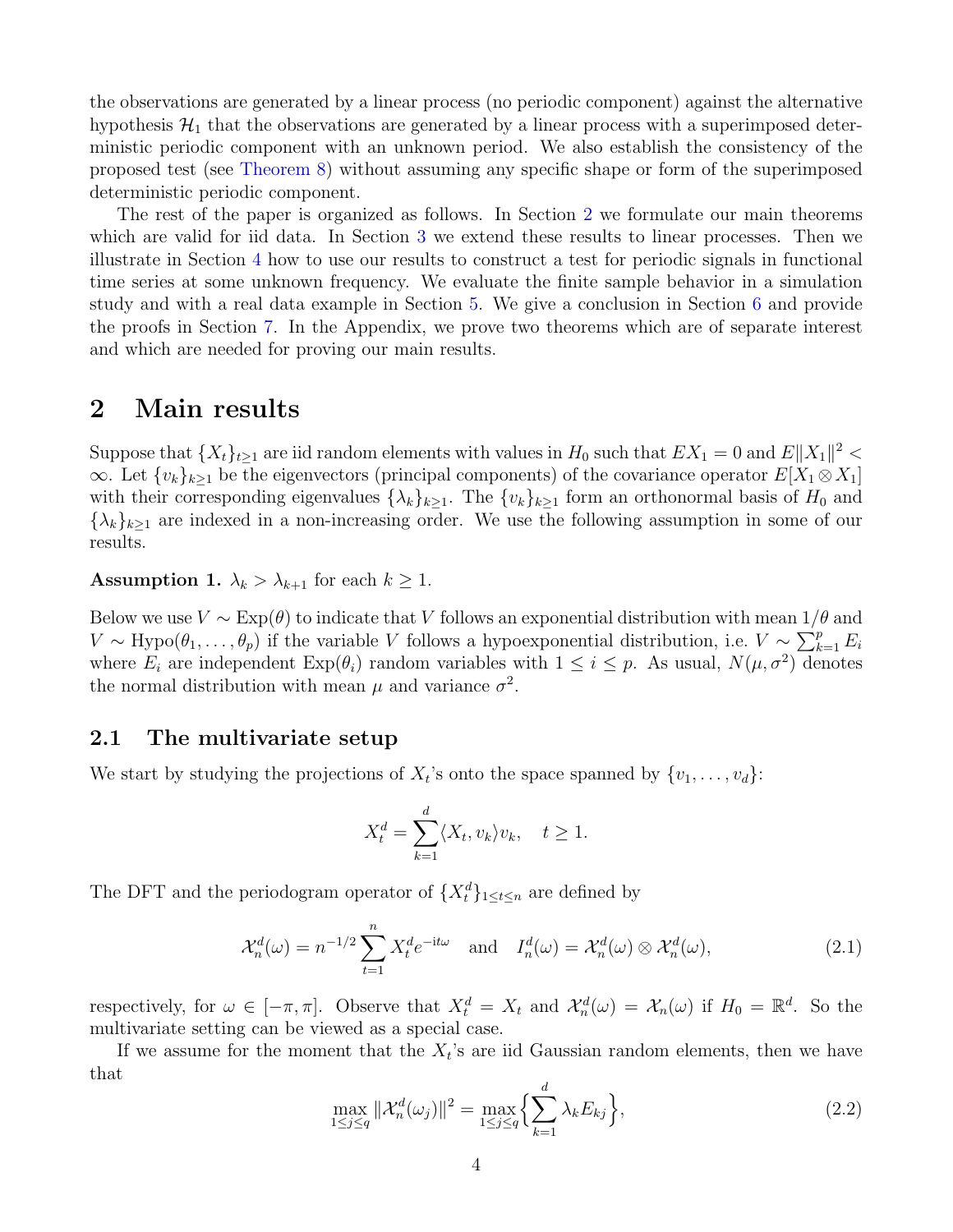where  $E_{kj}$  are independent  $Exp(1)$  random variables for  $1 \leq k \leq d$  and  $1 \leq j \leq q$ . This follows from the orthogonality of  $\{v_k\}_{k\geq 1}$ , which implies that  $\langle X_t, v_k \rangle$  are independent  $N(0, \lambda_k)$  random variables. Consequently,  $\|\mathcal{X}_n^d(\omega_j)\|^2$  are independent  $Hypo(\lambda_1^{-1},\ldots,\lambda_d^{-1})$  random variables. To have a non-degenerate limiting distribution, the variable  $M_n$  needs to be centered and scaled. The corresponding sequences depend on the eigenvalues of  $\text{Var}(X_1^d)$ . If [Assumption 1](#page-3-1) holds, then we have that  $\lambda_1^{-1}(\max_{1 \leq j \leq q} ||\mathcal{X}_n^d(\omega_j)||^2 - b_q^d) \stackrel{d}{\to} \mathcal{G}$  as  $n \to \infty$ , where  $\mathcal G$  denotes a standard Gumbel distribution and where

<span id="page-4-3"></span>
$$
b_n^d = \lambda_1 \log(n\alpha_{1,d})
$$
 and  $\alpha_{1,d} = \prod_{j=2}^d (1 - \lambda_j/\lambda_1)^{-1}$  (2.3)

(see [Lemma 3](#page-21-0) in Section [7.2\)](#page-21-1).

If  $H_0 = \mathbb{R}^d$ , and if  $\Sigma := \mathbb{E}[X_t X_t']$  has full rank we consider the standardized process  $\{\Sigma^{-1/2} X_t\}_{t \geq 1}$ . Alternatively, we may directly assume that  $Var(X_1) = I_d$ , where  $I_d$  is the identity matrix. Then  $\max_{1 \leq j \leq q} ||\mathcal{X}_n(\omega_j)||^2 - c_q \stackrel{d}{\to} \mathcal{G}$  as  $n \to \infty$ , where

<span id="page-4-4"></span>
$$
c_n = \log n + (d - 1)\log \log n - \log(d - 1)!
$$
 (2.4)

for  $n \geq 3$  (see Example 1 of Kang and Serfozo [\[21\]](#page-40-10) or Table 3.4.4 of Embrechts et al. [\[9\]](#page-39-11)).

In the following two theorems, we extend these results to iid random elements provided that the moments up to some sufficiently high order exist.

<span id="page-4-0"></span>**Theorem 1.** Let  $\{X_t\}_{t\geq 1}$  be iid random elements in  $H_0$  with  $E||X_1||^r < \infty$  for some  $r > 2$ . Suppose that [Assumption 1](#page-3-1) holds and  $d \geq 1$  is fixed. Then

<span id="page-4-5"></span>
$$
\lambda_1^{-1}(\max_{1 \le j \le q} \|\mathcal{X}_n^d(\omega_j)\|^2 - b_q^d) \stackrel{\mathrm{d}}{\to} \mathcal{G} \quad \text{as} \quad n \to \infty,\tag{2.5}
$$

where  $b_q^d$  is given by  $(2.3)$ .

<span id="page-4-1"></span>**Theorem 2.** Let  $\{X_t\}_{t\geq 1}$  be iid random vectors in  $\mathbb{R}^d$  with  $E||X_1||^r < \infty$  for some  $r > 2$  and  $E[X_1X_1'] = I_d$ , where  $I_d$  is the identity matrix. Then

$$
\max_{1 \le j \le q} \|\mathcal{X}_n(\omega_j)\|^2 - c_q \xrightarrow{d} \mathcal{G} \quad as \quad n \to \infty,
$$

where  $c_q$  is given by  $(2.4)$ .

The proofs of [Theorem 1](#page-4-0) and [Theorem 2](#page-4-1) are given in Section [7.](#page-14-0) They rely on a powerful Gaussian approximation due to Chernozhukov et al. [\[5\]](#page-39-10) (see [Proposition 1\)](#page-15-0). If  $H_0 = \mathbb{R}$ , we recover Theorem 2.1 of Davis and Mikosch [\[7\]](#page-39-8) as a special case of [Theorem 2.](#page-4-1) To the best of our knowledge, [Theorem 1](#page-4-0) is the first multivariate generalization of Theorem 2.1 of Davis and Mikosch [\[7\]](#page-39-8).

We now present an extension of [Theorem 1,](#page-4-0) where we let d grow to infinity as  $n \to \infty$ .

<span id="page-4-2"></span>**Theorem 3.** Suppose that  $E||X_1||^4 < \infty$  and that [Assumption 1](#page-3-1) holds. Assume that  $\{k\lambda_k\}_{k\geq 1}$  is eventually monotonic, i.e. there exists  $k_0 \geq 1$  such that

<span id="page-4-6"></span>
$$
k\lambda_k \ge (k+1)\lambda_{k+1} \tag{2.6}
$$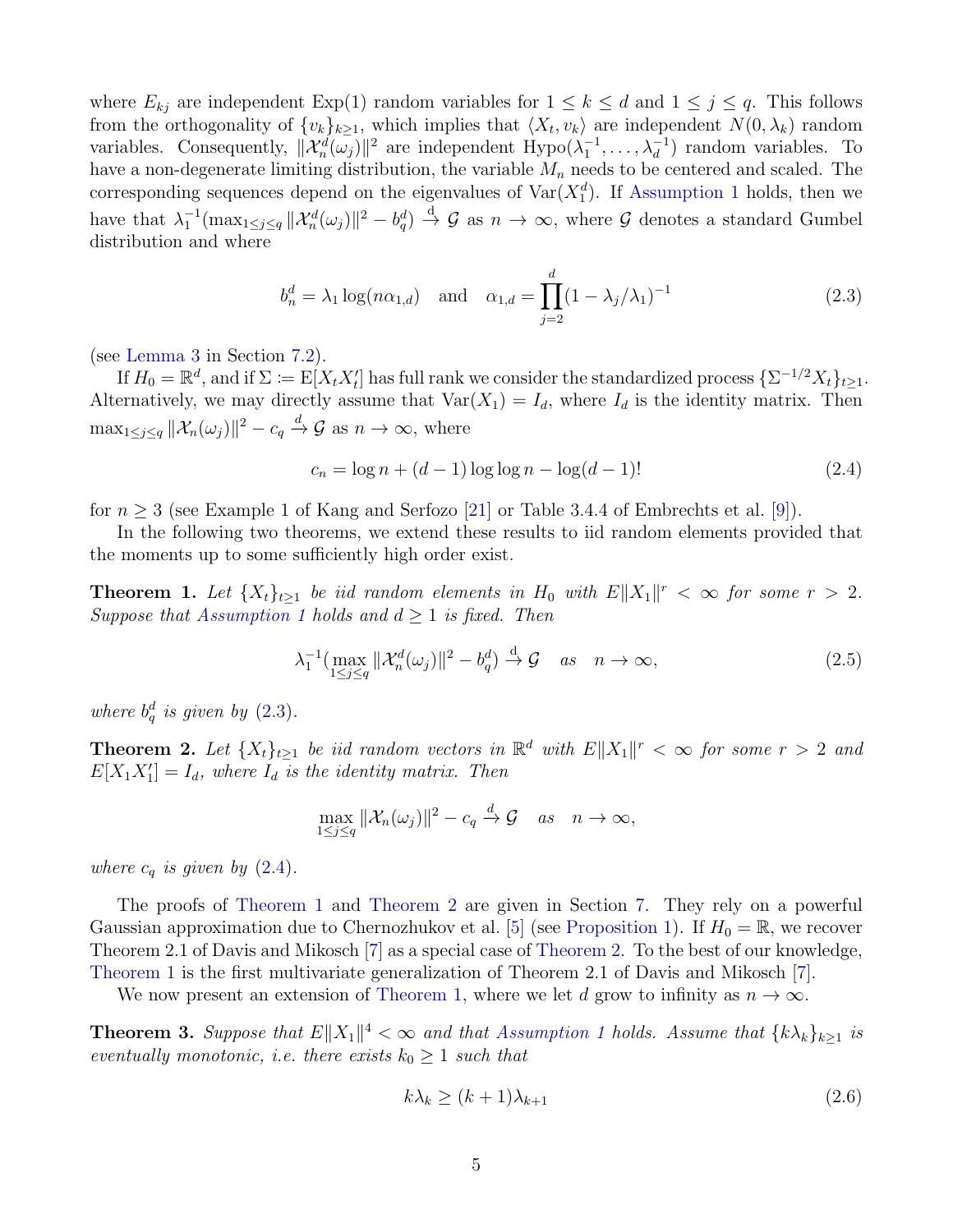for all  $k \geq k_0$ . Then convergence [\(2.5\)](#page-4-5) still holds if d is replaced by a sequence of integers  $\{d_n\}_{n\geq 1}$ such that  $d_n \to \infty$ , and

<span id="page-5-1"></span>
$$
\frac{d_n^4}{\lambda_{d_n}^{1/2}} = o(n^{1/6}/\log^{7/6} n) \qquad \text{and} \qquad d_n = O(n^{\gamma_0}) \tag{2.7}
$$

as  $n \to \infty$  with

<span id="page-5-2"></span>
$$
\gamma_0 < \min\left\{\min_{k\geq 2} \left\{\frac{1}{k} \left(\frac{\lambda_1}{\lambda_k} - 1\right)\right\}, 1\right\}.\tag{2.8}
$$

Since we assume that  $\lambda_k$ 's are strictly decreasing and summable, we have that  $k\lambda_k = o(1)$  as  $k \to \infty$  and hence we only additionally require  $\{k\lambda_k\}_{k>1}$  to be eventually monotonic in [Theorem 3.](#page-4-2) The first condition in [\(2.7\)](#page-5-1) ensures that the Gaussian approximation still holds while the second condition in  $(2.7)$ , as well as  $(2.6)$  and  $(2.8)$  are used to show that the hypoexponential distribution with an increasing number of parameters belongs to the domain of attraction of the Gumbel distribution (see [Lemma 4](#page-21-2) in Section [7.2\)](#page-21-1). If  $d_n \to \infty$  as  $n \to \infty$ , we can choose a centring sequence  $\{b_n\}_{n\geq 1}$  independently of  $\{d_n\}_{n\geq 1}$  by setting  $b_n = \lim_{d\to\infty} b_n^d$  for  $n \geq 1$ , where  $b_n^d$  is defined by [\(2.3\)](#page-4-3) (see [Lemma 9\)](#page-28-0).

### 2.2 The infinite dimensional case

The following theorem establishes a fully functional result, i.e. the convergence in distribution of  $\lambda_1^{-1}(M_n - b_q)$  as  $n \to \infty$ , where  $M_n$  is defined by [\(1.2\)](#page-2-0). Technical conditions are connected with the decay rate of the eigenvalues  $\{\lambda_k\}_{k\geq 1}$  of the covariance operator  $\text{Var}(X_1)$ .

<span id="page-5-0"></span>**Theorem 4.** Suppose that  $E||X_1||^r < \infty$  for some  $r \geq 4$  and let [Assumption 1](#page-3-1) hold. Moreover, suppose that there exists a sequence  $\{d_n\}_{n\geq 1}$  which satisfies the conditions of [Theorem 3.](#page-4-2) Consider some sequence  $\{\ell_k\}_{k\geq 1}$  of positive numbers such that  $\sum_{k=1}^{\infty} \ell_k = 1$  and assume that

<span id="page-5-3"></span>
$$
\sum_{k=1}^{\infty} \ell_k^{-r/2} E|\langle X_1, v_k \rangle|^r < \infty \tag{2.9}
$$

and that

<span id="page-5-5"></span>
$$
\sum_{k > d_n} (\lambda_k / \ell_k)^{r/2} = o(1/n) \tag{2.10}
$$

as  $n \to \infty$ . Then  $\lambda_1^{-1}(M_n - b_q) \stackrel{d}{\to} \mathcal{G}$  as  $n \to \infty$ , where  $b_q = \lim_{d \to \infty} b_q^d$  with  $b_q^d$  given by [\(2.3\)](#page-4-3). *Remark* 1. By our assumption  $r/2 - 2 \ge 0$ , and hence [\(2.9\)](#page-5-3) implies

<span id="page-5-4"></span>
$$
\sum_{k>d_n} \ell_k^{-r/2} E|\langle X_1, v_k \rangle|^r = o(n^{r/2-2}). \tag{2.11}
$$

We prove [Theorem 4](#page-5-0) under weaker condition  $(2.11)$ .

If  $X_1$  is a Gaussian random element, then  $E|\langle X_1, v_k\rangle|^r = E|Z|^r \cdot \lambda_k^{r/2}$  $k^{r/2}$ , where  $Z \sim N(0, 1)$  and hence condition  $(2.10)$  implies condition  $(2.9)$ . While under Gaussianity such an equality holds for any  $r > 0$ , we only need this condition for some fixed  $r \geq 4$ . To this end, we note that by the Karhunen-Loève expansion any random element  $X_1$  in  $H_0$  has the representation

$$
X_1 = \sum_{k \ge 1} \langle X_1, v_k \rangle v_k = \sum_{k \ge 1} \sqrt{\lambda_k} Z_k v_k,
$$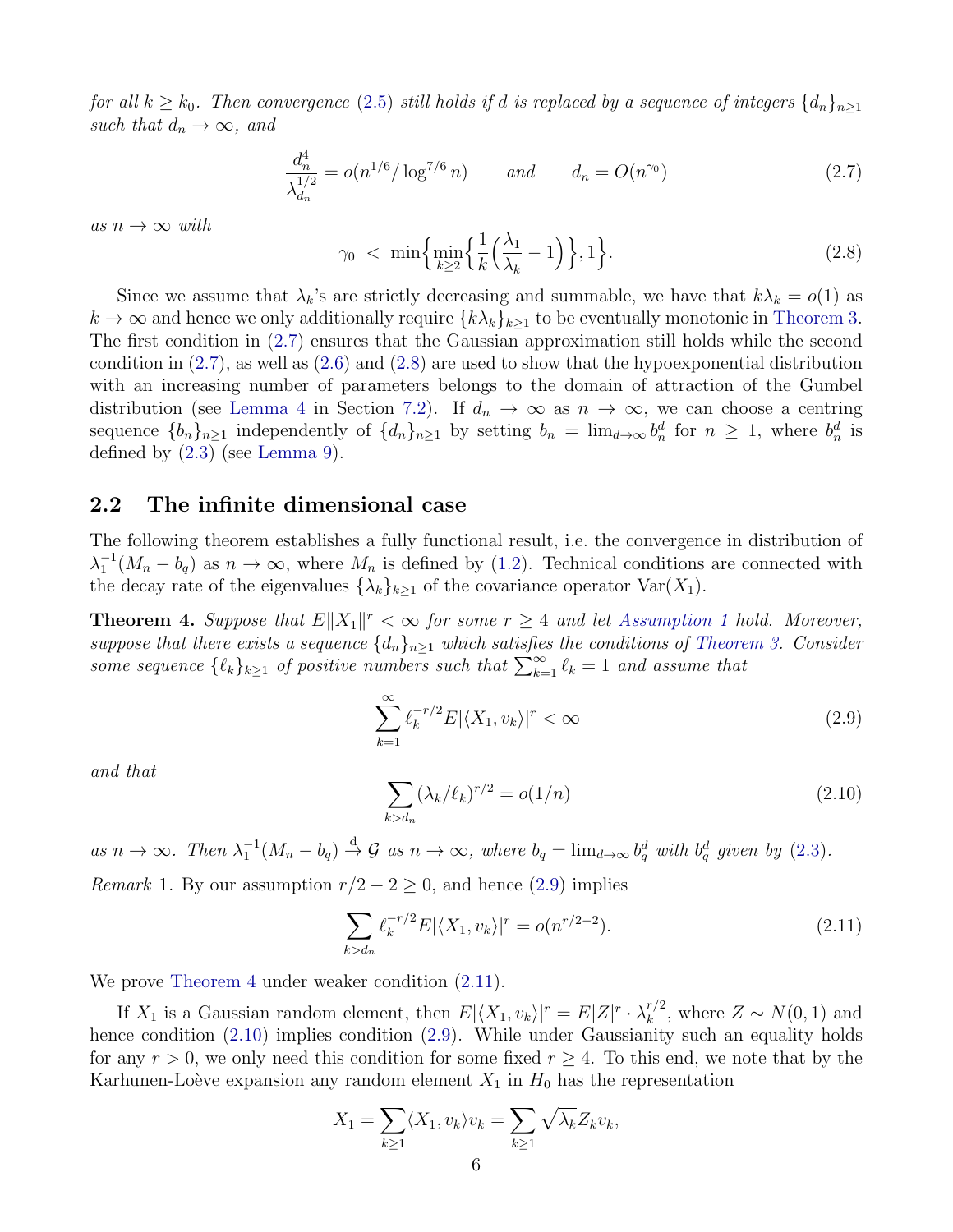where  $\{Z_k\}_{k\geq 1}$  is white noise with mean zero and unit variance. Since  $\langle X_1, v_k \rangle =$ √  $\overline{\lambda_k}Z_k$ , the condition

<span id="page-6-0"></span>
$$
\sup_{k\geq 1} E|Z_k|^r = C < \infty,\tag{2.12}
$$

provides the bound  $E|\langle X_1, v_k\rangle|^r \leq C\lambda_k^{r/2}$  for all  $k \geq 1$ . Consequently, [\(2.10\)](#page-5-5) together with [\(2.12\)](#page-6-0) imply [\(2.9\)](#page-5-3).

Let us provide two examples where the conditions of [Theorem 4](#page-5-0) are satisfied. We look at the settings where the eigenvalues  $\lambda_k$  decay exponentially or polynomially. For numerical sequences  ${\{\alpha_n\}}_{n\geq 1}$  and  ${\{\beta_n\}}_{n\geq 1}$  we write  $\alpha_n = \Theta(\beta_n)$  as  $n \to \infty$  if there exist  $k > 0$ ,  $K > 0$  and  $N \geq 1$  such that  $k\beta_n \leq \alpha_n \leq K\beta_n$  for all  $n > N$ .

**Example 1.** Suppose that  $E||X_1||^r < \infty$  with  $r > 6$  and  $\lambda_k = \Theta(\rho^k)$  with  $0 < \rho < 1$  as  $k \to \infty$ . Also, assume that [\(2.6\)](#page-4-6) as well as [\(2.12\)](#page-6-0) hold. We choose  $d_n = |c \log(n)|$  with

$$
\frac{2}{r\log(1/\rho)} < c < \frac{1}{3\log(1/\rho)}.
$$

Then

$$
\frac{d_n^4}{\lambda_{d_n}^{1/2}} = O(\log^4(n)n^{\frac{c}{2}\log(1/\rho)}) = o\left(\frac{n^{1/6}}{\log^{7/6} n}\right)
$$

as  $n \to \infty$  if  $c < (3 \log(1/\rho))^{-1}$ . This shows that  $(2.7)$  holds. We set  $\ell_k = \epsilon (1 - \epsilon)^{-1} (1 - \epsilon)^k$  for some  $\epsilon \in (0, 1 - \rho)$ . Then  $(2.10)$  holds since

$$
\sum_{k > d_n} (\lambda_k / \ell_k)^{r/2} = O((\rho / (1 - \epsilon))^{r d_n / 2}) = O(n^{-\frac{rc}{2} \log((1 - \epsilon) / \rho)}) = o(1/n)
$$

as  $n \to \infty$  whenever  $c > 2/(r \log(1/\rho))$  and if  $\epsilon$  is small enough. Hence the required conditions hold.

**Example 2.** Suppose that  $\lambda_k = \Theta(k^{-\nu})$  with  $\nu > 1$  as  $k \to \infty$ . Now choose some large enough  $r > 2/(\nu - 1)$  such that for some  $\beta > 0$ 

$$
\frac{1}{(\nu - 1)r/2 - 1} < \beta < \min\left\{\frac{1}{3(8+\nu)}, \min_{k \ge 2} \frac{1}{k} \left(\frac{\lambda_1}{\lambda_k} - 1\right), 1\right\} \tag{2.13}
$$

and assume that  $E||X_1||^r < \infty$ . Also, let us assume that [\(2.6\)](#page-4-6) as well as [\(2.12\)](#page-6-0) hold. Then we may set  $d_n = \lfloor n^{\beta} \rfloor$  and verify condition [\(2.7\)](#page-5-1) so that [Theorem 4](#page-5-0) is applicable. To this end we notice that

$$
\frac{d_n^4}{\lambda_{d_n}^{1/2}} = O(n^{\beta(4+\nu/2)}) = o\left(\frac{n^{1/6}}{\log^{7/6} n}\right)
$$

as  $n \to \infty$  since  $\beta < (3(8 + \nu))^{-1}$ . For the second part of condition [\(2.7\)](#page-5-1), we require  $\beta$  $\min\{\min_{k\geq 2} k^{-1}(\lambda_1/\lambda_k-1), 1\}.$ 

In order to verify [\(2.10\)](#page-5-5) we choose  $\ell_k$  proportional to  $k^{-(1+\epsilon)}$ . Then

$$
\sum_{k>d_n} (\lambda_k/\ell_k)^{r/2} = O\left(\sum_{k>d_n} k^{\frac{r}{2}(-\nu+1+\epsilon)}\right) = O(n^{\beta(\frac{r}{2}(1+\epsilon-\nu)+1)}) = o(n^{-1})
$$

as  $n \to \infty$  if  $r > 2/(\nu - 1)$  and if  $\beta > 1/((\nu - 1)r/2 - 1)$ , provided that  $\epsilon$  is chosen small enough.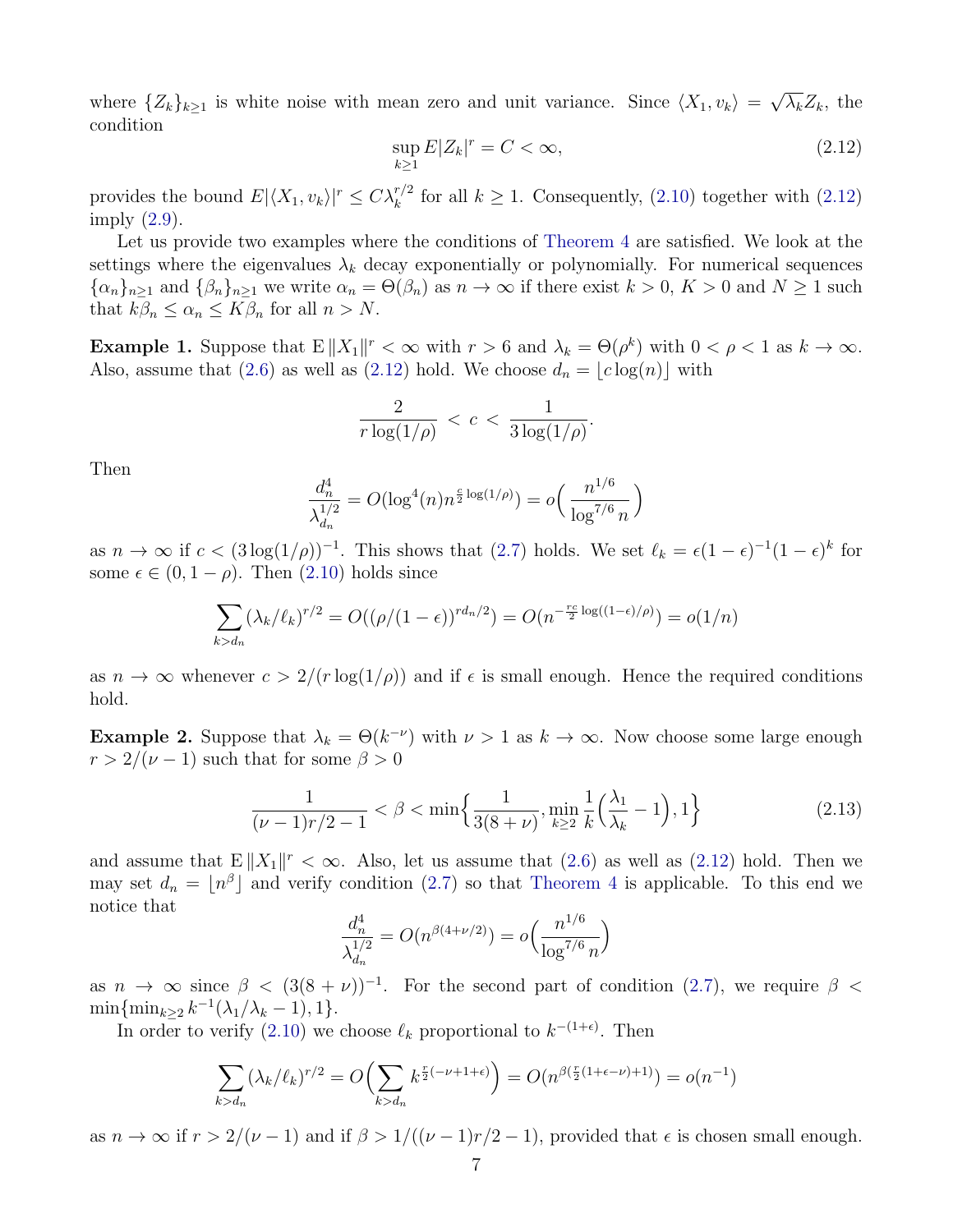### <span id="page-7-1"></span>3 Extension to linear processes

We consider an extension of our [Theorem 2](#page-4-1) and [Theorem 4](#page-5-0) to linear processes. Suppose that  $\{X_t\}_{t\in\mathbb{Z}}$  is a linear process given by

<span id="page-7-2"></span>
$$
X_t = \sum_{k=-\infty}^{\infty} a_k(\varepsilon_{t-k})
$$
\n(3.1)

for each  $t \in \mathbb{Z}$ , where  $\{a_k\}_{k \in \mathbb{Z}} \subset \mathcal{L}(H_0)$  such that  $\sum_{k=-\infty}^{\infty} ||a_k|| < \infty$  and  $\{\varepsilon_t\}_{t \in \mathbb{Z}}$  are iid  $H_0$ -valued random elements with zero means. We denote the DFT of  $\varepsilon_1, \ldots, \varepsilon_n$  by

$$
\mathcal{E}_n(\omega) = n^{-1/2} \sum_{t=1}^n \varepsilon_t e^{-\mathrm{i} t \omega}
$$

for  $\omega \in [-\pi, \pi]$  and  $n \geq 1$ . We also use the impulse-response operator  $A(\omega)$  defined by

<span id="page-7-3"></span>
$$
A(\omega) = \sum_{k=-\infty}^{\infty} a_k e^{-ik\omega}
$$
 (3.2)

for  $\omega \in [\pi, \pi]$ .

The next lemma establishes a relationship between the DFT and the periodogram operator of  $X_1, \ldots, X_n$  and the DFT and the periodogram operator of  $\varepsilon_1, \ldots, \varepsilon_n$ . Essentially, this is a generalization of Theorem 3 of Walker [\[38\]](#page-41-7) to linear processes with values in separable Hilbert spaces.

<span id="page-7-0"></span>**Lemma 1.** Suppose that  $\{X_t\}_{t\in\mathbb{Z}}$  is given by [\(3.1\)](#page-7-2) and  $\sum_{k\neq 0} \log(|k|) ||a_k|| < \infty$ . Then

<span id="page-7-5"></span>
$$
\max_{1 \le j \le q} \|\mathcal{X}_n(\omega_j) - A(\omega_j)\mathcal{E}_n(\omega_j)\| = o_P(\log^{-1/2} n)
$$
\n(3.3)

and

<span id="page-7-6"></span>
$$
\max_{1 \leq j \leq q} \|\mathcal{X}_n(\omega_j) \otimes \mathcal{X}_n(\omega_j) - A(\omega_j)\mathcal{E}_n(\omega_j) \otimes A(\omega_j)\mathcal{E}_n(\omega_j)\| = o_P(1)
$$
\n(3.4)

as  $n \to \infty$ , where  $A(\omega)$  is given by [\(3.2\)](#page-7-3) for  $\omega \in [\pi, \pi]$ .

We note that we require a weaker summability condition than in Walker [\[38\]](#page-41-7), where it is assumed that  $\sum_{k\neq 0} |k|^{1/2} ||a_k|| < \infty$ .

[Lemma 1](#page-7-0) implies that

<span id="page-7-7"></span>
$$
\max_{1 \le j \le q} \|\mathcal{X}_n(\omega_j)\|^2 - \max_{1 \le j \le q} \|A(\omega_j)\mathcal{E}_n(\omega_j)\|^2 = o_P(1) \quad \text{as} \quad n \to \infty. \tag{3.5}
$$

With additional assumptions on  $A(\omega)$  it is possible to establish the asymptotic distribution of  $\max_{1 \leq j \leq q} ||A^{-1}(\omega_j) \mathcal{X}_n(\omega_j)||^2$  from  $\max_{1 \leq j \leq q} ||\mathcal{E}_n(\omega_j)||^2$ .

<span id="page-7-4"></span>**Lemma 2.** Suppose that  $\{X_t\}_{t\in\mathbb{Z}}$  is given by  $(3.1)$ ,  $\sum_{k\neq 0} \log(|k|) ||a_k|| < \infty$ ,  $A^{-1}(\omega)$  exists for each  $\omega \in [-\pi, \pi]$  and  $\sup_{\omega \in [0,\pi]} ||A^{-1}(\omega)|| < \infty$ , where  $A(\omega)$  is given by [\(3.2\)](#page-7-3). Then

$$
\max_{1 \le j \le q} \|A_n^{-1}(\omega_j) \mathcal{X}_n(\omega_j)\|^2 - \max_{1 \le j \le q} \|\mathcal{E}_n(\omega_j)\|^2 = o_P(1) \quad \text{as} \quad n \to \infty.
$$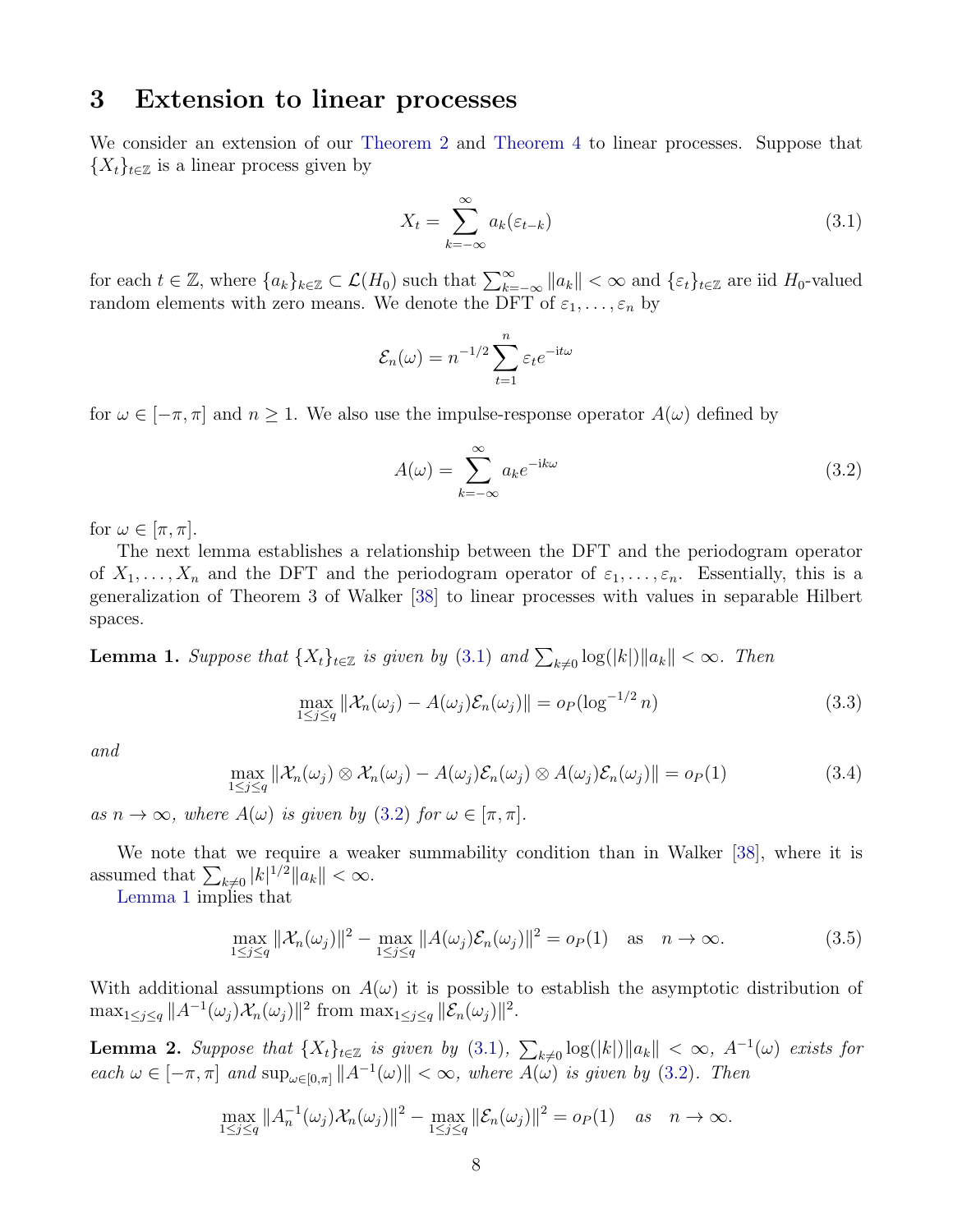The following example illustrates that the assumptions of [Lemma 2](#page-7-4) are satisfied by an  $FAR(1)$ model.

Example 3. Consider an FAR(1) model given by

$$
X_t = \rho(X_{t-1}) + \varepsilon_t = \sum_{j=0}^{\infty} \rho^j(\varepsilon_{t-j})
$$

for  $t \in \mathbb{Z}$  with  $\rho \in \mathcal{L}(H_0)$  such that  $\|\rho^{n_0}\| < 1$  with some  $n_0 \geq 1$  (see Chapter 3 of Bosq [\[2\]](#page-39-7) for more details). Since  $A(\omega)$  is a Neumann series for each  $\omega \in [-\pi, \pi]$ , we have that  $A(\omega) = (I - e^{-i\omega} \rho)^{-1}$ and hence  $A^{-1}(\omega) = I - e^{-i\omega} \rho$  exists for each  $\omega \in [-\pi, \pi]$ , and  $\sup_{\omega \in [0,\pi]} ||A^{-1}(\omega)|| < \infty$ .

[Lemma 2](#page-7-4) allows us to obtain the following theorem.

<span id="page-8-0"></span>**Theorem 5.** Suppose that  $\{X_t\}_{t\in\mathbb{Z}}$  is given by [\(3.1\)](#page-7-2), the assumptions of [Lemma 2](#page-7-4) are satisfied and  $\{\varepsilon_t\}_{t\in\mathbb{Z}}$  satisfy the assumptions of [Theorem 4.](#page-5-0) Then

$$
\lambda_1^{-1}\Big(\max_{1\leq j\leq q}||A^{-1}(\omega_j)\mathcal{X}_n(\omega_j)||^2-b_q\Big)\overset{d}{\to}\mathcal{G}\quad as\quad n\to\infty.
$$

The eigenvalues  $\lambda_1$  and those in the definition of  $b_n$  are the eigenvalues of the covariance operator  $Var(\varepsilon_0)$ .

If we restrict our attention to the multivariate case, i.e.  $H_0 = \mathbb{R}^d$ , then we can standardize the covariance structure of  $\{\varepsilon_t\}_{t\in\mathbb{Z}}$ . We have the following result in the finite dimensional setting. We note that in the following theorem we do not require distinct eigenvalues of  $\text{Var}(\varepsilon_0)$  as long as they all are positive.

<span id="page-8-1"></span>**Theorem 6.** Suppose that  $H_0 = \mathbb{R}^d$ ,  $\{X_t\}_{t \in \mathbb{Z}}$  is given by  $(3.1)$ ,  $\sum_{k \neq 0} \log(|k|) ||a_k|| < \infty$ ,  $A^{-1}(\omega)$ exists for each  $\omega \in [-\pi, \pi]$  and  $\sup_{\omega \in [0,\pi]} ||A^{-1}(\omega)|| < \infty$ , where  $A(\omega)$  is given by [\(3.2\)](#page-7-3) for  $\omega \in$  $[-\pi, \pi]$ . Suppose that the covariance matrix  $\Sigma := \text{Var}(\varepsilon_0)$  is positive definite. Then

$$
\max_{1 \leq j \leq q} \|B^{-1}(\omega_j) \mathcal{X}_n(\omega_j)\|^2 - c_n \xrightarrow{d} \mathcal{G} \quad as \quad n \to \infty,
$$

where  $B(\omega) = A(\omega) \Sigma^{1/2}$ ,  $c_n$  is given by [\(2.4\)](#page-4-4).

We conclude by remarking that the spectral density matrix can be expressed as

$$
F(\omega) = A(\omega)\Sigma A^*(\omega) = B(\omega)B^*(\omega). \tag{3.6}
$$

for  $\omega \in [-\pi, \pi]$ . Hence, we have that

$$
||B^{-1}(\omega)\mathcal{X}_n(\omega)||^2 = \text{Tr}[F^{-1}(\omega)[\mathcal{X}_n(\omega) \otimes \mathcal{X}_n(\omega)]]
$$

for  $\omega \in [-\pi, \pi]$ .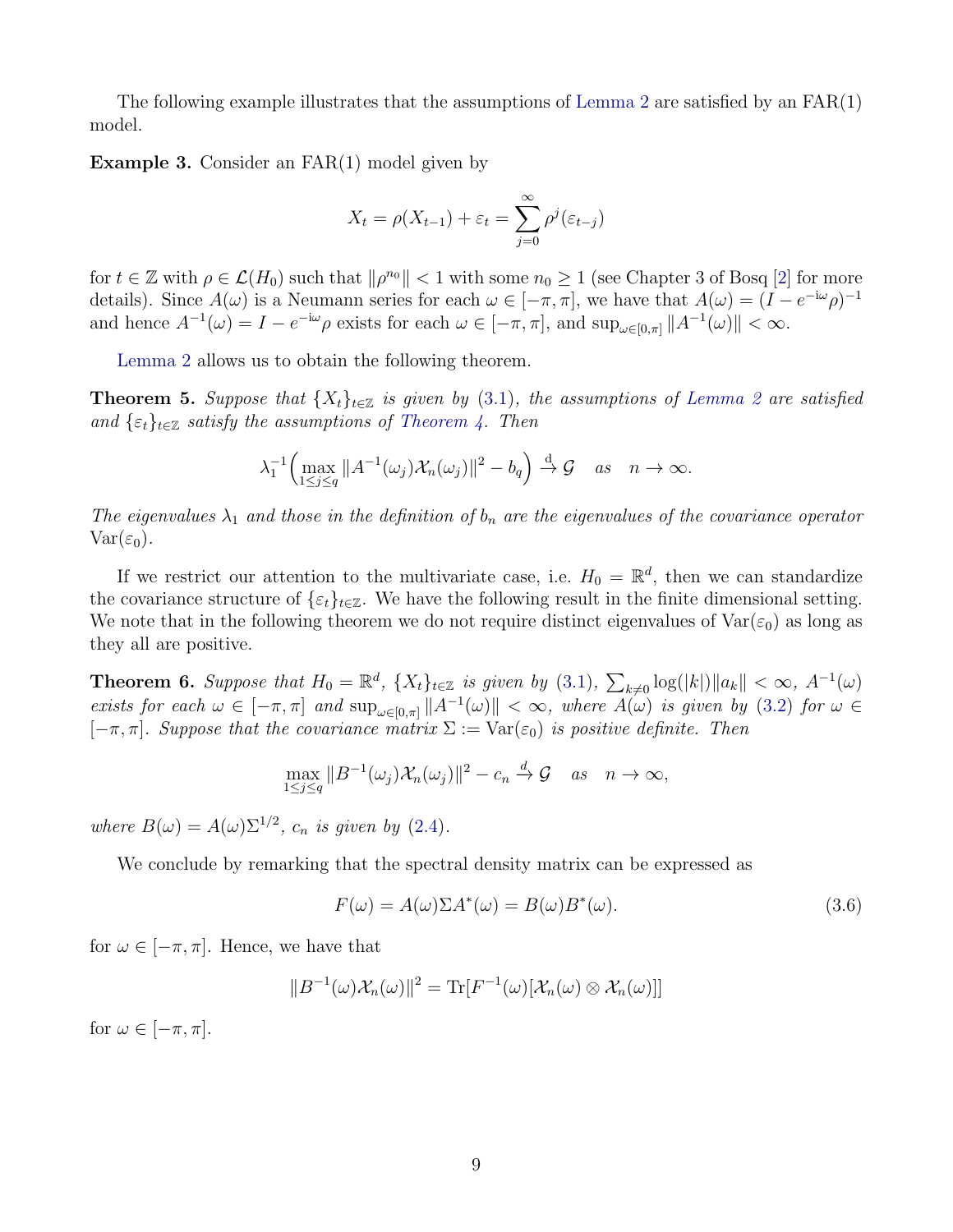## <span id="page-9-0"></span>4 Detecting periodic signals

In this section we discuss the application of our results to testing for hidden periodicities in functional time series. Our basic framework hence is the following: assume that the sequence  ${Y_t}_{t \in \mathbb{Z}}$  is given by

<span id="page-9-1"></span>
$$
Y_t = \mu + s(t) + X_t \tag{4.1}
$$

for  $t \in \mathbb{Z}$ , where  $\mu \in H_0$ ,  $s : \mathbb{Z} \to H_0$  is a deterministic periodic function such that  $s(t) = s(t + d)$ for all  $t \in \mathbb{Z}$  with some  $d \geq 2$  and  $\sum_{t=1}^{d} s(t) = 0$ . We complement the recent results of Hörmann et al. [\[16\]](#page-39-5), where such tests were developed when the length of the period d is assumed to be known. In the following we do not assume that  $d$  is known. We investigate the subsequent testing problem:

$$
\mathcal{H}_0\colon(4.1)\text{ holds with }\|s(t)\|\equiv 0\quad\text{versus}\quad\mathcal{H}_1\colon(4.1)\text{ holds with }\|s(t)\|\not\equiv 0.\tag{4.2}
$$

The noise process  $X_t$  can follow any of the different settings discussed in the present paper (multivariate, multivariate with increasing dimension, iid data, linear processes). Of course, every setting requires different—though conceptually similar—test statistics. To keep the paper streamlined we focus here on the infinite dimensional setting. In particular we are going to assume that  $X_t$  is an FAR(1) process  $X_t = \rho(X_{t-1}) + \varepsilon_t$ . For this setup we will work out the details. With  $\rho = 0$  this includes the iid case, where we can actually relax [Assumption 2](#page-9-2) below, since we do not have to estimate  $\rho$  then. The proofs of this section are given in Section [7.4.](#page-25-0)

Suppose for the moment that  $\Sigma = \text{Var}(\varepsilon_t)$  and  $\rho$  are known. Let  $\lambda_i$  be the eigenvalues of  $\Sigma$ . Then, under  $\mathcal{H}_0$  and suitable assumptions on the innovations  $\varepsilon_t$ , we get by [Theorem 5](#page-8-0) that the test statistic

$$
\lambda_1^{-1} \max_{1 \le j \le q} \|(I - e^{-i\omega_j}\rho) \mathcal{Y}_n(\omega_j)\|^2 - \log(q) + \sum_{j=2}^{\infty} \log(1 - \lambda_j/\lambda_1)
$$

converges to the standard Gumble distribution. Here  $\mathcal{Y}_n(\omega_i)$  denotes the discrete Fourier transform of  $Y_1, \ldots, Y_n$  (note that under  $\mathcal{H}_0$  we have  $\mathcal{Y}_n(\omega_j) = \mathcal{X}_n(\omega_j)$  for all  $1 \leq j \leq q$ .) In practice, we need to replace  $\rho$  and  $\lambda_i$  by estimators to get a valid test statistic. We will impose the following assumption.

<span id="page-9-2"></span>**Assumption 2.** Suppose that  $\hat{\rho}$  is an estimator of  $\rho$ , with  $\|\hat{\rho} - \rho\| = o_P (a_n^{-1})$ , where  $\log n \leq$ <br> $a \leq \sqrt{n}$  Assume leal  $\leq 1$  Assume mergener that the innergations  $\epsilon$  satisfy the assumptions of  $a_n \leq \sqrt{n}$ . Assume  $\|\rho\| < 1$ . Assume moreover, that the innovations  $\varepsilon_t$  satisfy the assumptions of [Theorem 4.](#page-5-0) Finally we suppose that  $\mu = 0$ .

[Assumption 2](#page-9-2) contains the basic assumptions on the innovations which we require in the iid case to apply our theorems. In addition we need a consistent estimator for  $\rho$ , which is, for example, established in Bosq  $[2]$  or Hörmann and Kidzinski  $[15]$ . Rates of convergence can be found in Guillas [\[13\]](#page-39-13). The requirement  $\|\rho\| < 1$  assures that the corresponding FAR(1) process is stationary. Assuming  $\mu = 0$  is a simplification. Otherwise we center the data by the sample mean. A constant shift does not alter  $\mathcal{Y}_n(\omega_j)$  for  $j=1,\ldots,q$ .

<span id="page-9-3"></span>**Theorem 7.** Define  $\hat{\lambda}_j$  to be the eigenvalues of  $\frac{1}{n-1}\sum_{k=2}^n \hat{\varepsilon}_k \otimes \hat{\varepsilon}_k$ , where

$$
\hat{\varepsilon}_k = X_k - \hat{\rho}(X_{k-1}), \quad k = 2, \dots, n.
$$

Under  $\mathcal{H}_0$  and [Assumption 2,](#page-9-2) we have that

$$
T_n := \hat{\lambda}_1^{-1} \max_{1 \le j \le q} \|(I - e^{-i\omega_j} \hat{\rho}) \mathcal{Y}_n(\omega_j)\|^2 - \log(q) + \sum_{j=2}^{a_n} \log(1 - \hat{\lambda}_j/\hat{\lambda}_1) \stackrel{d}{\to} \mathcal{G} \quad \text{as} \quad n \to \infty.
$$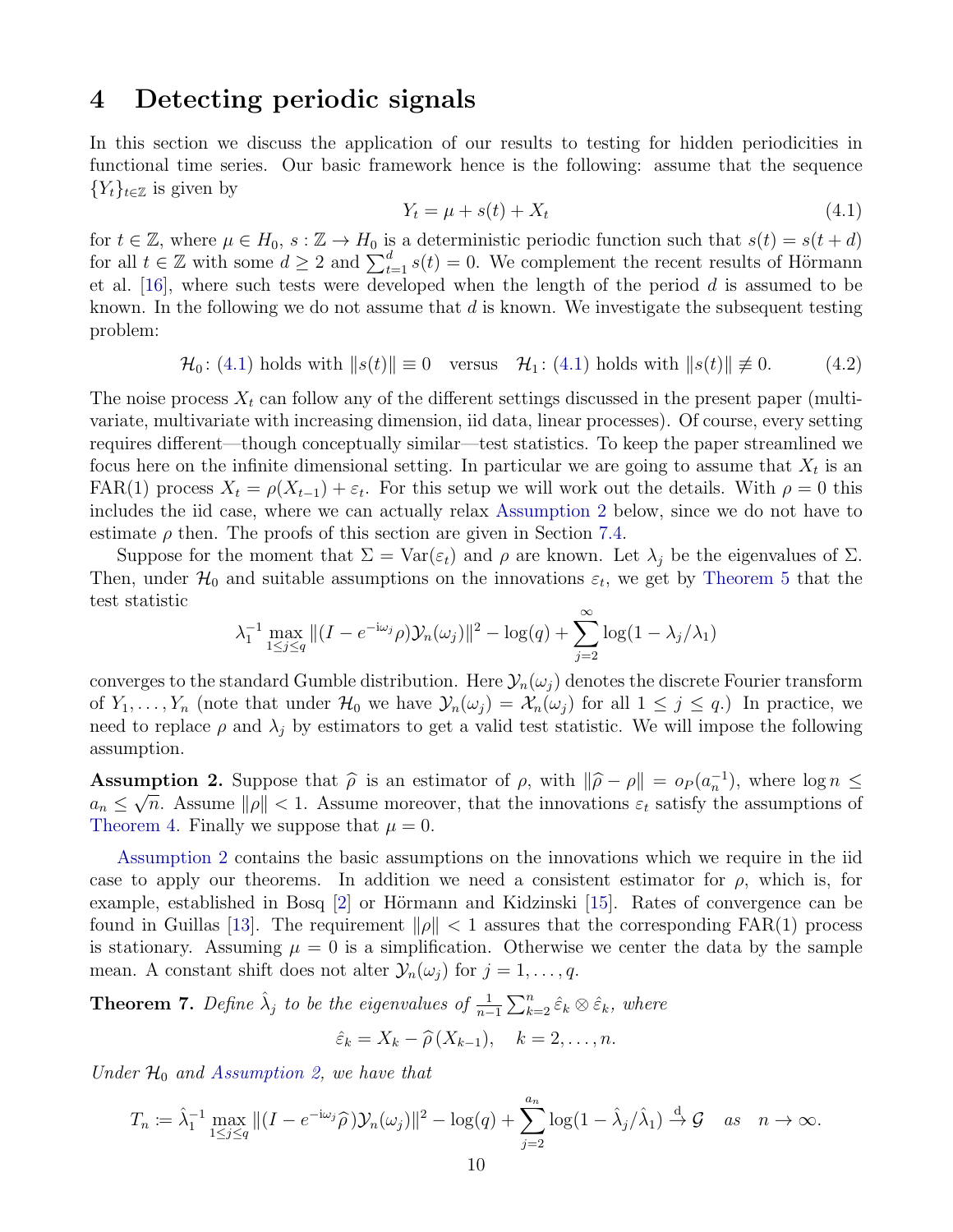*Remark* 2. In [Theorem 7](#page-9-3) the truncation parameter  $a_n$  in the centering constant can be replaced by any  $b_n \leq a_n$  with  $b_n \to \infty$ .

Our next result establishes consistency of our test statistic when  $\mathcal{H}_0$  is violated. We assume that there exists  $d \geq 2$  such that  $s(t) = s(t+d)$  and  $||s(t)|| \neq 0$ . In the formulation of the theorem below, we allow d and  $s(t)$  to be dependent on n.

<span id="page-10-0"></span>**Theorem 8.** Consider the assumptions of [Theorem 7,](#page-9-3) but assume now that  $H_0$  doesn't hold. Suppose that  $\max_{1 \leq t \leq d} ||s(t)|| = O(1)$  and

<span id="page-10-2"></span>
$$
\frac{\sqrt{n}}{d^2} \to \infty \quad \text{and} \quad \psi_n := \left\| \sum_{t=1}^d s(t) e^{-i\frac{2\pi}{d}t} \right\| \frac{1}{d^2} \sqrt{\frac{n}{\log n}} \to \infty. \tag{4.3}
$$

Suppose moreover, that  $\widehat{\rho} \stackrel{P}{\rightarrow} \rho'$ , with  $\|\rho'\| < 1$  and  $\widehat{\lambda}_j$  $\stackrel{P}{\to} \lambda'_j$ , with  $\sum_{j\geq 1} \lambda'_j < \infty$ . Then we have  $T_n \stackrel{P}{\to} \infty$  as  $n \to \infty$ .

Condition [\(4.3\)](#page-10-2) is a technical condition which is fairly mild and which assures that the periodic signal is strong enough to be picked up by the Fourier transform. The assumptions on  $\hat{\rho}$  and  $\hat{\lambda}_j$  are noded because the violation of  $\mathcal{U}_j$  implies that our process  $\{V_j\}$  is not stationary. Therefore needed because the violation of  $\mathcal{H}_0$  implies that our process  $\{Y_t\}_{t\in\mathbb{Z}}$  is not stationary. Therefore the estimator for  $\rho$ —neglecting the underlying periodic signal—is in general not consistent. When the length of the period is known, then the estimator can be adapted to remain consistent under the alternative. Here we do not assume that  $d$  is known and hence we use the same estimator for  $\rho$  as in the stationary case. To work out the asymptotics of the estimator under the alternative is beyond the scope of this paper and hence is phrased as an assumption.

### <span id="page-10-1"></span>5 Empirical study

In this section we compare the asymptotic theory developed in this paper to the finite sample behaviour of the statistic  $T_n$  from Section [4.](#page-9-0) To this end we organize a simulation study which we describe now in detail. The first step is to generate suitable data.

### <span id="page-10-3"></span>5.1 Generating functional time series

The target in a simulation is to generate synthetic data, so that we have control over the data generating process (DGP). Often, however, we find the available simulation settings for functional data rather unrealistic. We want to explain here a setting which allows to generate synthetic and at the same time realistic data. To this end we use as our basic building block a real data set which we are well familiar with and which we have used as a toy data set in different papers, namely PM10 curves in Graz, Austria. PM10 is measured in  $\mu g/m^3$  and describes the amount of particles with a diameter of less the  $10\mu m$  in 1 cubic-meter of air. Specifically, our data set consists of 182 observation days in the winter season 2010/2011 (October–March). The data are recorded in 30 minutes intervals, resulting in 48 observations per day. We have removed the week around New Year's Eve because of high outlying observations due to fireworks, leaving 175 days. In the data preprocessing we have also removed a potential weekday effect, by centering the data with corresponding weekday averages. To account for heavy tails, we have done a squaredata with corresponding weekday averages. To account for heavy tails, we have done a square-<br>root transformation, i.e. we look at  $\sqrt{PM10}$ . The preprocessed data are than transformed to functional data by a basis function approach, see Ramsay et al. [\[32\]](#page-40-11). We use the R-package fda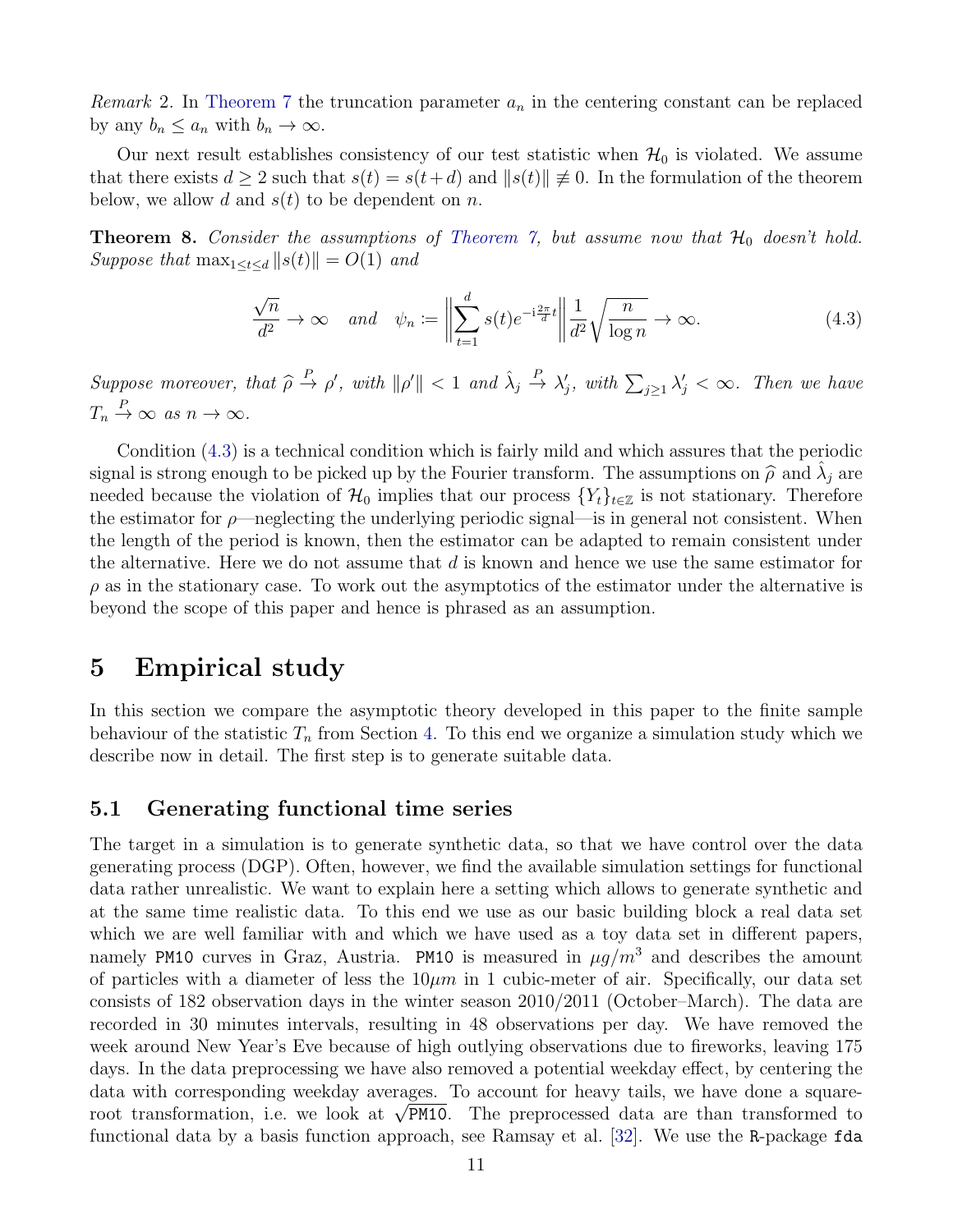and the command Data2fd with 21 Fourier basis functions. To the resulting functional time series  $Z_1, \ldots, Z_{175}$  we fit an FAR(1) model  $Z_t = \psi(Z_{t-1}) + e_t$ . The estimator  $\psi$  is a PCA based estimator defined as in Bosq [\[2\]](#page-39-7), p. 218. We set the tuning parameter  $k_n = 8$ . This parameter determines the number of principal components to use for the estimator. In our example 8 principal components are needed to explain more than 99% of the variability in the data. In general, a linear operator  $\psi$ on the function space  $L^2$  can be represented in the form  $\psi = \sum_{i,j\geq 1} \psi_{i,j} v_i \otimes v_j$  where  $\{v_i : i \geq 1\}$ are the Fourier basis functions. Hence  $\psi$  is equivalent to an infinite dimensional correspondance matrix  $\Psi = (\psi_{ii})$ . In our case, since we use 21 Fourier basis functions to expand the data,  $\psi$ corresponds to a 21 × 21 matrix  $\hat{\Psi}$ . In [Figure 1](#page-11-0) we show the 9 × 9 sub-matrix representing the upper left corner of  $\hat{\Psi}$ . This  $\hat{\Psi}$  is close to an upper triangular matrix. It is very different from common settings where mainly diagonal or symmetric matrices are used.

<span id="page-11-0"></span>

**FAR operator**

Figure 1: The coefficient matrix (upper  $9 \times 9$  elements) of the FAR(1) operator estimated for the PM10 sample and used for our DGP.

Now we start with the actual generation of our synthetic data. To this end we compute the residuals  $\hat{e}_t = Z_t - \psi(Z_{t-1}), 2 \le t \le 175$  and generate a functional time series  $X_t = \rho(X_{t-1}) + \varepsilon_t$ , using  $\rho = \psi$ , and  $\varepsilon_0, \ldots, \varepsilon_n$  being an iid bootstrap sample of size n from  $\hat{e}_2, \ldots, \hat{e}_{175}$ . We use  $X_0 = \varepsilon_0$ . Our construction assures that we get a functional time series which is stationary and behaves similarly as the original PM10 data.

### 5.2 Simulation setting

The core algorithm for our simulations can be described as follows:

#### Simulation algorithm:

1. Generate *n* data from the FAR(1) process  $X_t = \rho(X_{t-1}) + \varepsilon_t$ .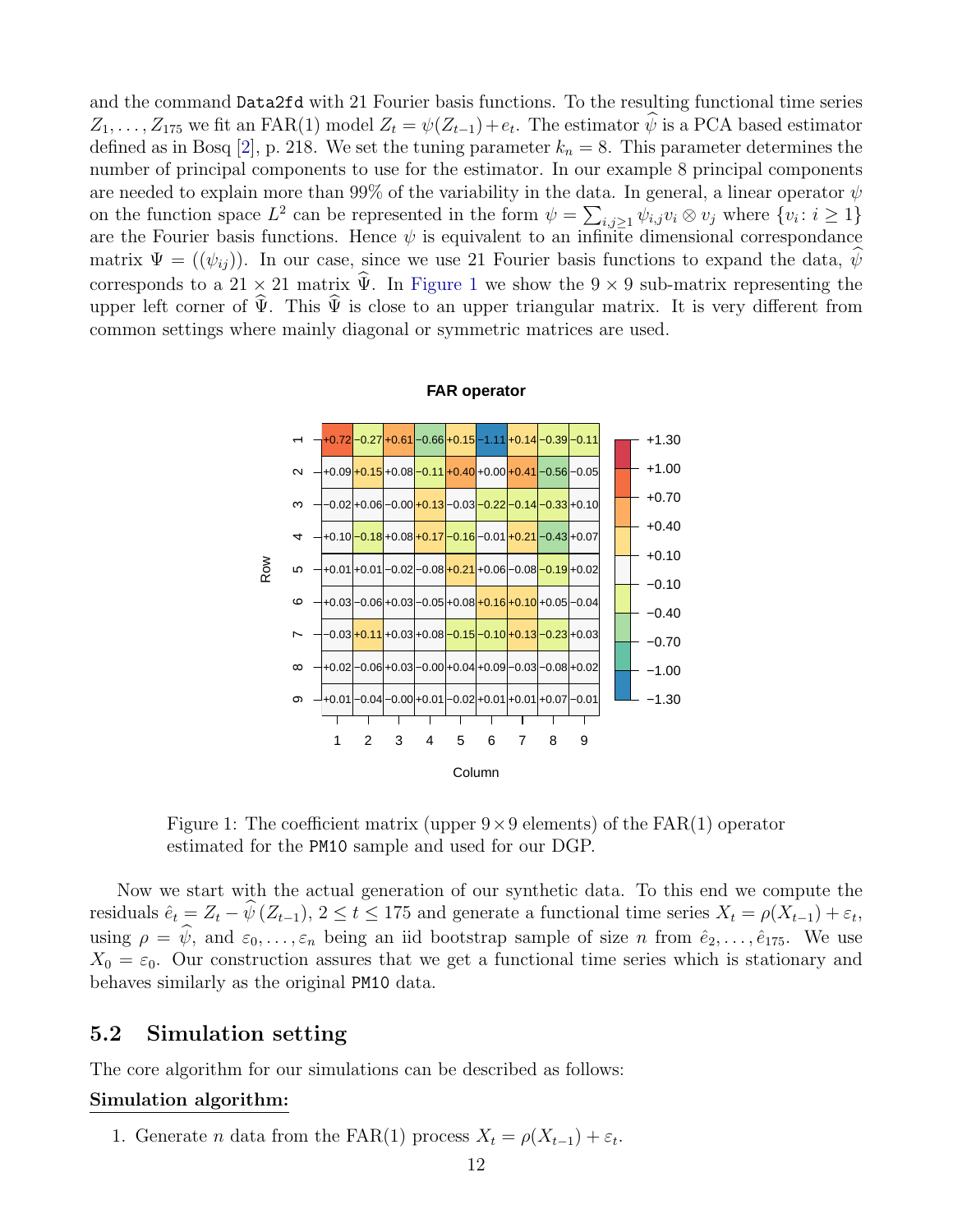- 2. Generate a *d*-periodic signal  $s(t)$  and define  $Y_t = s(t) + X_t$ .
- 3. Estimate the auto-regression operator  $\rho$ .
- 4. Calculate the residuals  $\hat{\varepsilon}_t = X_t \hat{\rho}(X_{t-1}).$
- 5. Using  $\hat{\varepsilon}_t$  compute estimates  $\hat{\lambda}_j$  for the eigenvalues of  $\Sigma = \text{Var}(\varepsilon_0)$ .
- 6. Compute  $T_n$  and then  $\delta := I_{\{T_n > q_{1-\alpha}\}}$ , where  $q_{1-\alpha} = \mathcal{G}^{-1}(1-\alpha)$  and  $I_A$  is the indicator function on A.
- 7. Repeat Steps 1–6 2000 times independently to obtain  $\delta_1, \ldots, \delta_{2000}$  and calculate the empirical rejection rate  $\hat{r} := av(\delta_i : 1 \le i \le 2000)$ .

Step 1 was outlined in Section [5.1.](#page-10-3) For the sample sizes we use  $n = 100, 250, 500$ . The periodic signal in Step 2 we define as  $s(t, u) = s(t) = a \cos(2\pi t/d)$ , where  $d - 2$  is a Poisson-distributed random variable  $P_{\lambda}$  with  $\lambda = 5$  and  $\lambda = 15$ . (Note that we guarantee  $d \geq 2$ .) For a we investiage the values  $a = 0, 1, 2$ . Clearly,  $a = 0$  corresponds to  $\mathcal{H}_0$ . In Step 3 we estimate  $\rho$  using the estimator outlined in Section [5.1,](#page-10-3) again with  $k_n$  such that we explain more than 99% of the variance in our sample. In Step 6 we need to choose  $a_n$ . We use  $a_n = \operatorname{argmin}_{j\geq 1}\{-\log(1-\hat{\lambda}_j/\hat{\lambda}_1) \leq 0.01\}$ . The significance levels for our tests are  $\alpha \in \{0.1, 0.05, 0.01\}.$ 

For all combinations of n,  $\lambda$  and a we run the experiment 2000 times and report  $\hat{r} = \hat{r}(n, \lambda, a, \alpha)$ in [Table 1.](#page-12-0) We can see that the respective size is captured fairly accurately even at the relatively small sample size  $n = 100$ . Not surprisingly, the test is more powerful for shorter periods and larger sample sizes. Concerning the power we notice that under our setting with  $a = 1$  the signal-to-noise ratio is

$$
\frac{1}{d} \sum_{t=1}^{d} ||s(t)||^2 / E ||X_t||^2 \approx \frac{1}{5.5}.
$$

|               |                                                                                        | $\hat{r}(n, \lambda, a, \alpha)$ $a = 0 \ (\equiv \mathcal{H}_0)$ $a = 1$ |  |  |  |  |  | $a=2$                                                                   |  |       |
|---------------|----------------------------------------------------------------------------------------|---------------------------------------------------------------------------|--|--|--|--|--|-------------------------------------------------------------------------|--|-------|
|               | $\alpha$                                                                               | 0.1                                                                       |  |  |  |  |  | $0.05$ $0.01$   $0.1$ $0.05$ $0.01$   $0.1$ $0.05$                      |  | 0.01  |
| $\lambda = 5$ | $n = 100$                                                                              |                                                                           |  |  |  |  |  | $0.066$ $0.029$ $0.004$ $0.861$ $0.799$ $0.670$ $1.000$ $0.999$ $0.993$ |  |       |
|               | $n = 200$                                                                              |                                                                           |  |  |  |  |  | $0.082$ $0.038$ $0.006$ 0.989 0.983 0.970 1.000 1.000 1.000             |  |       |
|               | $n = 500   0.093   0.054   0.011   1.000   1.000   0.999   1.000   1.000   1.000$      |                                                                           |  |  |  |  |  |                                                                         |  |       |
|               | $\lambda = 15$   $n = 100$   0.082 0.041 0.005   0.249 0.165 0.071   0.818 0.758 0.606 |                                                                           |  |  |  |  |  |                                                                         |  |       |
|               | $n = 200$                                                                              | 0.071                                                                     |  |  |  |  |  | $0.035$ $0.006$ $\vert$ $0.569$ $0.471$ $0.293$ $\vert$ $0.985$ $0.973$ |  | 0.922 |
|               | $n = 500   0.096   0.045   0.007   0.990   0.978   0.942   1.000   1.000   1.000$      |                                                                           |  |  |  |  |  |                                                                         |  |       |

<span id="page-12-0"></span>Here we have approximated  $E||X_t||^2$  by  $\frac{1}{n}\sum_{t=1}^n||X_t||^2$  with  $n=10^4$ .

Table 1: Empirical rejection rates in our simulation study.

#### 5.3 Application to real data

We now apply the test directly to the PM10 data set. In Hörmann et al. [\[16\]](#page-39-5) the same data were tested for a fixed period  $d = 7$  in order to reveal a potential weekday effect. It was found there, that such a weekday effect is significant. The reason being that on weekends the shape of the PM10 that such a weekday effect is significant. The reason being that on weekends the shape of the PM10 curves) changes towards a lower level during day time and higher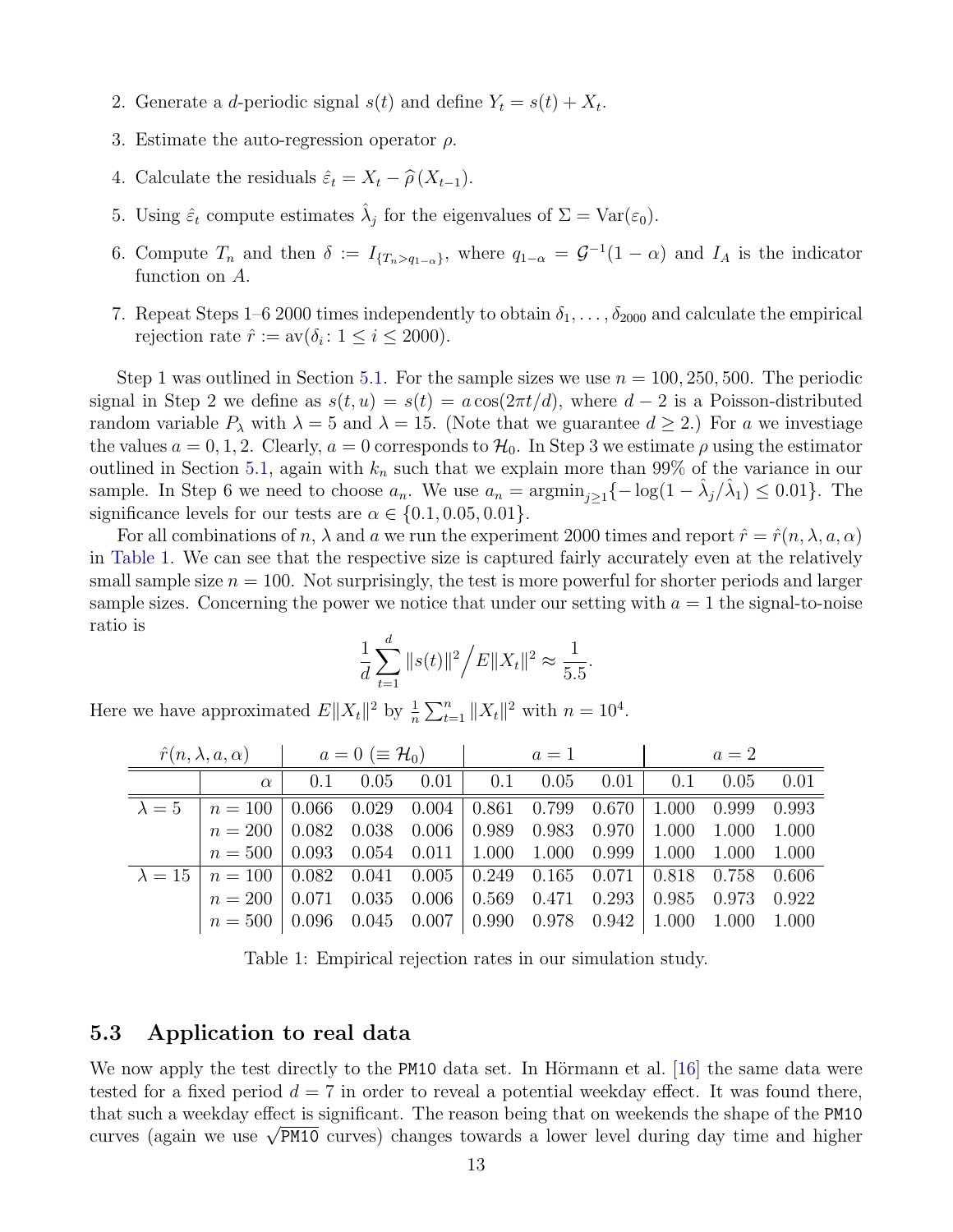levels during the night time. Since the test we propose here is not requiring knowledge of the period d, it is of course expected to have smaller power.

We consider two settings: in the first we use the data  $Z_1, \ldots, Z_{175}$  as described in Section [5.1,](#page-10-3) i.e. the detrended data, centered by the weekday averages. In addition we consider  $\tilde{Z}_1, \ldots, \tilde{Z}_{175}$ , i.e. the detrended data, centered by the weekday averages. In addition we consider  $\mathcal{Z}_1$ ,.<br>where the detrending step is skipped. This data corresponds to the actual  $\sqrt{PM10}$  curves.

Instead of plainly computing the test statistic  $T_n$  we rather show in [Figure 2](#page-13-1) plots of

$$
T_n(j) := ||(I - e^{-i\omega_j}\widehat{\rho})\mathcal{Y}_n(\omega_j)||^2 - \log(q) + \sum_{j=2}^{a_n} \log(1 - \widehat{\lambda}_j/\widehat{\lambda}_1) \quad j = 1, ..., q = 87.
$$

The horizontal lines represent critical values at levels  $\alpha = 0.1, 0.05$  and 0.01. For the detrended data (left figure) we cannot find a significant violation of  $\mathcal{H}_0$ . Also for the non-detrended data (right figure) a weekly periodicity, corresponding to frequency  $\omega_{25} = \frac{2\pi}{7}$  $\frac{2\pi}{7}$  (marked by the dashed vertical line) does not stand out significantly. So here we are confronted with the loss in power we mentioned before. However, to our surprise, we did notice a significant periodicity at frequency  $\omega_1$ . A closer look into the data shows that it can be explained by a seasonal behavior of PM10, which we did not notice earlier. Taking a moving averages sliding over the data, we observed a slightly increasing trend of the base PM10 level towards the high winter, followed again by a decreasing trend towards spring. We remark that it is quite difficult to notice such features by visual inspection, since plotting and visually analysing 175 functional data in a sequence is not quite obvious.

In practice it is advisable to test for a fixed frequency, if we have a particular conjecture about the length of the period. The example shows that it is well worth to complement this approach with our new test, as it may reveal periodicities which are not a priori expected.

<span id="page-13-1"></span>

Figure 2: The statistics  $T_n(j)$  plotted for index  $j = 1, \ldots, q$ . The left figure is based on  $(Z_i)$  (detrended data) the right figure on  $(\tilde{Z}_i)$  (actually PM10 curves).

## <span id="page-13-0"></span>6 Conclusion

We have investigated the limiting distribution of the maximum norm of the periodogram operator of a Hilbert space valued random sequence. This a very useful statistic when we are interested in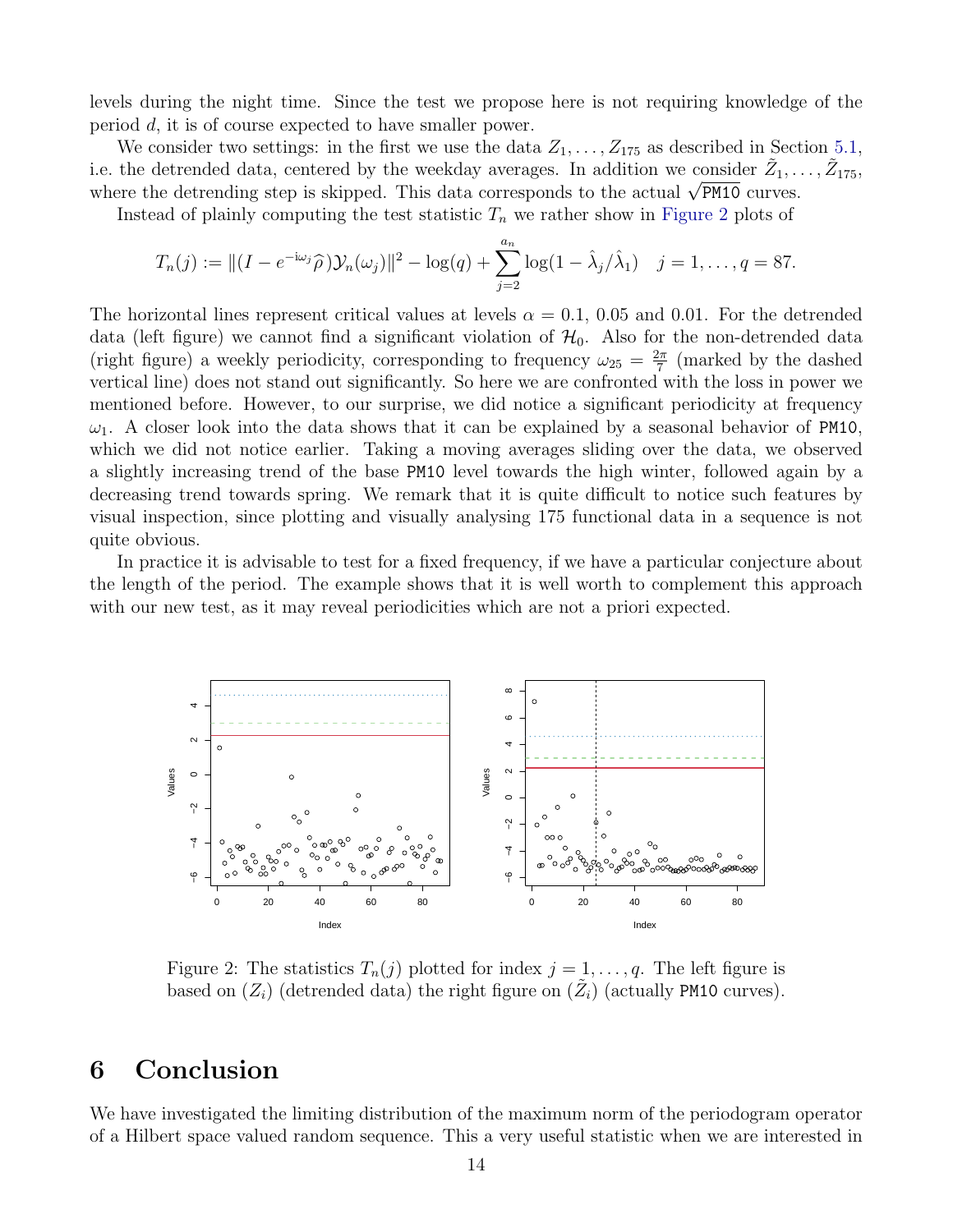revealing a hidden periodic signal in functional time series. For the proof of our main results we proceed stepwise from the multivariate, to the high-dimensional (i.e. the dimension is diverging with sample size) and then to the infinite dimensional case. The method of proof we use is based on recent advances in the normal approximation of high dimensional data in Chernozhukov et al. [\[5\]](#page-39-10). Our approach can be used to recover a classical result of Davis and Mikosch [\[7\]](#page-39-8) for univariate data. In fact, the proof for the univariate results in Davis and Mikosch [\[7\]](#page-39-8) with our approach would be much shorter. For passing to the infinite dimensional case we had to slightly adapt the result of Chernozhukov et al. [\[5\]](#page-39-10) for our needs, and make the constant in the normal approximation bounds explicit. The application also demands to extend our theory beyond independent data. We have presented an extension to linear processes under quite sharp conditions.

Finally, we conducted an empirical study to investigate how this theory works with simulated as well as real data. We investigate the PM10 data set from Graz, Austria which we are well familiar with and which we have used as an example in different publications (see Stadlober et al. [\[37\]](#page-41-8) and Hörmann et al.  $[16]$ . This is an air quality data set that contains the amount of particulate matter of up to 10  $\mu$ m in diameter measured in  $\mu$ g/m<sup>3</sup>. The PM10 data set is also the main building block of our simulated data. We use it to generate synthetic and at the same time realistic data via some resampling scheme. Our simulation study shows that our approach has good finite sample performance. We also compare our test with the test of Hörmann et al.  $|16|$  using the PM10 data set. Since here we do not require the knowledge of the period, it is expected that we have smaller power. Our test does not detect the same (weekly) periodic component as the test by Hörmann et al. [\[16\]](#page-39-5), but the new approach reveals another seasonal effect which we did not notice previously.

## <span id="page-14-0"></span>7 Proofs and auxiliary lemmas

For the proofs we introduce the following notation and conventions. We use again  $\|\cdot\|$  as norm on H but also for the Euclidian norm in  $\mathbb{R}^d$ . The specific meaning should be clear from the context. We use  $N_d(\mu, \Sigma)$  for the d-variate normal law with mean  $\mu$  and covariance  $\Sigma$ . The unit-sphere in  $\mathbb{R}^d$  is denoted  $\mathbb{S}^{d-1} = \{x \in \mathbb{R}^d : ||x|| = 1\}$ . We define  $||u||_0$  the number of non-zero components of the vector  $u \in \mathbb{R}^d$ . We will use  $I_A$  for indicator function of a set A and  $I_d$  the identity matrix in  $\mathbb{R}^d$ .

The main tool of our proofs is a powerful result of Chernozhukov et al. [\[5\]](#page-39-10). Suppose that  $V_1, \ldots, V_n$  are independent random vectors in  $\mathbb{R}^p$  with zero means and finite second moments. Let  $W_1, \ldots, W_n$  be independent Gaussian random vectors in  $\mathbb{R}^p$  such that  $W_i \sim N_p(0, E[V_i V'_i])$  for  $1 \leq i \leq n$ . Set  $S_n^V = n^{-1/2} \sum_{i=1}^n V_i$  and  $S_n^W = n^{-1/2} \sum_{i=1}^n W_i$  for  $n \geq 1$ . Chernozhukov et al. [\[5\]](#page-39-10) establish a bound for

<span id="page-14-1"></span>
$$
\rho_n(\mathcal{A}^{\text{sp}}(s)) = \sup_{A \in \mathcal{A}^{\text{sp}}(s)} |P(S_n^V \in A) - P(S_n^W \in A)|,\tag{7.1}
$$

where  $\mathcal{A}^{\text{sp}}(s)$  is the class of s-sparsely convex subsets of  $\mathbb{R}^d$ . A set A is an element of  $\mathcal{A}^{\text{sp}}(s)$ if A is an intersection of finitely many convex sets  $A_k$  and if the indicator function of each  $A_k$ ,  $x \mapsto I_{A_k}(x)$ , depends only on s components of its argument  $x = (x_1, \ldots, x_d)$ . We state some conditions which will be needed:

- (i)  $n^{-1} \sum_{t=1}^{n} E|u'V_t|^2 \ge b$  for all  $u \in \mathbb{S}^{p-1}$  and  $||u||_0 \le s$ ;
- (ii)  $n^{-1} \sum_{t=1}^{n} E|V_{t,j}|^{2+k} \leq B_n^k$  for all  $j = 1, \ldots, p$  and  $k = 1, 2;$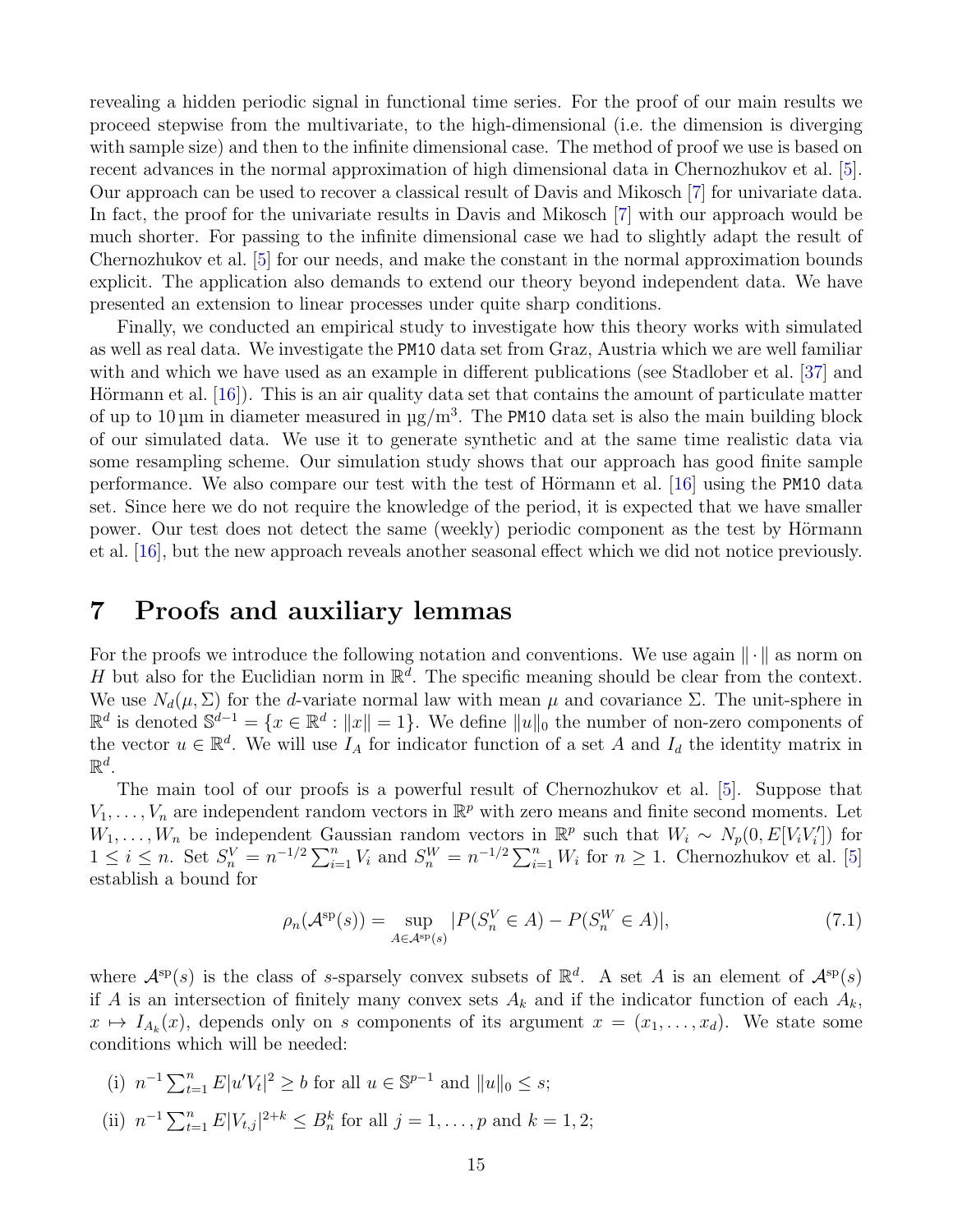- (iii)  $E \exp(|V_{t,j}|/B_n) \leq 2$  for all  $t = 1, ..., n$  and  $j = 1, ..., p$ ;
- (iv)  $E \max_{1 \leq j \leq p} (|V_{t,j}|/B_n)^q \leq 2$  for all  $t = 1, ..., n$ ,

where  $b, q > 0$  are some constants and  $B_n \geq 1$  is a sequence of constants, possibly growing to infinity as  $n \to \infty$ .

<span id="page-15-0"></span>Proposition 1. (Chernozhukov et al. [\[5,](#page-39-10) Proposition 3.2])) Under conditions (i), (ii) and (iii), it holds that

<span id="page-15-1"></span>
$$
\rho_n(\mathcal{A}^{\text{sp}}(s)) \le C \cdot \frac{B_n^{1/3} \log^{7/6}(pn)}{n^{1/6}} \tag{7.2}
$$

for  $n \geq 4$ . The constant C in [\(7.2\)](#page-15-1) depends only on b, s and q.

### 7.1 Proofs of main results

Proof of [Theorem 1.](#page-4-0) We denote

$$
\tilde{X}_t = X_t I_{\{\|X_t\| \le n^{1/r}\}} - \mathbb{E}[X_1 I_{\{\|X_1\| \le n^{1/r}\}}],
$$

and

$$
\tilde{X}_t^d = \sum_{k=1}^d \langle \tilde{X}_t, v_k \rangle v_k \quad \text{and} \quad \tilde{X}_n^d(\omega) = n^{-1/2} \sum_{t=1}^n \tilde{X}_t^d e^{-it\omega}
$$

for  $n \geq 1$ ,  $t \geq 1$ ,  $d \geq 1$  and  $\omega \in [-\pi, \pi]$ . In view of [Lemma 10](#page-28-1) in Section [7.5,](#page-28-2) it suffices to show that  $\lambda_1^{-1}(\max_{1 \leq j \leq q} {\|\tilde{\mathcal{X}}_n^d(\omega_j)\|^2} - b_n^d) \overset{d}{\to} \mathcal{G}$  as  $n \to \infty$ . To this end let us define  $\mathbb{R}^{2dq}$ -valued random vectors

$$
S_n^V = n^{-1/2} \sum_{t=1}^n V_t
$$

for  $n \geq 1$ , where  $V_t = (\langle \tilde{X}_t, v_1 \rangle f'_t, \dots, \langle \tilde{X}_t, v_d \rangle f'_t)'$  with

<span id="page-15-2"></span>
$$
f_t = (\cos(t\omega_1), \sin(t\omega_1), \dots, \cos(t\omega_q), \sin(t\omega_q))' \in \mathbb{R}^{2q}.
$$
 (7.3)

Note, that for the sake of a lighter notation we suppress in some variables the dependence on  $d$ and  $q$ .

We let  $V_{t,m}$  and  $S_{n,m}^V$  be the m-th element of the vectors  $V_t$  and  $S_n^V$ , respectively. For some ordered index set J we let  $V_{t,J} = (V_{t,j} : j \in J)'$ . Analogously we define  $S_{n,J}^V$ . Then

$$
V_{t,2q\times(\ell-1)+2k-1}=\langle \tilde{X}_t,v_\ell\rangle\cos(t\omega_k)\quad\text{and}\quad V_{t,2q\times(\ell-1)+2k}=\langle \tilde{X}_t,v_\ell\rangle\sin(t\omega_k),
$$

for  $1 \leq \ell \leq d$  and  $1 \leq k \leq q$ . Thus, with the sets  $J_k = J + 2(k - 1)$ , where

$$
J = \{1, 2, 2q + 1, 2q + 2, \dots, 2(d - 1)q + 1, 2(d - 1)q + 2\}
$$
\n
$$
(7.4)
$$

we obtain vectors  $V_{t,J_k} \in \mathbb{R}^{2d}, k = 1, \ldots, q$ , where

$$
V_{t,J_k} = (\langle \tilde{X}_t, v_1 \rangle \cos(t\omega_k), \langle \tilde{X}_t, v_1 \rangle \sin(t\omega_k), \dots, \langle \tilde{X}_t, v_d \rangle \cos(t\omega_k), \langle \tilde{X}_t, v_d \rangle \sin(t\omega_k))'
$$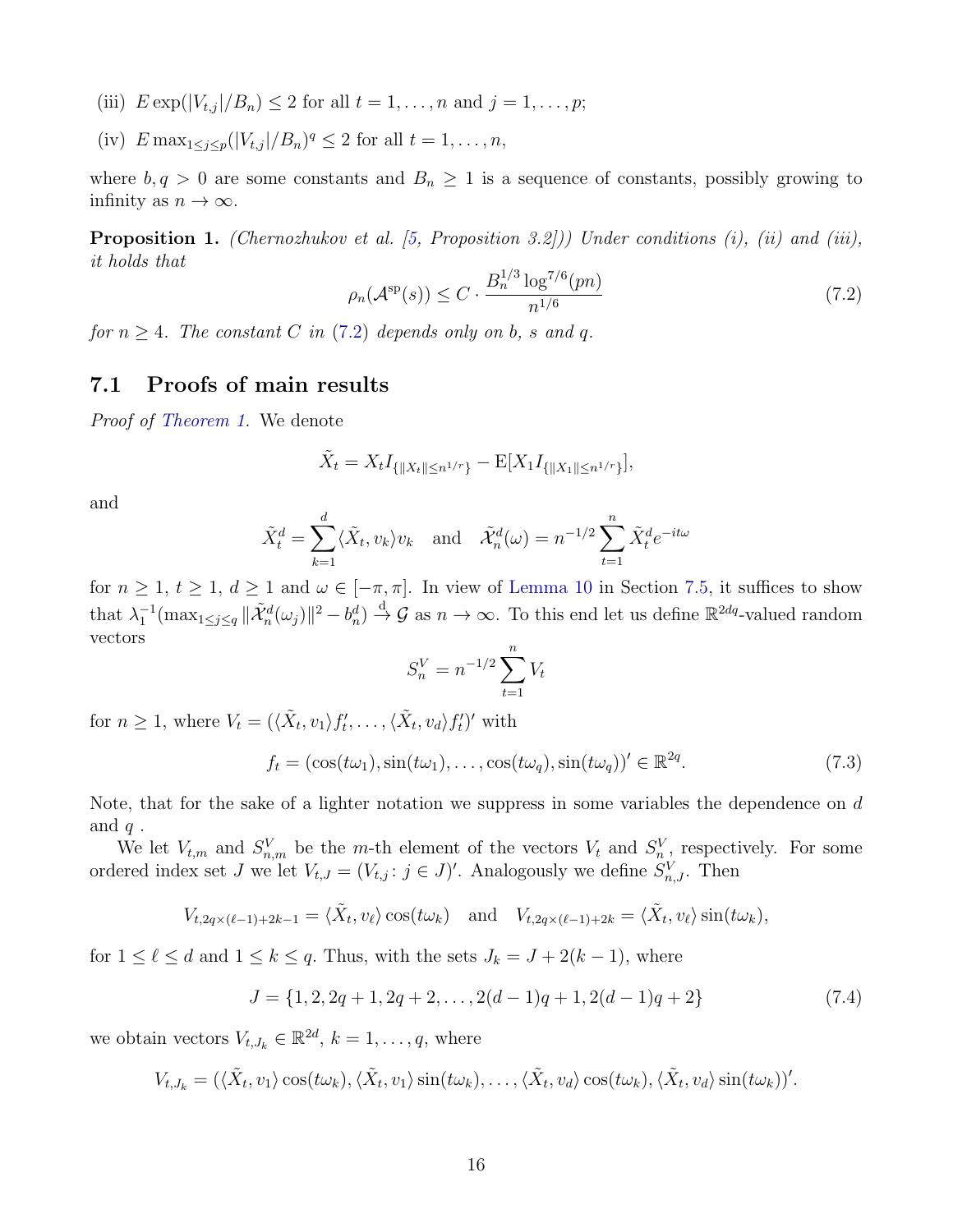It holds that

$$
P(\max_{1 \le k \le q} ||\tilde{\mathcal{X}}_n^d(\omega_k)||^2 \le x) = P(||\tilde{\mathcal{X}}_n^d(\omega_k)||^2 \le x \text{ for all } k = 1, ..., q)
$$
  
=  $P(||S_{n,J_k}^V||^2 \le x \text{ for all } k = 1, ..., q)$   
=  $P(S_n^V \in \bigcap_{k=1}^q A_k),$ 

where

$$
A_k = \{ y \in \mathbb{R}^{2dq} : ||(y_j)_{j \in J_k}||^2 \le x \}.
$$

It is important to note that  $\bigcap_{k=1}^{q} A_k$  is a 2d-sparsely convex set.

Our target is then to apply Proposition [1.](#page-15-0) To this end we show that conditions (i), (ii) and (iii) hold. Suppose that  $u \in \mathbb{S}^{2dq-1}$  and  $u = (u'_1, \ldots, u'_d)'$  with  $u_\ell \in \mathbb{R}^{2q}$ . We obtain

$$
n^{-1} \sum_{t=1}^{n} \mathbb{E} |\langle V_t, u \rangle|^2 \ge n^{-1} \sum_{t=1}^{n} \mathbb{E} \Big| \sum_{k=1}^{p} \langle X_t, v_k \rangle f_t' u_k \Big|^2
$$
  
+  $2n^{-1} \sum_{t=1}^{n} \sum_{k,l=1}^{d} \mathbb{E} [\langle X_t, v_k \rangle \langle \tilde{X}_t - X_t, v_l \rangle] f_t' u_k f_t' u_l$   
=  $T_1 + T_2$ .

We have that  $T_1 \geq \lambda_d/2$  (see [Lemma 14](#page-30-0) in Section [7.5\)](#page-28-2). Since  $n^{-1} \sum_{t=1}^n f_t f_t' = \frac{1}{2}$  $\frac{1}{2}I_{2q}$  and  $\sum_{k,l=1}^d \langle u_l, u_k \rangle \leq d^2$ , we obtain

$$
|T_2| \leq \sum_{k,l=1}^d \mathbb{E} |\langle X_1, v_k \rangle \langle \tilde{X}_1 - X_1, v_l \rangle| |\langle u_l, u_k \rangle| \leq d^2 (\mathbb{E} ||X_1||^2)^{1/2} (\mathbb{E} ||\tilde{X}_1 - X_1||^2)^{1/2}.
$$

Clearly  $E \|\tilde{X}_1 - X_1\|^2 \to 0$ , and hence  $n^{-1} \sum_{t=1}^n E |\langle V_t, u \rangle|^2 \geq \lambda_d/2 + o(1)$  as  $n \to \infty$  and thus condition (i) is satisfied.

To verify (ii) we first notice that for any  $\ell$  and m

$$
|\langle \tilde{X}_t, v_\ell \rangle| \max\{|\cos(t\omega_m)|, |\sin(t\omega_m)|\} \le 2||X_t||I_{\{\|X_1\| \le n^{1/r}\}}.
$$

Hence, if  $r < 2 + k$ , then

$$
n^{-1} \sum_{t=1}^{n} \mathbb{E} |V_{t,j}|^{2+k} \le 2^{2+k} \mathbb{E}[\|X_1\|^{2+k} I_{\{\|X_1\| \le n^{1/r}\}}] = O(n^{(2+k)/r-1})
$$

as  $n \to \infty$ . For  $r > 2 + k$ , we have  $n^{-1} \sum_{t=1}^{n} E |V_{t,j}|^{2+k} = O(1)$ . Thus, (ii) is satisfied if we set  $B_n = cn^{1/r}$  for  $n \ge 1$  with some  $c > 0$ . Finally, (iii) follows from

$$
\mathrm{E}\exp(|V_{t,j}|/B_n)\leq \exp(2n^{1/r}/B_n)\leq 2,
$$

if  $c \geq 2/\log 2$ .

Hence, (i), (ii) and (iii) hold, which in turn implies that [\(7.2\)](#page-15-1) holds with  $B_n = cn^{1/r}$ , where  $c \geq 2/\log 2$  and  $r > 2$ . The bound in [\(7.2\)](#page-15-1) tends to 0 with  $n \to \infty$ .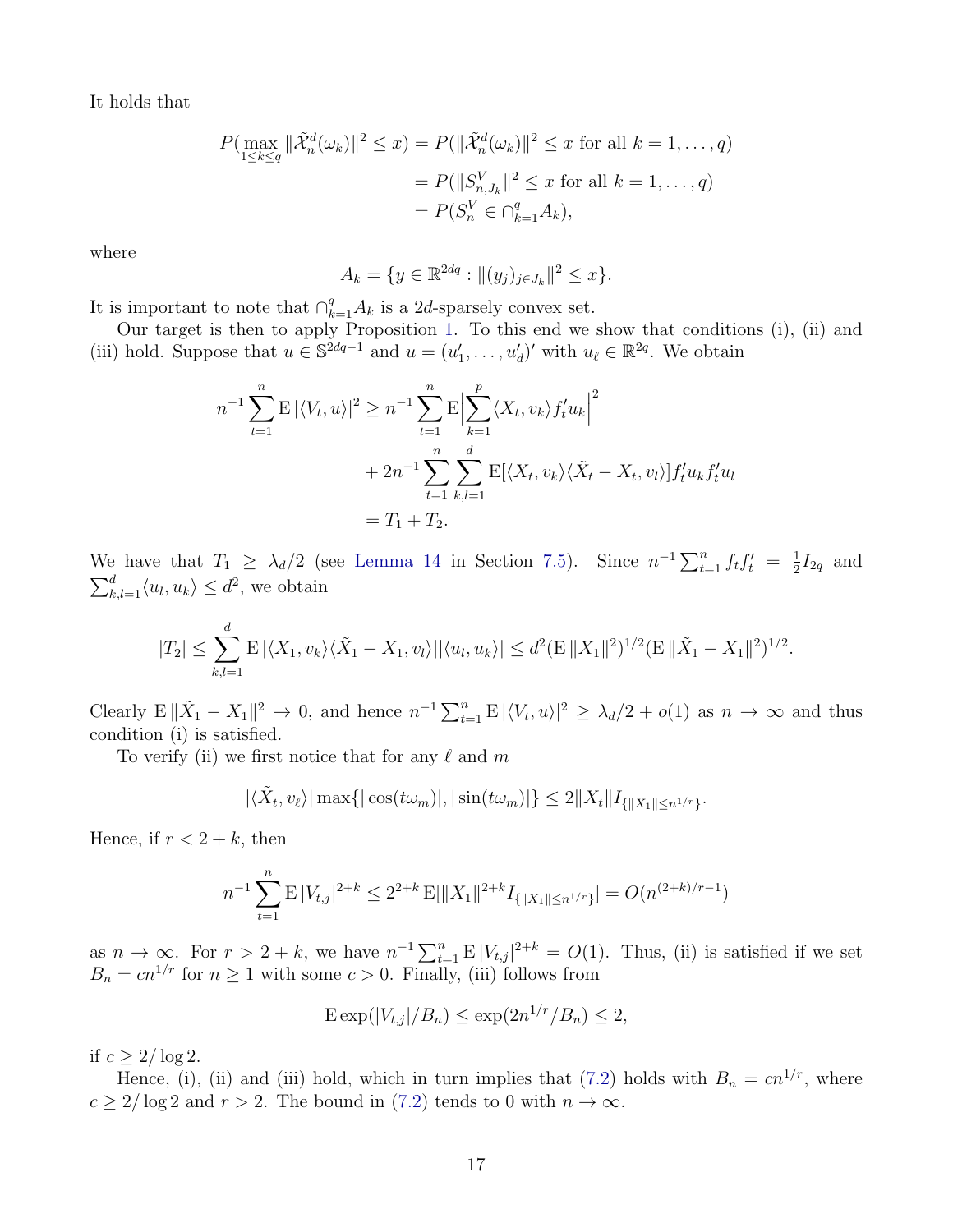Suppose now that  $\tilde{Y}_1, \tilde{Y}_2, \ldots$  are iid Gaussian random elements with values in  $H_0$  such that  $E\tilde{Y}_1 = 0$  and  $Var(\tilde{Y}_1) = Var(\tilde{X}_1)$ . Then the 2dq-dimensional random vectors  $V_t$  have the same covariance matrices as the Gaussian random vectors  $W_t$ , where

$$
W_t = (\langle \tilde{Y}_t, v_1 \rangle f'_t, \dots, \langle \tilde{Y}_t, v_d \rangle f'_t)', \quad 1 \le t \le n.
$$

In analogy to  $\tilde{X}_t^d$  and  $\tilde{\mathcal{X}}_n^d(\omega)$  we define now

$$
\tilde{Y}_t^d = \sum_{k=1}^d \langle \tilde{Y}_t, v_k \rangle v_k
$$
 and  $\tilde{Y}_n^d(\omega) = n^{-1/2} \sum_{t=1}^n \tilde{Y}_t^d e^{-it\omega}$ .

We have shown that

$$
\sup_{x \in \mathbb{R}} |P(\max_{1 \le k \le q} \|\tilde{\mathcal{X}}_n^d(\omega_k)\|^2 \le x) - P(\max_{1 \le k \le q} \|\tilde{\mathcal{Y}}_n^d(\omega_k)\|^2 \le x)|
$$
  

$$
\le \sup_{A \in \mathcal{A}^{\text{sp}}(2d)} |P(S_n^V \in A) - P(S_n^W \in A)| \to 0, \text{ when } n \to \infty.
$$

Therefore, it remains to prove that

<span id="page-17-1"></span>
$$
\lambda_1^{-1} \max_{1 \le j \le q} \|\tilde{\mathcal{Y}}_n^d(\omega_j)\|^2 - b_q^d = \lambda_1^{-1} \max_{1 \le j \le q} \sum_{k=1}^d |\langle \tilde{\mathcal{Y}}_n(\omega_j), v_k \rangle|^2 - b_q^d \stackrel{\text{d}}{\to} \mathcal{G}.
$$
 (7.5)

To this end we introduce  $(\tilde{\lambda}_k, \tilde{v}_k)$ , which are the pairs of eigenvalues and eigenfunctions of  $\text{Var}(\tilde{X}_1)$ . In a first step we show that

<span id="page-17-0"></span>
$$
\lambda_1^{-1} \max_{1 \le j \le q} \sum_{k=1}^d |\langle \tilde{\mathcal{Y}}_n(\omega_j), \tilde{v}_k \rangle|^2 - b_n^d \stackrel{\text{d}}{\to} \mathcal{G}.
$$
 (7.6)

Let us denote

$$
C_{kj} = \tilde{\lambda}_k^{-1/2} n^{-1/2} \sum_{t=1}^n \langle \tilde{Y}_t, \tilde{v}_k \rangle \cos(t\omega_j) \quad \text{and} \quad S_{kj} = \tilde{\lambda}_k^{-1/2} n^{-1/2} \sum_{t=1}^n \langle \tilde{Y}_t, \tilde{v}_k \rangle \sin(t\omega_j),
$$

with  $1 \leq k \leq d$  and  $1 \leq j \leq q$ . These 2dq variables are mutually independent and  $N(0, \frac{1}{2})$  $\frac{1}{2})$ distributed. Thus

$$
\max_{1 \leq j \leq q} \sum_{k=1}^{d} |\langle \tilde{\mathcal{Y}}_n(\omega_j), \tilde{v}_k \rangle|^2 = \max_{1 \leq j \leq q} \sum_{k=1}^{d} \tilde{\lambda}_k E_{kj},
$$

where  $E_{kj} = C_{kj}^2 + S_{kj}^2 \stackrel{\text{iid}}{\sim} \text{Exp}(1)$ . Moreover, we have

$$
\left|\max_{1\leq j\leq q} \sum_{k=1}^{d} \tilde{\lambda}_{k} E_{kj} - \max_{1\leq j\leq q} \sum_{k=1}^{d} \lambda_{k} E_{kj}\right| \leq \max_{1\leq j\leq q} \left|\sum_{k=1}^{d} \tilde{\lambda}_{k} E_{kj} - \sum_{k=1}^{p} \lambda_{k} E_{kj}\right|
$$

$$
\leq \sum_{k=1}^{d} \left|\tilde{\lambda}_{k} - \lambda_{k}\right| \max_{1\leq j\leq q} E_{kj}.
$$

It is a basic result that  $\max_{1 \leq j \leq q} E_{kj} = O_P(\log n)$  and [Lemma 11](#page-28-3) yields  $|\tilde{\lambda}_k - \lambda_k| \leq ||\text{Var}(\tilde{X}_1) \text{Var}(X_1)$  =  $o(n^{-(1-2/r)})$  as  $n \to \infty$ . Hence, combining these results with [Lemma 3,](#page-21-0) we get [\(7.6\)](#page-17-0).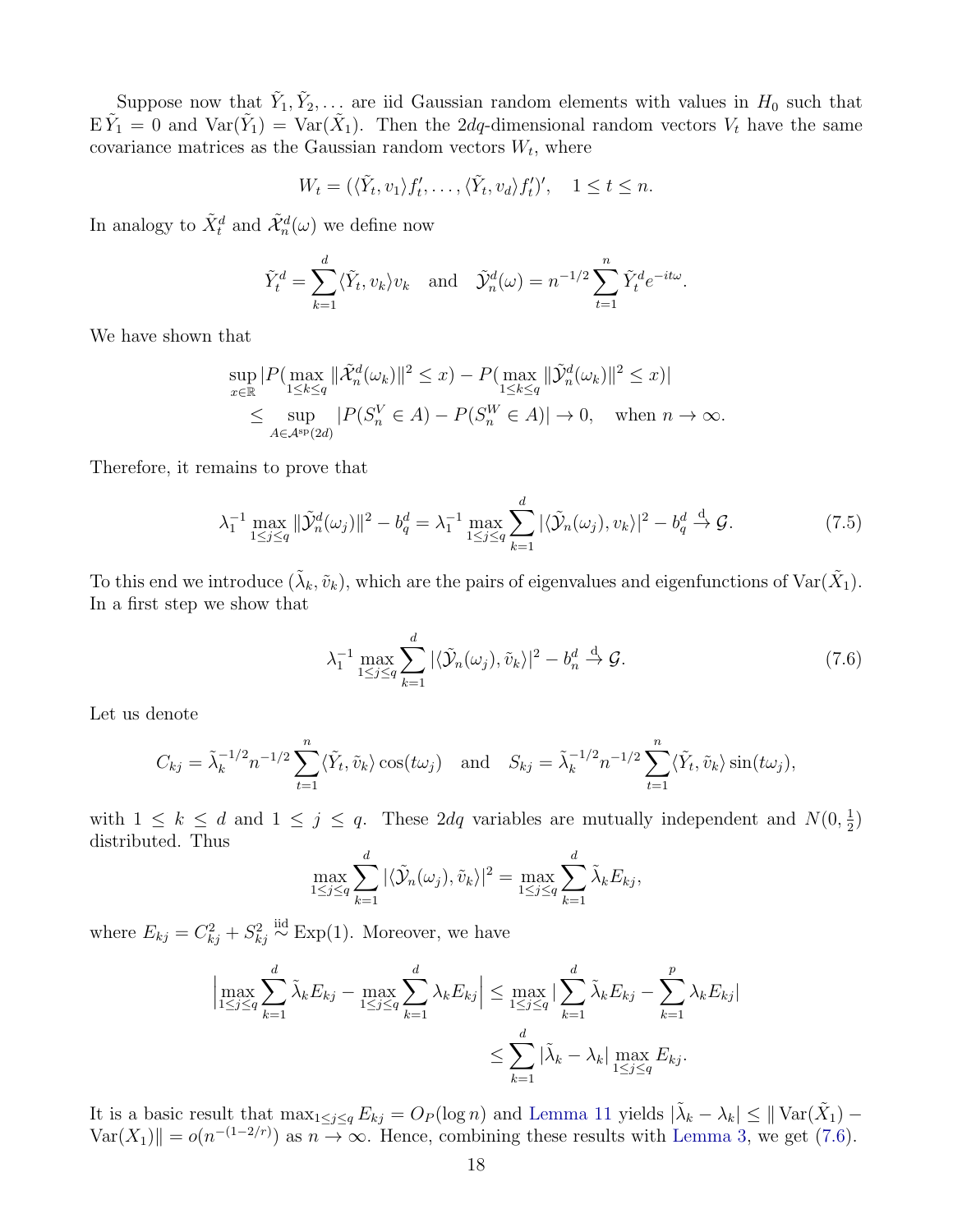The last step in the proof is to show [\(7.5\)](#page-17-1) and this in turn will follow from [\(7.6\)](#page-17-0) if we prove that

<span id="page-18-0"></span>
$$
\max_{1 \le j \le q} \sum_{k=1}^{d} |\langle \tilde{\mathcal{Y}}_n(\omega_j), c_k v_k \rangle|^2 - \max_{1 \le j \le q} \sum_{k=1}^{d} |\langle \tilde{\mathcal{Y}}_n(\omega_j), \tilde{v}_k \rangle|^2 = o_P(1), \quad n \to \infty.
$$
 (7.7)

The absolute of the left-hand side in [\(7.7\)](#page-18-0) is bounded by

$$
\max_{1 \leq j \leq q} \Big| \sum_{k=1}^{d} \{ |\langle \tilde{\mathcal{Y}}_n(\omega_j), c_k v_k \rangle|^2 - |\langle \tilde{\mathcal{Y}}_n(\omega_j), \tilde{v}_k \rangle|^2 \} \Big|
$$
\n
$$
= \max_{1 \leq j \leq q} \Big| \sum_{k=1}^{d} \{ |\langle \tilde{\mathcal{Y}}_n(\omega_j), c_k v_k - \tilde{v}_k \rangle|^2 + 2 \operatorname{Re}[\langle \tilde{\mathcal{Y}}_n(\omega_j), c_k v_k - \tilde{v}_k \rangle \langle \tilde{v}_k, \tilde{\mathcal{Y}}_n(\omega_j) \rangle] \} \Big|
$$
\n
$$
\leq \sum_{k=1}^{d} \max_{1 \leq j \leq q} |\langle \tilde{\mathcal{Y}}_n(\omega_j), c_k v_k - \tilde{v}_k \rangle|^2
$$
\n
$$
+ 2 \sum \max_{1 \leq j \leq q} |\langle \tilde{\mathcal{Y}}_n(\omega_j), \tilde{v}_k \rangle| \max_{1 \leq j \leq q} |\langle \tilde{\mathcal{Y}}_n(\omega_j), c_k v_k - \tilde{v}_k \rangle|. \tag{7.9}
$$

The components of the random vector

<span id="page-18-2"></span><span id="page-18-1"></span>
$$
\begin{pmatrix}\nn^{-1/2} \sum_{t=1}^{n} \langle \tilde{Y}_t, c_k v_k - \tilde{v}_k \rangle \cos(t\omega_1) \\
n^{-1/2} \sum_{t=1}^{n} \langle \tilde{Y}_t, c_k v_k - \tilde{v}_k \rangle \sin(t\omega_1) \\
\dots \\
n^{-1/2} \sum_{t=1}^{n} \langle \tilde{Y}_t, c_k v_k - \tilde{v}_k \rangle \cos(t\omega_q) \\
n^{-1/2} \sum_{t=1}^{n} \langle \tilde{Y}_t, c_k v_k - \tilde{v}_k \rangle \sin(t\omega_q)\n\end{pmatrix}
$$

are uncorrelated and the covariance matrix is given by  $2^{-1} E |\langle \tilde{Y}_1, c_k v_k - \tilde{v}_k \rangle|^2 I_{2q}$ . A summand in [\(7.8\)](#page-18-1) is given by

$$
\max_{1 \leq j \leq q} \left| n^{-1/2} \sum_{t=1}^n \langle \tilde{Y}_t, c_k v_k - \tilde{v}_k \rangle e^{-it\omega_j} \right|^2 =
$$
\n
$$
= \mathbb{E} \left| \langle \tilde{Y}_1, c_k v_k - \tilde{v}_k \rangle \right|^2 \max_{1 \leq j \leq q} \left| \left( \mathbb{E} \left| \langle \tilde{Y}_1, c_k v_k - \tilde{v}_k \rangle \right|^2 \right)^{-1/2} n^{-1/2} \sum_{t=1}^n \langle \tilde{Y}_t, c_k v_k - \tilde{v}_k \rangle e^{-it\omega_j} \right|^2
$$
\n
$$
\leq \mathbb{E} \left\| \tilde{Y}_1 \right\|^2 \left\| c_k v_k - \tilde{v}_k \right\|^2 \max_{1 \leq j \leq q} \left| \left( \mathbb{E} \left| \langle \tilde{Y}_t, c_k v_k - \tilde{v}_k \rangle \right|^2 \right)^{-1/2} n^{-1/2} \sum_{t=1}^n \langle \tilde{Y}_t, c_k v_k - \tilde{v}_k \rangle e^{-it\omega_j} \right|^2.
$$

Using [Lemma 12](#page-29-0) in Section [7.5,](#page-28-2)  $||c_k v_k - \tilde{v}_k||^2 = o(n^{-2(1-2/r)})$  as  $n \to \infty$  and

$$
\max_{1 \le j \le q} \left| \left( \mathbb{E} \left| \langle \tilde{Y}_1, c_k v_k - \tilde{v}_k \rangle \right|^2 \right)^{-1/2} n^{-1/2} \sum_{t=1}^n \langle \tilde{Y}_t, c_k v_k - \tilde{v}_k \rangle e^{-it\omega_j} \right|^2 = O_P(\log n)
$$

as  $n \to \infty$  (since this is the maximum of q iid standard exponential random variables) shows that [\(7.8\)](#page-18-1) tends to 0. Similar arguments show that [\(7.9\)](#page-18-2) goes to 0 in probability. Hence [\(7.7\)](#page-18-0) holds.  $\square$ 

Proof of [Theorem 2.](#page-4-1) The proof is basically identical to the proof of [Theorem 1.](#page-4-0) The main difference here is that if we consider the approximating Gaussian process  ${Y_t}$  with  $Var(Y_1) = Var(X_1)$ then

$$
\max_{1 \le j \le q} \left\| n^{-1/2} \sum_{t=1}^n Y_t e^{-it\omega_j} \right\|^2 = \max_{1 \le j \le q} \left\{ \sum_{k=1}^d E_{kj} \right\},\,
$$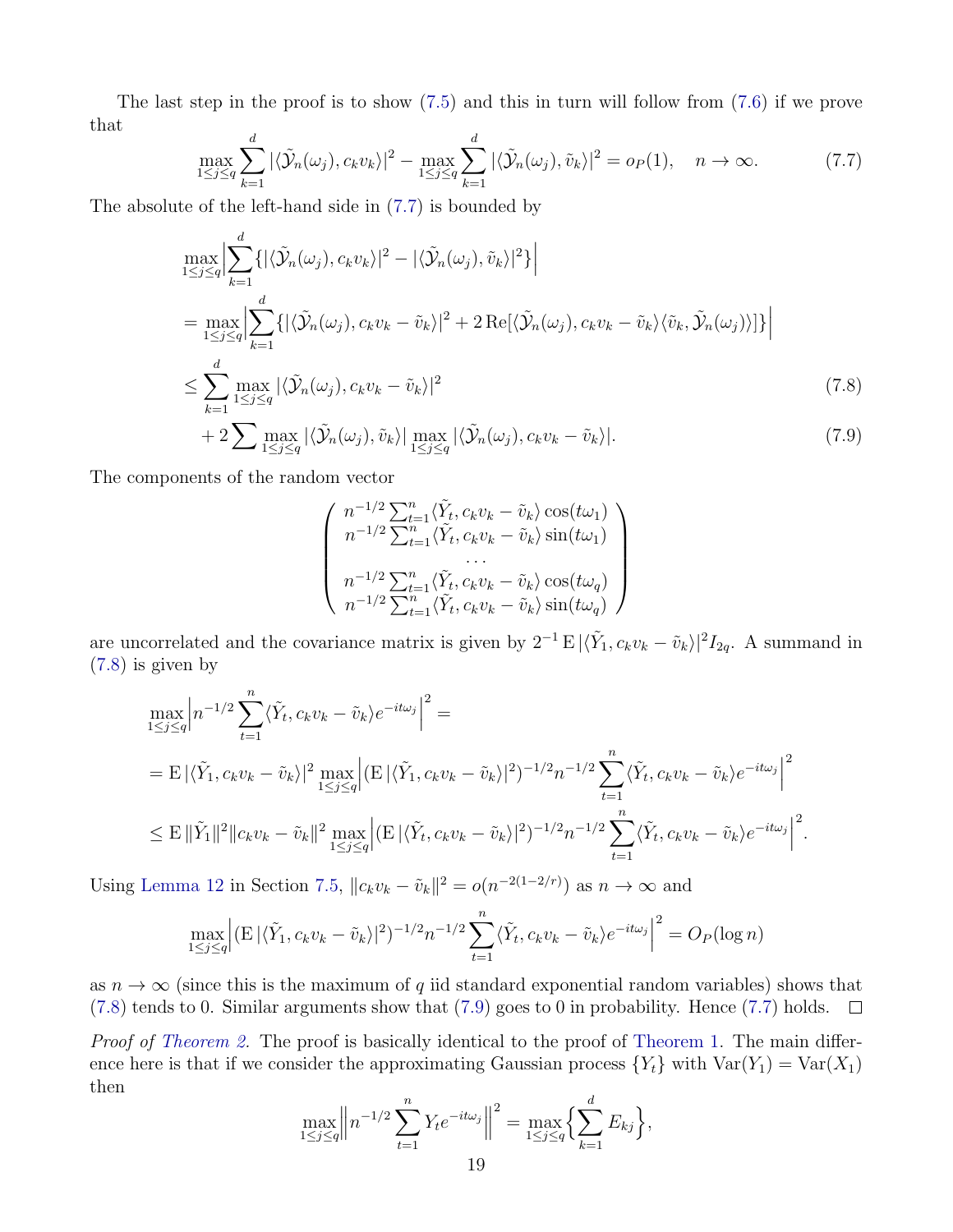where  $E_{kj}$  are iid  $Exp(1)$  random variables with  $1 \leq k \leq d$  and  $1 \leq j \leq q$ . Then  $\sum_{k=1}^{d} E_{kj}$ are iid  $Gamma(d, 1)$  random variables. The limiting distribution of the maximum can be found in Example 1 of Kang and Serfozo [\[21\]](#page-40-10) or Table 3.4.4 of Embrechts et al. [\[9\]](#page-39-11). The proof is complete.  $\Box$ 

Now we let d grow to infinity. In this case we need a version of [Proposition 1](#page-15-0) where the dependence of the constant C on b and s is explicit. We provide such a result in the following proposition which may be of independent interest. The proof is outlined in Appendix A.

<span id="page-19-0"></span>**Proposition 2.** Suppose (i), (ii), (iv) hold with  $q \ge 4$  hold and  ${B_n}_{n>1}$  is a bounded sequence, then

<span id="page-19-1"></span>
$$
\rho_n(\mathcal{A}^{\text{sp}}(s)) \le C \cdot \frac{s^4 \log^{7/6}(pn)}{b^{1/2} n^{1/6}},\tag{7.10}
$$

where  $C$  is a constant that does not depend on n, b, p or s.

For the proofs of [Theorem 3](#page-4-2) and [Theorem 4](#page-5-0) we don't need a truncation argument. We denote the DFT of  $Y_1, \ldots, Y_n$  by  $\mathcal{Y}_n(\omega)$ ,  $\mathcal{Y}_n^d(\omega)$  is its projection onto  $\{v_1, \ldots, v_d\}$  and  $\overline{M}_n^d =$  $\max_{j=1,\dots,q} ||\mathcal{Y}_n^d(\omega_j)||^2$  and  $M_n^d = \max_{j=1,\dots,q} ||\mathcal{X}_n^d(\omega_j)||^2$ .

Now we are ready to prove [Theorem 3.](#page-4-2)

Proof of [Theorem 3.](#page-4-2) We have

$$
|P((M_n^d - b_q^d)/\lambda_1 \le x) - e^{-e^{-x}}|
$$
  
\n
$$
\le |P(\widetilde{M}_n^d - b_q^d)/\lambda_1 \le x) - e^{-e^{-x}}| + \rho_n(\mathcal{A}^{\rm sp}(2d)),
$$
\n(7.11)

where

$$
\rho_n(\mathcal{A}^{\text{sp}}(2d)) = \sup_{x \in \mathbb{R}} |P(M_n^d \le x) - P(\tilde{M}_n^d \le x)|. \tag{7.12}
$$

We consider the normalized partial sums

<span id="page-19-3"></span>
$$
S_n^V = n^{-1/2} \sum_{t=1}^n \xi_t^d \otimes f_t = n^{-1/2} \sum_{t=1}^n V_t.
$$

where

<span id="page-19-4"></span>
$$
\xi_t^d = (\langle X_t, v_1 \rangle, \dots, \langle X_t, v_d \rangle)'
$$
\n(7.13)

and  $f_t$  is defined by [\(7.3\)](#page-15-2). Like we showed in the proof of Theorem [1](#page-4-0) we have that

$$
P(M_n^d \le x) = P(S_n^V \in \cap_{k=1}^q A_k).
$$

where  $\bigcap_{k=1}^{q} A_k$  is a 2d-sparsely convex set.

Set  $B = \max\{E||X_1||^3, (E||X_1||^4)^{1/2}, (2^{-1}E||X_1||^4)^{1/4}\}$ . We aim to apply [\(7.10\)](#page-19-1) with  $p = 2dq$ and  $s = 2d$ . Since  $|V_{t,j}| \leq ||X_t||$  for all  $j = 1, \ldots, 2dq$ , we see that (ii) and (iv) are satisfied with  $B_n = B$  and condition (i) follows from [Lemma 14](#page-30-0) in Section [7.5](#page-28-2) with  $b = \lambda_d/2$ . Hence, by Proposition [2](#page-19-0) we get

<span id="page-19-2"></span>
$$
\rho_n(\mathcal{A}^{\text{sp}}(2d_n)) \le C \cdot \frac{d_n^4 \log^{7/6}(d_n n^2)}{\lambda_{d_n}^{1/2} n^{1/6}} \tag{7.14}
$$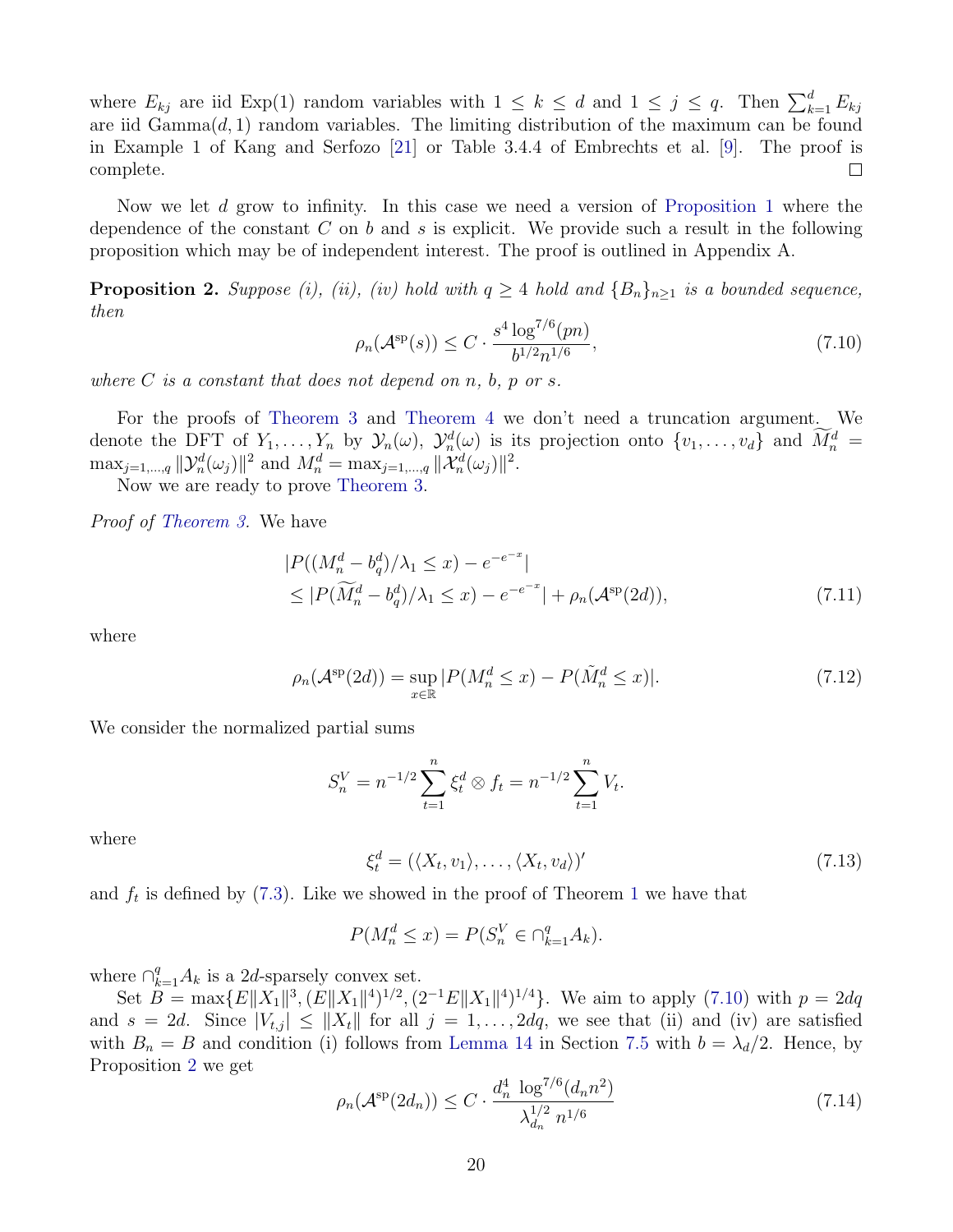for  $n \geq 1$ , where C is a universal constant. Under assumption [\(2.7\)](#page-5-1), the right hand side of [\(7.14\)](#page-19-2) goes to 0 as  $n \to \infty$ .

Since  $Y_1, Y_2, \ldots$  are Gaussian random elements,  $\|\mathcal{Y}_n^{(d)}(\omega_1)\|^2, \ldots, \|\mathcal{Y}_n^{(d)}(\omega_d)\|^2$  are iid variables followin a  $Hypo(\lambda_1^{-1}, \ldots, \lambda_d^{-1})$  distribution. [Lemma 4](#page-21-2) implies that the first term on the right hand side of [\(7.11\)](#page-19-3) goes to 0 as  $n \to \infty$  under assumptions [\(2.6\)](#page-4-6) and [\(2.8\)](#page-5-2). The proof is complete.  $\Box$ 

Proof of [Theorem 4.](#page-5-0) We start by noting that

$$
\lambda_1^{-1}(M_n - b_q) = \lambda_1^{-1}(M_n - M_n^{d_n}) + \lambda_1^{-1}(M_n^{d_n} - b_q^{d_n}) + \lambda_1^{-1}(b_n^{d_n} - b_q).
$$

The third term converges to zero by [Lemma 9,](#page-28-0) and the second term converges in distribution to a Gumbel random variable under the assumptions of [Theorem 3.](#page-4-2) Hence, by Slutsky's theorem, the convergence in distribution of  $\lambda_1^{-1}(M_n - b_q)$  to the standard Gumbel distribution holds if we verify that the first term tends to zero in probability.

To this end, we define

$$
\delta_j = \|\mathcal{X}_n(\omega_j)\|^2 - \|\mathcal{X}_n^d(\omega_j)\|^2 = \sum_{k>d} \frac{1}{n} \Big|\sum_{t=1}^n \langle X_t, v_k \rangle e^{-\mathrm{i}t\omega_j} \Big|^2.
$$

For any  $a > 0$ , we have

$$
P(|M_n - M_n^d| > a) = P(M_n - M_n^d > a)
$$
  
\n
$$
= P\left(\max_{j=1,\dots,q} \left\{ ||\mathcal{X}^d(\omega_j)||^2 + \delta_j \right\} - M_n^d > a \right)
$$
  
\n
$$
\le P\left(\max_{j=1,\dots,q} \delta_j > a \right)
$$
  
\n
$$
\le \sum_{j=1}^q \sum_{k>d} P\left(\frac{1}{n} \left| \sum_{t=1}^n \langle X_t, v_k \rangle \cos(t\omega_j) \right|^2 > a\ell_k/2 \right)
$$
  
\n
$$
+ \sum_{j=1}^q \sum_{k>d} P\left(\frac{1}{n} \left| \sum_{t=1}^n \langle X_t, v_k \rangle \sin(t\omega_j) \right|^2 > a\ell_k/2 \right).
$$
 (7.15)

Since  $\{\langle X_t, v_k \rangle \cos(t\omega_j)\}_{1 \leq t \leq n}$  are independent random variables with zero means and  $\mathbb{E} |\langle X_t, v_k \rangle \cos(t\omega_j)|^r \leq$  $E||X_1||<\infty$  for some  $r>2$ , Markov's inequality and Rosenthal's inequality (see Rosenthal [\[33\]](#page-40-12)) lead to

<span id="page-20-0"></span>
$$
P\left(\frac{1}{n}\Big|\sum_{t=1}^{n}\langle X_t, v_k\rangle\cos(t\omega_j)\Big|^2 > a\ell_k/2\right) \le
$$
  
\n
$$
\leq C_r \left(n a\ell_k/2\right)^{-r/2} \Big[\sum_{t=1}^{n} E|\langle X_t, v_k\rangle|^r + \Big(\sum_{t=1}^{n} E|\langle X_t, v_k\rangle|^2\Big)^{r/2}\Big]
$$
  
\n
$$
\leq C_r \left(n a\ell_k/2\right)^{-r/2} \Big[n E|\langle X_1, v_k\rangle|^r + \Big(n \lambda_k\Big)^{r/2}\Big]
$$
  
\n
$$
\leq C_r (2/a)^{r/2} \Big[n^{1-r/2} \ell_k^{-r/2} E|\langle X_1, v_k\rangle|^r + \Big(\lambda_k/\ell_k\Big)^{r/2}\Big],
$$

where  $C_r$  is a constant depending only on r. [\(7.15\)](#page-20-0) can be bounded in an analogous way and summation over j and k gives conditions  $(2.9)$  and  $(2.10)$ . The proof is complete.  $\Box$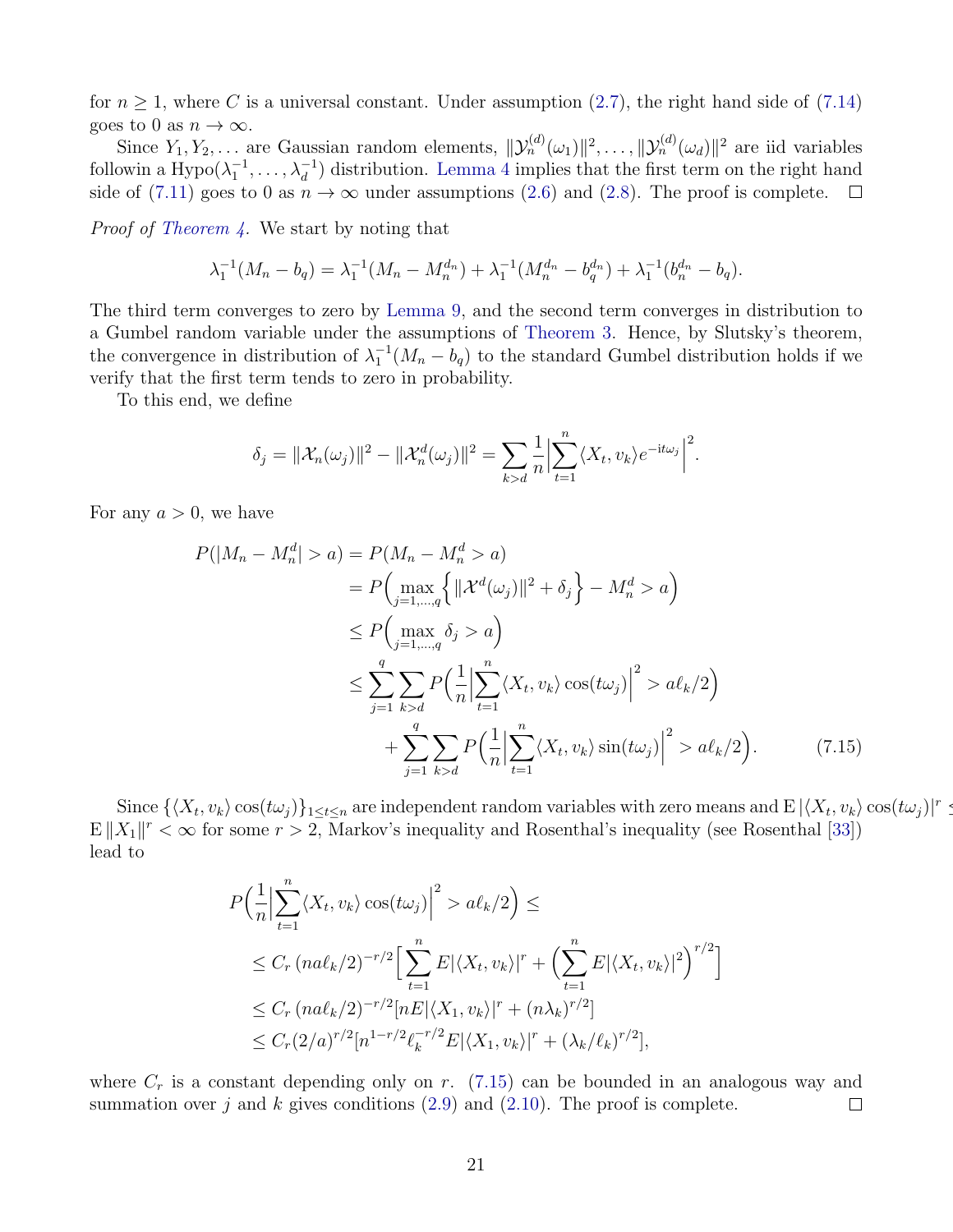#### <span id="page-21-1"></span>7.2 Domain of attraction of Gumbel distribution

First, we show that, for fixed  $d > 1$ , the hypoexponential distribution with strictly increasing parameters belongs to the domain of attraction of the Gumbel distribution.

<span id="page-21-0"></span>**Lemma 3.** Let  $d \geq 1$  be fixed. Suppose that  $\xi_1, \ldots, \xi_n$  are iid Hypo $(\lambda_1^{-1}, \ldots \lambda_d^{-1})$  random variables with  $\lambda_k > \lambda_{k+1}$  for all  $1 \leq k \leq d$ . Then

<span id="page-21-3"></span>
$$
\lambda_1^{-1}(\max\{\xi_1,\ldots,\xi_n\}-b_n^d)\stackrel{d}{\to}\mathcal{G}\quad as\quad n\to\infty,
$$
\n(7.16)

where  $b_n^d$  is given by  $(2.3)$ .

*Proof of [Lemma 3.](#page-21-0)* Since  $\lambda_k > \lambda_{k+1}$  for all  $1 \leq k \leq d$ , the cdf of Hypo $(\lambda_1^{-1}, \ldots \lambda_d^{-1})$  is given by

<span id="page-21-4"></span>
$$
F^{(d)}(x) = \sum_{k=1}^{d} \alpha_{k,d} F_k(x)
$$
\n(7.17)

for  $x \in \mathbb{R}$ , where  $\alpha_{k,d} = \prod_{j=1,j\neq k}^{d} (1-\lambda_j/\lambda_k)^{-1}$  and  $F_k$  is the cdf of  $\text{Exp}(\lambda_k^{-1})$  $\binom{-1}{k}$  for  $k \geq 1$ . Hence, Theorem 2 of Kang and Serfozo [\[21\]](#page-40-10) implies that  $\max{\{\xi_1, \ldots, \xi_n\}}$  is asymptotically distributed as the standard Gumbel distribution with the normalizing constants given by [\(2.3\)](#page-4-3).  $\Box$ 

Under certain assumptions on the parameters of the hypoexponential distribution and the the growth rate of  $d = d_n$ , we show that convergence [\(7.16\)](#page-21-3) still holds even if  $d = d_n \to \infty$  as  $n \to \infty$ .

<span id="page-21-2"></span>**Lemma 4.** Suppose that condition [\(2.6\)](#page-4-6) is satisfied and that  $d = d_n = O(n^{\gamma_0})$  as  $n \to \infty$ , with  $\gamma_0$ satisfying [\(2.8\)](#page-5-2). Then convergence [\(7.16\)](#page-21-3) holds.

*Proof of [Lemma 4.](#page-21-2)* Fix  $x \in \mathbb{R}$ . Using [\(7.17\)](#page-21-4) and the fact that  $\sum_{k=1}^{d} \alpha_{k,d} = 1$ , we obtain

$$
P(\lambda_1^{-1}(\max\{\xi_1,\ldots,\xi_n\} - b_n^d) \le x) = F^{(d)}(\lambda_1 x + b_n^d)^n
$$
  
= 
$$
\left[1 - \frac{e^{-x}}{n} - \sum_{k=2}^d \alpha_{k,d} \left(\frac{e^{-x}}{n\alpha_{1,d}}\right)^{\lambda_1/\lambda_k}\right]^n.
$$
 (7.18)

We need to show that

<span id="page-21-5"></span>
$$
\sum_{k=2}^{d} \alpha_{k,d} \left( \frac{e^{-x}}{n \alpha_{1,d}} \right)^{\lambda_1/\lambda_k} = o(n^{-1})
$$
\n(7.19)

as  $n \to \infty$ , which implies that [\(7.18\)](#page-21-5) converges to the Gumbel distribution function.

Denote

$$
a_{k,n} := n \alpha_{k,d} \left( \frac{e^{-x}}{n \alpha_{1,d}} \right)^{\lambda_1/\lambda_k}
$$

and let  $d_n = O(n^{\gamma_0})$  as  $n \to \infty$  for some  $0 < \gamma_0 < 1$ . We first remark that

<span id="page-21-7"></span>
$$
\frac{1}{\alpha_{1,d}} = \prod_{j=2}^{d} (1 - \lambda_j/\lambda_1) \le (1 - \lambda_d/\lambda_1)^{d-1} \le 1.
$$
 (7.20)

Observe that condition [\(2.6\)](#page-4-6) is equivalent to the following condition: there exists  $k_0 \geq 1$  such that

<span id="page-21-6"></span>
$$
\lambda_j/\lambda_k \ge k/j \tag{7.21}
$$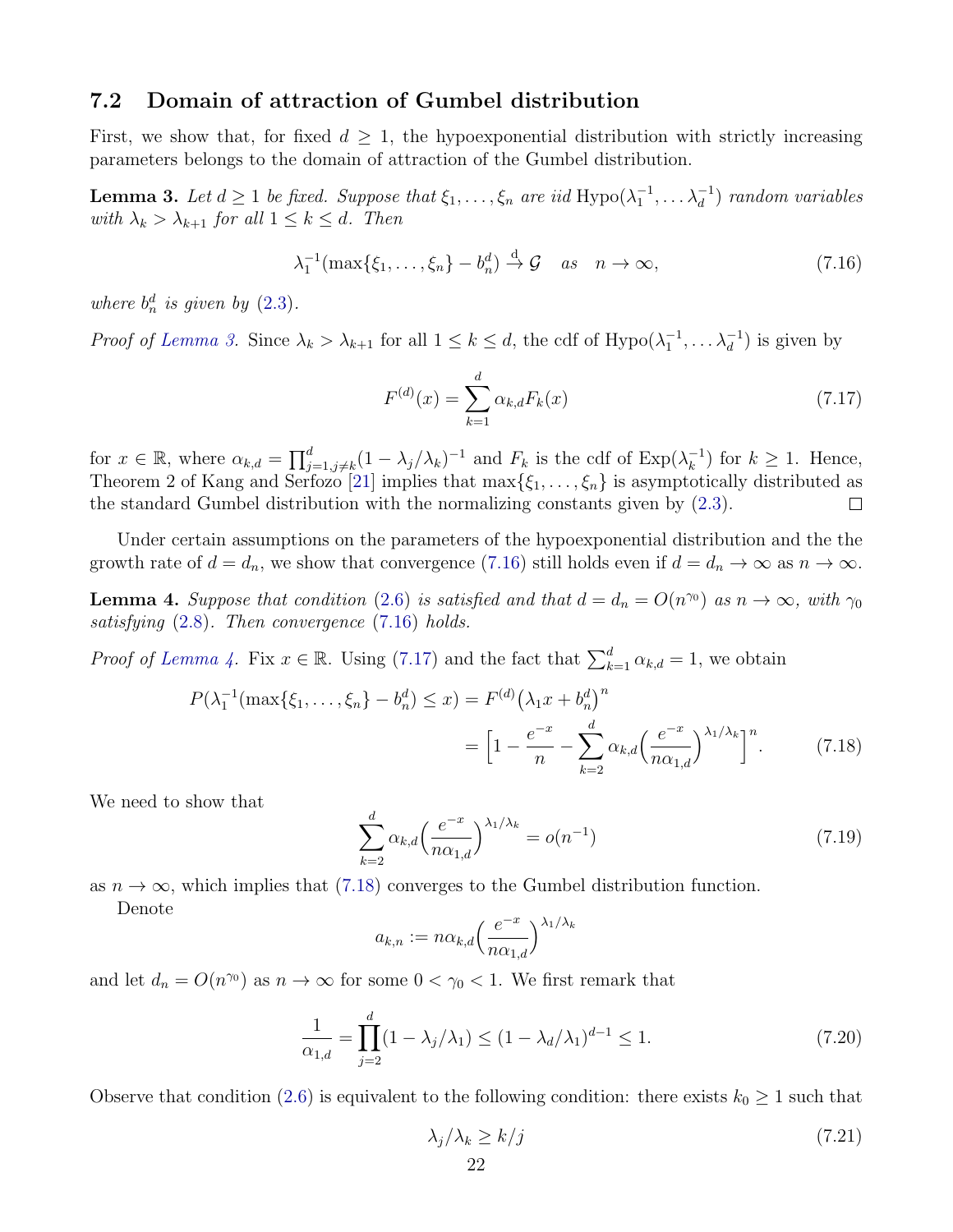for each  $k \geq k_0$  and  $1 \leq j \leq k-1$ . Let  $k_1 \geq k_0$  be such that  $d_n(d_n/n)^{k_1-1} \to 0$ , which is possible since  $\gamma_0$  < 1. Denote

$$
\underline{A}_n = \sum_{k=2}^{k_1 - 1} a_{k,n} \quad \text{and} \quad \overline{A}_n = \sum_{k=k_1}^{d_n} a_{k,n}.
$$
 (7.22)

For  $k \geq k_1$ , using [\(7.21\)](#page-21-6) and the fact that  $\lambda_j/\lambda_k \leq k/j$  for  $j > k$ ,

<span id="page-22-0"></span>
$$
|\alpha_{k,d}| \le \prod_{j=1}^{k-1} \frac{j}{k-j} \prod_{j=k+1}^d \frac{j}{j-k} = \binom{d}{k} \le \left(\frac{ed}{k}\right)^k.
$$
 (7.23)

Choose  $n_0 \geq 1$  such that  $e^{-x}/n \leq 1$  for  $n \geq n_0$ . For  $n \geq n_0$ , using [\(7.20\)](#page-21-7), [\(7.21\)](#page-21-6) and [\(7.23\)](#page-22-0), we obtain

$$
|\overline{A}_n| \le \sum_{k=k_1}^{d_n} n \left(\frac{ed_n}{k}\right)^k \left(\frac{e^{-x}}{n}\right)^{\lambda_1/\lambda_k}
$$
  

$$
\le d_n \sum_{k=k_1}^{d_n} \left(\frac{e^{1-x}}{k}\right)^k \left(\frac{d_n}{n}\right)^{k-1}
$$
  

$$
\le d_n \left(\frac{d_n}{n}\right)^{k_1-1} \sum_{k=1}^{\infty} \left(\frac{e^{1-x}}{k}\right)^k,
$$

where  $d_n(d_n/n)^{k_1-1} \to 0$  as  $n \to \infty$ .

Next, for  $k < k_1$ , set  $\nu_k = \prod_{j=1, j \neq k}^{k_1-1} |1 - \lambda_j/\lambda_k|^{-1}$ . Since  $\lambda_j/\lambda_k \leq k/j$  for  $j \geq k_1$  and  $k < k_1$ using  $(2.6)$ , we obtain

<span id="page-22-1"></span>
$$
|\alpha_{k,d}| = \nu_k \prod_{j=k_1}^{d} (1 - \lambda_j/\lambda_k)^{-1}
$$
  
\n
$$
\leq \nu_k \prod_{j=k_1}^{d} \frac{j}{j-k}
$$
  
\n
$$
= \nu_k \cdot \frac{d!(k_1 - k - 1)!}{(k_1 - 1)!(d-k)!}
$$
  
\n
$$
\leq \nu_k \cdot d^k \cdot \frac{(k_1 - k - 1)!}{(k_1 - 1)!}.
$$
\n(7.24)

Thus, using [\(7.20\)](#page-21-7) and [\(7.24\)](#page-22-1),

<span id="page-22-2"></span>
$$
|\underline{A}_n| \le \sum_{k=2}^{k_1} \nu_k \cdot d_n^k \cdot \frac{(k_1 - k - 1)!}{(k_1 - 1)!} \cdot e^{-x\lambda_1/\lambda_k} \left(\frac{1}{n}\right)^{\lambda_1/\lambda_k - 1} = O\left(\max_{2 \le k \le k_1} \left\{\frac{d_n^k}{n^{\lambda_1/\lambda_k - 1}}\right\}\right) \tag{7.25}
$$

as  $n \to \infty$ . If  $\gamma_0 < \min_{2 \le k \le k_1} \{k^{-1}(\lambda_1/\lambda_k - 1)\},$  [\(7.25\)](#page-22-2) tends to 0 as  $n \to \infty$ . The proof is complete.  $\Box$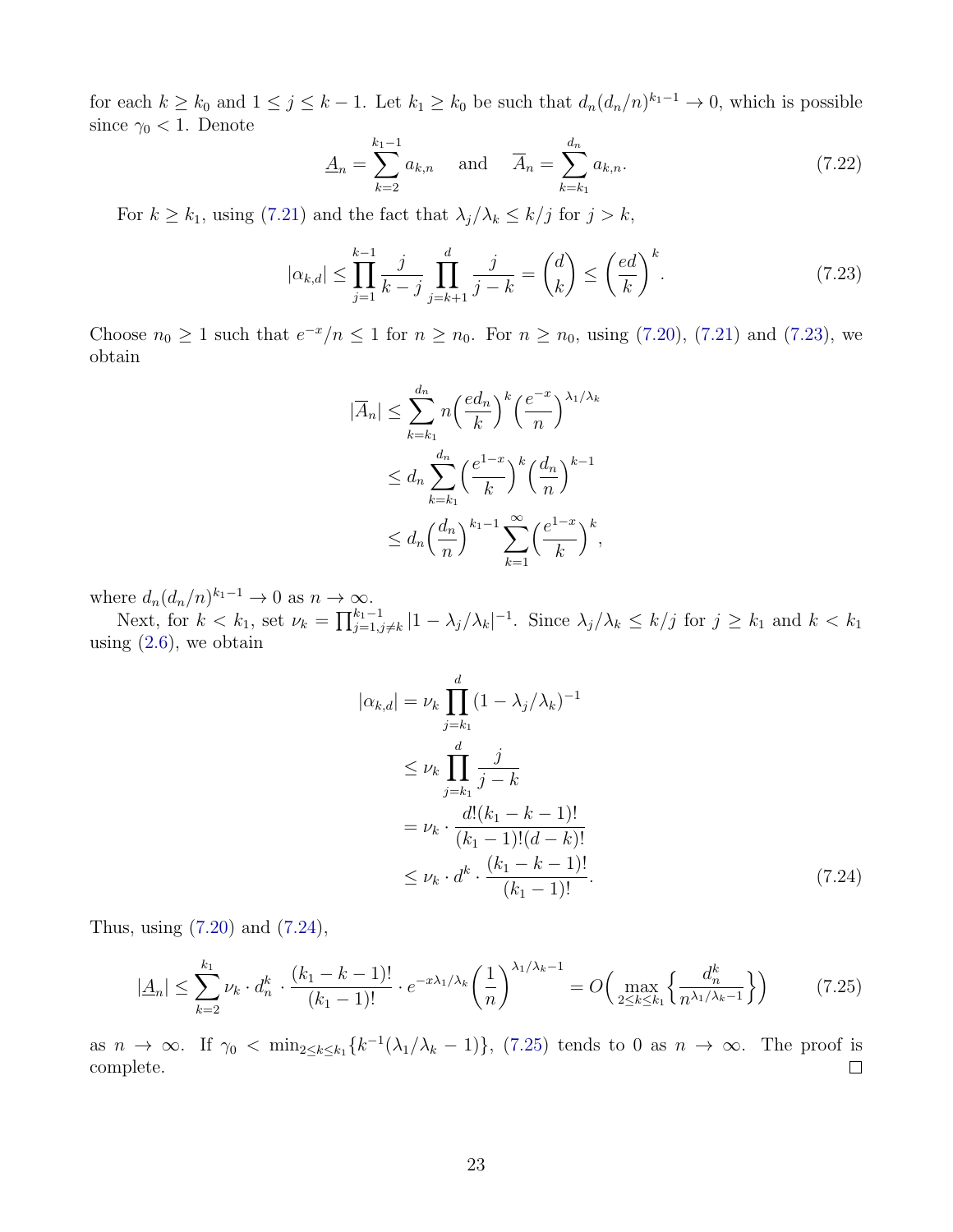### 7.3 Linear processes

The method for transferring the iid setting to linear processes is similar as for the central limit theorem and the functional central limit theorem for linear processes under the absolute summability of  $a_k$ 's (see e.g. Merlevède et al. [\[27\]](#page-40-13) and Račkauskas and Suquet [\[31\]](#page-40-14)).

<span id="page-23-1"></span>**Lemma 5.** Suppose that  $\{X_t\}_{t\in\mathbb{Z}}$  is a linear process defined by [\(3.1\)](#page-7-2) such that  $\sum_{k=-\infty}^{\infty} ||a_k|| < \infty$ . Then for  $n \geq 3$  we have

<span id="page-23-0"></span>
$$
\mathbf{E} \max_{1 \le j \le q} \Big\| \sum_{t=1}^{n} X_t e^{-it\omega_j} \Big\|^2 \le \Big( \sum_{k=-\infty}^{\infty} \|a_k\| \Big)^2 \mathbf{E} \max_{1 \le j \le q} \Big\| \sum_{t=1}^{n} \varepsilon_t e^{-it\omega_j} \Big\|^2. \tag{7.26}
$$

Proof. The left-hand side of [\(7.26\)](#page-23-0) is given as

$$
\mathbb{E} \max_{1 \le j \le q} \Big\| \sum_{k=-\infty}^{\infty} a_k \Big( \sum_{s=1-k}^{n-k} \varepsilon_s e^{-is\omega_j} \Big) e^{-ik\omega_j} \Big\|^2 \le
$$
\n
$$
\le \mathbb{E} \max_{1 \le j \le q} \Big( \sum_{k=-\infty}^{\infty} \Big\| a_k \Big( \sum_{s=1-k}^{n-k} \varepsilon_s e^{-is\omega_j} \Big) e^{-ik\omega_j} \Big\| \Big)^2
$$
\n
$$
\le \mathbb{E} \max_{1 \le j \le q} \Big( \sum_{k=-\infty}^{\infty} \|a_k\| \Big\| \sum_{s=1-k}^{n-k} \varepsilon_s e^{-is\omega_j} \Big\| \Big)^2.
$$

The proof is complete.

Proof of [Lemma 1.](#page-7-0) Some little algebra shows that

$$
\mathcal{X}_n(\omega) - A(\omega)\mathcal{E}_n(\omega) = n^{-1/2} \sum_{k=-\infty}^{\infty} a_k \Big(\sum_{s=1-k}^{n-k} \varepsilon_s e^{-is\omega} - \sum_{t=1}^n \varepsilon_t e^{-it\omega}\Big) e^{-ik\omega}
$$

$$
= n^{-1/2} \sum_{k=-\infty}^{\infty} a_k (\Delta_{nk}(\omega)) e^{-ik\omega}.
$$

Since  $\Delta_{nk}(\omega)$  has  $2(|k| \wedge n)$  summands, it follows from [Theorem 9](#page-36-0) that

$$
\mathbb{E} \max_{1 \le j \le q} \|\Delta_{nk}(\omega_j)\| \le (\mathbb{E} \max_{1 \le j \le q} \|\Delta_{nk}(\omega_j)\|^2)^{1/2} \le (2C\{|k| \log(2|k|) \wedge n \log(2n)\})^{1/2},
$$

where  $C > 0$  is some constant. Hence,

$$
\begin{split} & \mathcal{E} \max_{1 \leq j \leq q} \|\mathcal{X}_n(\omega_j) - A(\omega_j)\mathcal{E}_n(\omega_j)\| \leq \\ &\leq n^{-1/2} \sum_{k=-\infty}^{\infty} \|a_k\| \mathcal{E} \max_{1 \leq j \leq q} \|\Delta_{nk}(\omega_j)\| \\ &\ll n^{-1/2} \Bigl[ \sum_{\substack{|k| < n \\ k \neq 0}} (|k| \log(2|k|))^{1/2} \|a_k\| + (n \log(2n))^{1/2} \sum_{|k| \geq n} \|a_k\| \Bigr] \\ &\ll \log^{-1/2}(2n) \Bigl[ \sum_{\substack{|k| < n \\ k \neq 0}} \Bigl[ \frac{|k|}{n} \frac{\log(2n)}{\log(2|k|)} \Bigr]^{1/2} \log(2|k|) \|a_k\| + \sum_{|k| \geq n} \log(2|k|) \|a_k\| \Bigr]. \end{split}
$$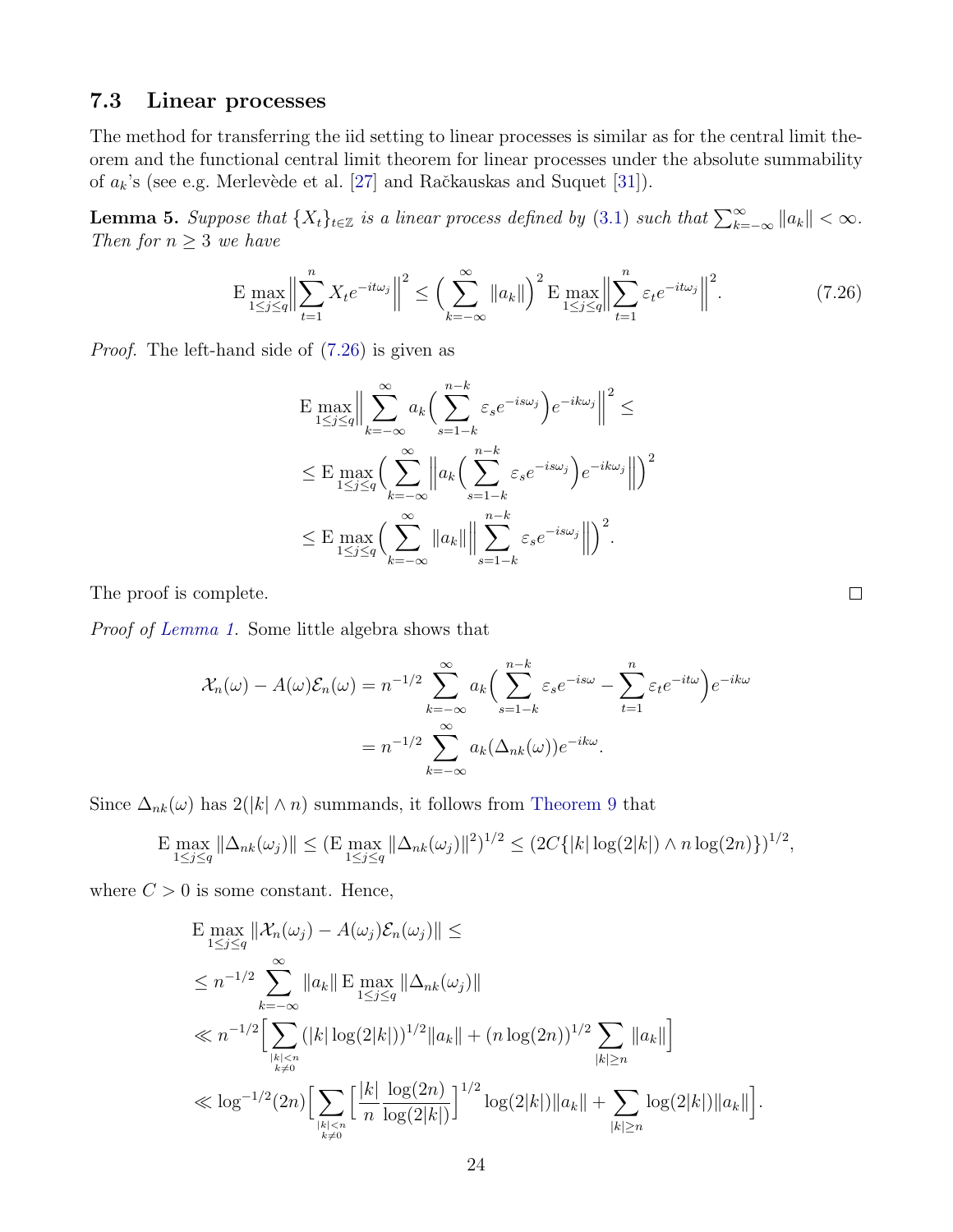It follows that  $\text{E}\max_{1\leq j\leq q} \|\mathcal{X}_n(\omega_j) - A(\omega_j)\mathcal{E}_n(\omega_j)\| = o(\log^{-1/2} n)$  as  $n \to \infty$ , which is a sufficient condition for [\(3.3\)](#page-7-5). Since

$$
\mathcal{X}_n(\omega) \otimes \mathcal{X}_n(\omega) - A(\omega)\mathcal{E}_n(\omega) \otimes A(\omega)\mathcal{E}_n(\omega) =
$$
  
=  $(\mathcal{X}_n(\omega) - A(\omega)\mathcal{E}_n(\omega)) \otimes (\mathcal{X}_n(\omega) - A(\omega)\mathcal{E}_n(\omega))$   
+  $(\mathcal{X}_n(\omega) - A(\omega)\mathcal{E}_n(\omega)) \otimes A(\omega)\mathcal{E}_n(\omega)$   
+  $A(\omega)\mathcal{E}_n(\omega) \otimes (\mathcal{X}_n(\omega) - A(\omega)\mathcal{E}_n(\omega)),$ 

for  $\omega \in [-\pi, \pi]$  and  $||x \otimes y|| = ||x|| ||y||$  for  $x, y \in H$ , we obtain

<span id="page-24-0"></span>
$$
\max_{1 \leq j \leq q} \|\mathcal{X}_n(\omega_j) \otimes \mathcal{X}_n(\omega_j) - A(\omega_j)\mathcal{E}_n(\omega_j) \otimes A(\omega_j)\mathcal{E}_n(\omega_j)\|_{\mathcal{S}}\n\leq \max_{1 \leq j \leq q} \|\mathcal{X}_n(\omega_j) - A(\omega_j)\mathcal{E}_n(\omega_j)\|^2\n+ 2 \max_{1 \leq j \leq q} \|A(\omega_j)\mathcal{E}_n(\omega_j)\| \max_{1 \leq j \leq q} \|\mathcal{X}_n(\omega_j) - A(\omega_j)\mathcal{E}_n(\omega_j)\|.
$$
\n(7.27)

Also,

<span id="page-24-1"></span>
$$
\mathbb{E} \max_{1 \le j \le q} \|A(\omega_j)\mathcal{E}_n(\omega_j)\| \le \max_{1 \le j \le q} \|A(\omega_j)\| (\mathbb{E} \max_{1 \le j \le q} \|\mathcal{E}_n(\omega_j)\|^2)^{1/2} \le \max_{1 \le j \le q} \|A(\omega_j)\| (C \log n)^{1/2}.
$$
\n(7.28)

Then [\(7.27\)](#page-24-0) together with [\(3.3\)](#page-7-5) and [\(7.28\)](#page-24-1) implies [\(3.4\)](#page-7-6). The proof is complete.  $\Box$ Proof of [Lemma 2.](#page-7-4) We have that

$$
\begin{split}\n&\left|\max_{1\leq j\leq q}||A^{-1}(\omega_j)\mathcal{X}_n(\omega_j)||^2-\max_{1\leq j\leq q}||\mathcal{E}_n(\omega_j)||^2\right| \\
&\leq \max_{1\leq j\leq q}||A^{-1}(\omega_j)\mathcal{X}_n(\omega_j)||^2-||\mathcal{E}_n(\omega_j)||^2| \\
&=\max_{1\leq j\leq q}\{(||A^{-1}(\omega_j)\mathcal{X}_n(\omega_j)||-||\mathcal{E}_n(\omega_j)||)(||A^{-1}(\omega_j)\mathcal{X}_n(\omega_j)||+||\mathcal{E}_n(\omega_j)||)\} \\
&\leq \max_{1\leq j\leq q}||A^{-1}(\omega_j)\mathcal{X}_n(\omega_j)-\mathcal{E}_n(\omega_j)||\left(\max_{1\leq j\leq q}||A^{-1}(\omega_j)\mathcal{X}_n(\omega_j)||+\max_{1\leq j\leq q}||\mathcal{E}_n(\omega_j)||\right) \\
&\leq \sup_{\omega\in[0,\pi]}||A^{-1}(\omega)||\max_{1\leq j\leq q}||\mathcal{X}_n(\omega_j)-A(\omega_j)\mathcal{E}_n(\omega_j)|| \\
&\times \left(\sup_{\omega\in[0,\pi]}||A^{-1}(\omega)||\max_{1\leq j\leq q}||\mathcal{X}_n(\omega_j)||+\max_{1\leq j\leq q}||\mathcal{E}_n(\omega_j)||\right).\n\end{split}
$$

According to [Lemma 1,](#page-7-0)

$$
\max_{1 \leq j \leq q} \|\mathcal{X}_n(\omega_j) - A(\omega_j)\mathcal{E}_n(\omega_j)\| = o_p(\log^{-1/2} n)
$$

as  $n \to \infty$ . Also, it follows from [Lemma 5](#page-23-1) and [Theorem 9](#page-36-0) that

$$
\max_{1 \le j \le q} \|\mathcal{E}_n(\omega_j)\| = O_p(\log^{1/2} n) \quad \text{and} \quad \max_{1 \le j \le q} \|\mathcal{X}_n(\omega_j)\| = O_p(\log^{1/2} n)
$$

as  $n \to \infty$ , which completes the proof.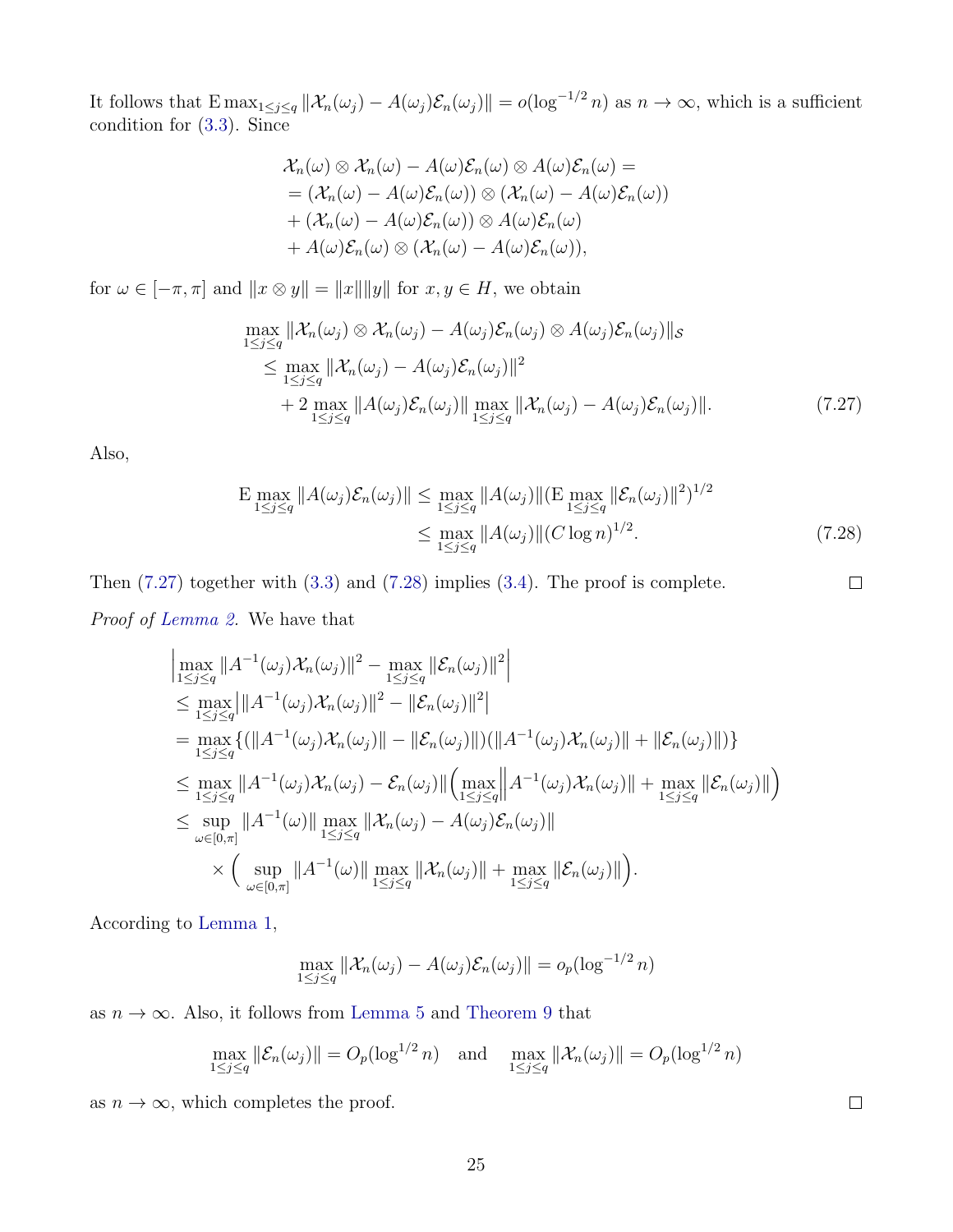Proof of [Theorem 6.](#page-8-1) Denote  $Z_t = \Sigma^{-1/2} \varepsilon_t$  with  $t = 1, \ldots, n$  so that  $\mathcal{Z}_n(\omega) = \Sigma^{-1/2} \mathcal{E}_n(\omega)$  for  $\omega \in [-\pi, \pi]$ . Similarly as in the proof of [Lemma 2,](#page-7-4)

$$
\begin{split}\n&\left|\max_{1\leq j\leq q} \|B^{-1}(\omega_j)\mathcal{X}_n(\omega_j)\|^2 - \max_{1\leq j\leq q} \|\mathcal{Z}_n(\omega_j)\|^2\right| \\
&\leq \|\Sigma^{-1/2}\| \sup_{\omega\in[0,\pi]} \|A^{-1}(\omega)\| \max_{1\leq j\leq q} \|\mathcal{X}_n(\omega_j) - A(\omega_j)\mathcal{X}_n(\omega_j)\| \\
&\times \left(\|\Sigma^{-1/2}\| \sup_{\omega\in[0,\pi]} \|A^{-1}(\omega)\| \max_{1\leq j\leq q} \|\mathcal{X}_n(\omega_j)\| + \max_{1\leq j\leq q} \|\mathcal{Z}_n(\omega_j)\|\right).\n\end{split}
$$

Using [Lemma 1,](#page-7-0) [Lemma 5](#page-23-1) and [Theorem 9,](#page-36-0)

$$
\left|\max_{1\leq j\leq q} \|B^{-1}(\omega_j)\mathcal{X}_n(\omega_j)\|^2 - \max_{1\leq j\leq q} \|\mathcal{Z}_n(\omega_j)\|^2\right| = o_p(1),
$$

as  $n \to \infty$  and we use [Theorem 2](#page-4-1) to conclude.

### <span id="page-25-0"></span>7.4 Application to FAR(1) models

The proof of [Theorem 7](#page-9-3) is a simple consequence of the following three lemmas. We remark that we can work with  $\mathcal{X}_n(\omega_j)$  instead of  $\mathcal{Y}_n(\omega_j)$ , as those quantities are identical under  $H_0$  for any  $j=1,\ldots,q.$ 

Lemma 6. Under Assumption [2](#page-9-2) we have

$$
\left|\max_{1\leq j\leq q}\|(I-e^{-i\omega_j}\widehat{\rho})\mathcal{X}_n(\omega_j)\|^2-\max_{1\leq j\leq q}\|(I-e^{-i\omega_j}\rho)\mathcal{X}_n(\omega_j)\|^2\right|=o_P\Big(\frac{\log n}{a_n}\Big).
$$

Proof. Let

$$
v = (I - e^{-i\omega_j} \rho) \mathcal{X}_n(\omega_j)
$$
 and  $h = e^{-i\omega_j} (\rho - \widehat{\rho}) \mathcal{X}_n(\omega_j)$ .

Then, using  $||v + h||^2 - ||v||^2 = ||h||^2 + \langle v, h \rangle + \overline{\langle v, h \rangle}$  and thus

$$
|\|v+h\|^2 - \|v\|^2| \le \|h\|^2 + 2\|h\|\|v\|
$$

we get

$$
\left| \max_{1 \leq j \leq q} \left\| (I - e^{-i\omega_j} \widehat{\rho}) \mathcal{X}_n(\omega_j) \right\|^2 - \max_{1 \leq j \leq q} \left\| (I - e^{-i\omega_j} \rho) \mathcal{X}_n(\omega_j) \right\|^2 \right|
$$
  
\n
$$
\leq \max_{1 \leq j \leq q} \left| \| (I - e^{-i\omega_j} \widehat{\rho}) \mathcal{X}_n(\omega_j) \|^2 - \| (I - e^{-i\omega_j} \rho) \mathcal{X}_n(\omega_j) \|^2 \right|
$$
  
\n
$$
\leq (\|\widehat{\rho} - \rho\|^2 + 2(1 + \|\rho\|) \|\widehat{\rho} - \rho\|) \max_{1 \leq j \leq q} \| \mathcal{X}_n(\omega_j) \|^2.
$$

By [\(3.5\)](#page-7-7)  $\max_{1 \leq j \leq q} ||\mathcal{X}_n(\omega_j)|| = O_P(\max_{1 \leq j \leq q} ||\mathcal{E}_n(\omega_j)||)$ , which in turn is  $O_P(\log n)$  by [Theorem 4.](#page-5-0)  $\Box$ 

<span id="page-25-1"></span>Lemma 7. Under Assumption [2](#page-9-2) we have

$$
\max_{j\geq 1} |\lambda_j - \hat{\lambda}_j| = o_P\Big(\frac{1}{a_n}\Big).
$$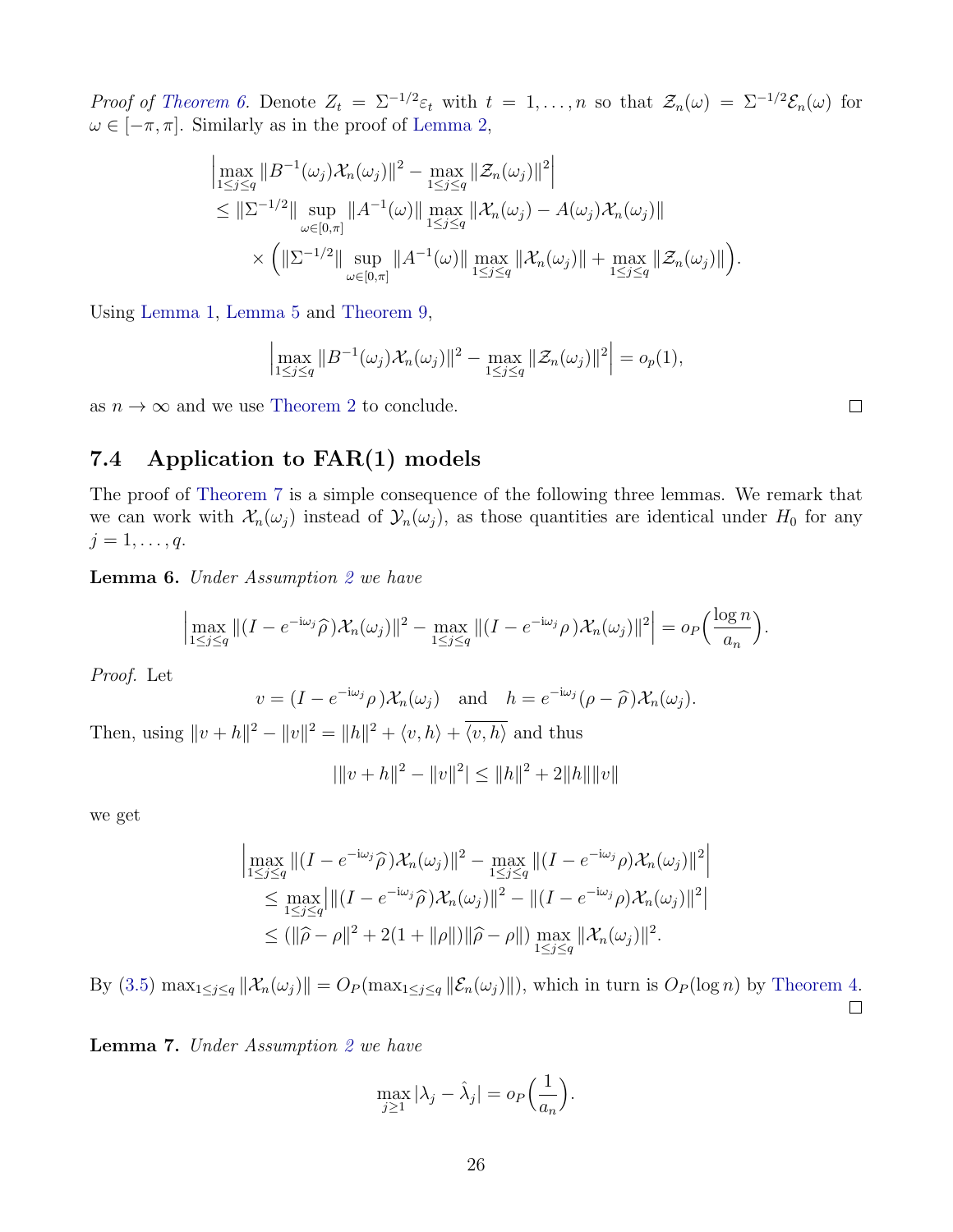*Proof.* By Weyl's lemma it suffices to show that  $\left\| \frac{1}{n} \right\|$  $\frac{1}{n} \sum_{t=1}^{n} \hat{\varepsilon}_t \otimes \hat{\varepsilon}_t - \Sigma \Big\| = o_P(a_n^{-1}).$  (For the sake of simplicity take averages from 1 to *n*.) Since we require 4 moments for the  $\varepsilon_t$  it follows that  $\left\| \frac{1}{n} \right\|$  $\frac{1}{n} \sum_{t=1}^{n} \varepsilon_t \otimes \varepsilon_t - \Sigma \Big\| = O_P(n^{-1/2}).$  Hence we have that

$$
\|\frac{1}{n}\sum_{t=1}^{n}\hat{\varepsilon}_{t}\otimes\hat{\varepsilon}_{t}-\Sigma\| \leq \frac{1}{n}\sum_{t=1}^{n}\|\hat{\varepsilon}_{t}\otimes\hat{\varepsilon}_{t}-\varepsilon_{t}\otimes\varepsilon_{t}\| + \|\frac{1}{n}\sum_{t=1}^{n}\varepsilon_{t}\otimes\varepsilon_{t}-\Sigma\|
$$
  
\n
$$
\leq \frac{1}{n}\sum_{t=1}^{n}\|\hat{\varepsilon}_{t}\otimes\hat{\varepsilon}_{t}-\varepsilon_{t}\otimes\varepsilon_{t}\| + O_{P}(n^{-1/2})
$$
  
\n
$$
\leq \frac{2}{n}\sum_{t=1}^{n}\|\varepsilon_{t}\|\|\hat{\varepsilon}_{t}-\varepsilon_{t}\| + \frac{1}{n}\sum_{t=1}^{n}\|\hat{\varepsilon}_{t}-\varepsilon_{t}\|^{2} + O_{P}(n^{-1/2})
$$
  
\n
$$
\leq 2\Big(\frac{1}{n}\sum_{t=1}^{n}\|\varepsilon_{t}\|^{2}\Big)^{1/2}\Big(\frac{1}{n}\sum_{t=1}^{n}\|\hat{\varepsilon}_{t}-\varepsilon_{t}\|^{2}\Big)^{1/2} + \frac{1}{n}\sum_{t=1}^{n}\|\hat{\varepsilon}_{t}-\varepsilon_{t}\|^{2} + O_{P}(n^{-1/2}).
$$

Now we have

$$
\frac{1}{n}\sum_{t=1}^{n} \|\hat{\varepsilon}_t - \varepsilon_t\|^2 = \frac{1}{n}\sum_{t=1}^{n} \|(\widehat{\rho} - \rho)X_{t-1}\|^2 \le \|\widehat{\rho} - \rho\|^2 \times \frac{1}{n}\sum_{t=1}^{n} \|X_{t-1}\|^2 = o_P(a_n^{-2}).
$$

Here we used that by the ergodic theorem  $\frac{1}{n}\sum_{t=1}^{n}||X_{t-1}||^2 = O_P(1)$  and by the law of large numbers  $\frac{1}{n} \sum_{t=1}^{n} ||\varepsilon_t||^2 = O_P(1)$ . Hence the claim follows.

Lemma 8. Under [Assumption 1](#page-3-1) and [Assumption 2](#page-9-2) we have

$$
\sum_{j\geq 2} \log(1 - \lambda_j/\lambda_1) - \sum_{j=2}^{a_n} \log(1 - \hat{\lambda}_j/\hat{\lambda}_1) = o_P(1).
$$

*Proof.* Since the series  $\sum_{j\geq 2} \log(1-\lambda_j/\lambda_1)$  is convergent and  $a_n \to \infty$ , it suffices to show that

$$
\sum_{j\geq 2}^{a_n} \left( \log(1 - \lambda_j/\lambda_1) - \log(1 - \hat{\lambda}_j/\hat{\lambda}_1) \right) = o_P(1).
$$

To this end we note that by the mean value theorem and the monotonicity of  $\log x = x^{-1}$  we have

$$
|\log(1 - \lambda_j/\lambda_1) - \log(1 - \hat{\lambda}_j/\hat{\lambda}_1)|
$$
  
\n
$$
\leq |\hat{\lambda}_j/\hat{\lambda}_1 - \lambda_j/\lambda_1| \times \max\left\{\frac{\lambda_1}{\lambda_1 - \lambda_j}, \frac{\hat{\lambda}_1}{\hat{\lambda}_1 - \hat{\lambda}_j}\right\}
$$
  
\n
$$
\leq |\hat{\lambda}_j/\hat{\lambda}_1 - \lambda_j/\lambda_1| \times \max\left\{\frac{\lambda_1}{\lambda_1 - \lambda_2}, \frac{\hat{\lambda}_1}{\hat{\lambda}_1 - \hat{\lambda}_2}\right\}.
$$

By [Lemma 7](#page-25-1) we have  $\max\{\frac{\lambda_1}{\lambda_1}$  $\frac{\lambda_1}{\lambda_1 - \lambda_2}, \frac{\hat{\lambda}_1}{\hat{\lambda}_1 - \hat{\lambda}_2}$  =  $O_P(1)$  and

$$
\max_{j\geq 2} |\hat{\lambda}_j/\hat{\lambda}_1 - \lambda_j/\lambda_1| \leq \max_{j\geq 2} |\hat{\lambda}_j/\hat{\lambda}_1 - \lambda_j/\hat{\lambda}_1| + \max_{j\geq 2} |\lambda_j/\hat{\lambda}_1 - \lambda_j/\lambda_1|
$$
  

$$
\leq \frac{1}{\hat{\lambda}_1} \max_{j\geq 2} (|\hat{\lambda}_j - \lambda_j| + |\hat{\lambda}_1 - \lambda_1|)
$$
  

$$
\leq \frac{2}{\hat{\lambda}_1} \max_{j\geq 1} |\lambda_j - \hat{\lambda}_j| = o_P(a_n^{-1}).
$$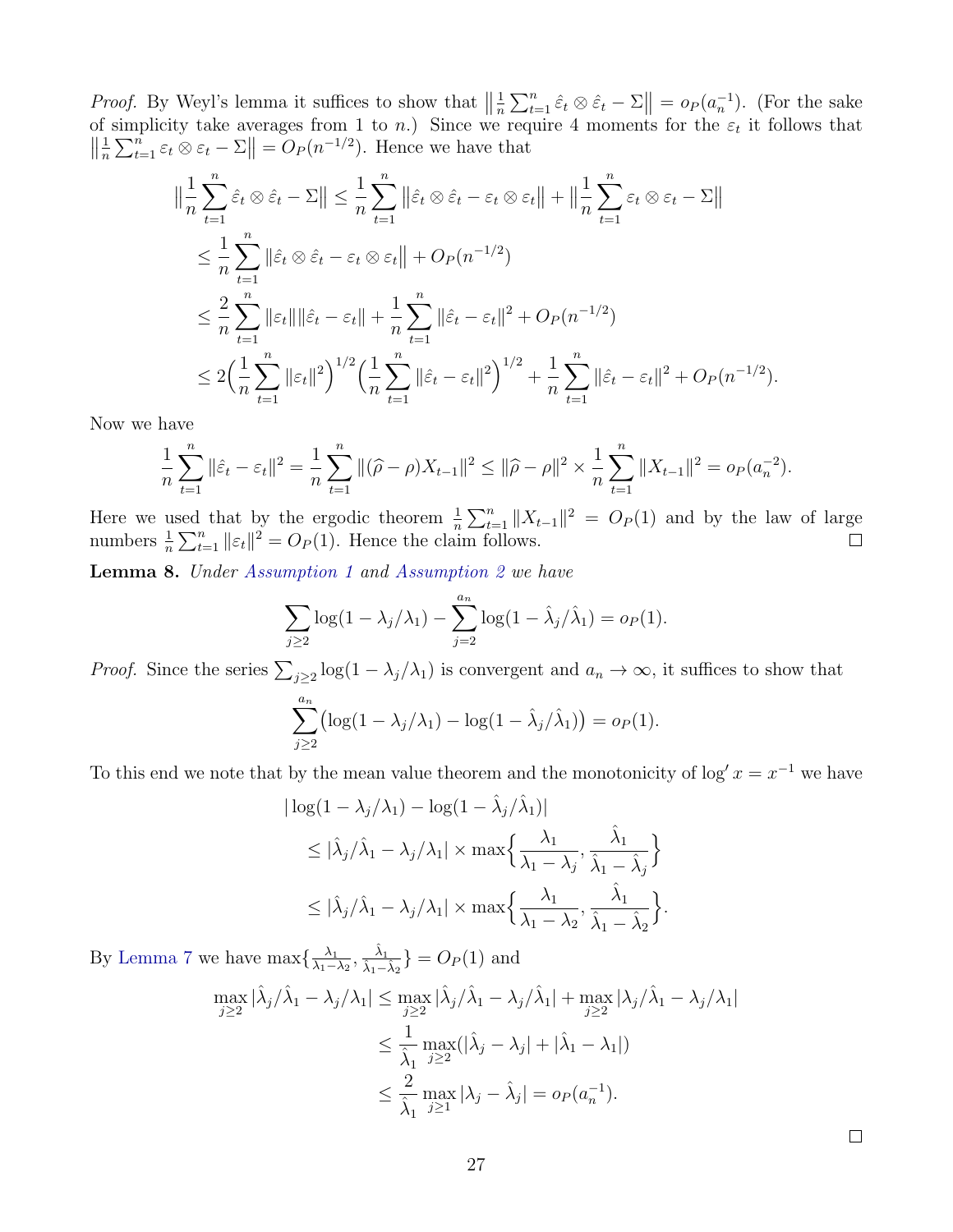*Proof of [Theorem 8.](#page-10-0)* Define  $N = \lfloor n/d \rfloor$ ,  $r = n - dN \in \{0, ..., d-1\}$  and set  $\hat{\omega} = 2\pi N/n$ . Clearly, when  $r = 0$ , then  $\hat{\omega} = 2\pi/d$  and then  $\mathcal{S}_n(\hat{\omega}) = \sqrt{\frac{N}{d}}$  $\frac{N}{d} \sum_{t=1}^{d} s(t) e^{-i\frac{2\pi t}{d}}$ . Let us elaborate the term when  $r \neq 0$ .

$$
\mathcal{S}_n(\hat{\omega}) := \frac{1}{\sqrt{n}} \sum_{t=1}^n s(t) e^{-i\hat{\omega}t}.
$$

By the *d*-periodicity of  $s(t)$  and letting  $R_n = \frac{1}{\sqrt{2}}$  $\frac{1}{\overline{n}}\sum_{t=n-r+1}^{n} s(t)e^{-i\hat{\omega}t}$  we get

$$
\mathcal{S}_n(\hat{\omega}) = \frac{1}{\sqrt{n}} \sum_{t=1}^d s(t) \sum_{m=0}^{N-1} e^{-i\frac{2\pi(t+m d)N}{n}} + R_n
$$
  
= 
$$
\sum_{t=1}^d s(t) e^{-i\hat{\omega}t} \times \frac{1}{\sqrt{n}} \sum_{m=0}^{N-1} e^{-i\frac{2\pi m(n-r)}{n}} + R_n
$$
  
= 
$$
\sum_{t=1}^d s(t) e^{-i\hat{\omega}t} \times \frac{1}{\sqrt{n}} \sum_{m=0}^{N-1} e^{i\frac{2\pi rm}{n}} + R_n.
$$

Now using the formula  $\sum_{m=0}^{N-1} e^{imx} = \frac{\sin(Nx/2)}{\sin(x/2)} e^{ix\frac{N-1}{2}}$  we have with  $x = 2\pi r/n$ 

$$
\left|\sum_{m=0}^{N-1} e^{i\frac{2\pi rm}{n}}\right| = \left|\frac{\sin(\frac{N\pi r}{n})}{\sin(\frac{\pi r}{n})}\right| \ge \frac{\sin(\pi \min\{\frac{d-r}{d}, \frac{Nr}{n}\})}{\sin(\frac{\pi r}{n})}.
$$

For the last inequality we use that  $\pi \min\{\frac{d-r}{d}\}$  $\frac{-r}{d}$ ,  $\frac{Nr}{n}$  $\left\{\frac{\forall r}{n}\right\} \in [0, \pi/2]$  and that  $\sin(x)$  is increasing in this interval. Recall, moreover, that  $x/2 \le \sin(x) \le x$  for  $x \in [0, \pi/2]$ . Hence  $d/n \to 0$  implies that for large enough  $n$ 

$$
\frac{\sin(\pi \min\{\frac{d-r}{d}, \frac{Nr}{n}\})}{\sin(\frac{\pi r}{n})} \ge \frac{n}{2r} \min\{\frac{d-r}{d}, \frac{Nr}{n}\} \ge \frac{N}{2d}
$$

.

Because of  $||R_n|| = O(n^{-1/2})$  we can conclude that for  $n \geq n_0$  we have

$$
\|\mathcal{S}_n(\hat{\omega})\| \ge \frac{\sqrt{N}}{3d^{3/2}} \Big\|\sum_{t=1}^d s(t)e^{-i\hat{\omega}t}\Big\|.
$$

We note, moreover, that

$$
\Big\|\sum_{t=1}^d s(t)\Big(e^{-i\hat{\omega}t}-e^{-i\frac{2\pi}{d}t}\Big)\Big\| \le \sum_{t=1}^d \|s(t)\|\Big|\hat{\omega}-\frac{2\pi}{d}\Big|t \le \sum_{t=1}^d \|s(t)\|\Big|\frac{2\pi r}{n}\Big| = O(d/N).
$$

Because of  $(4.3)$  we may hence conclude that for a large enough n

$$
\|\mathcal{S}_n(\hat{\omega})\| \ge \frac{\sqrt{n}}{4d^2} \Big\| \sum_{t=1}^d s(t) e^{-i\frac{2\pi t}{d}} \Big\|,
$$

and thus

$$
\max_{1 \leq j \leq q} \left\| (I - e^{-i\omega_j} \widehat{\rho}) \mathcal{Y}_n(\omega_j) \right\| = \max_{1 \leq j \leq q} \left\| (I - e^{-i\omega_j} \widehat{\rho}) (S_n(\omega_j) + \mathcal{X}_n(\omega_j)) \right\|
$$
  
\n
$$
\geq \left\| (I - e^{-i\hat{\omega}} \widehat{\rho}) \mathcal{S}_n(\hat{\omega}) \right\| - \max_{1 \leq j \leq q} \left\| (I - e^{-i\omega_j} \widehat{\rho}) \mathcal{X}_n(\omega_j) \right\|
$$
  
\n
$$
\geq (1 - \|\widehat{\rho}\|) \frac{\psi_n \sqrt{\log n}}{4} - \max_{1 \leq j \leq q} \left\| (I - e^{-i\omega_j} \widehat{\rho}) \mathcal{X}_n(\omega_j) \right\|.
$$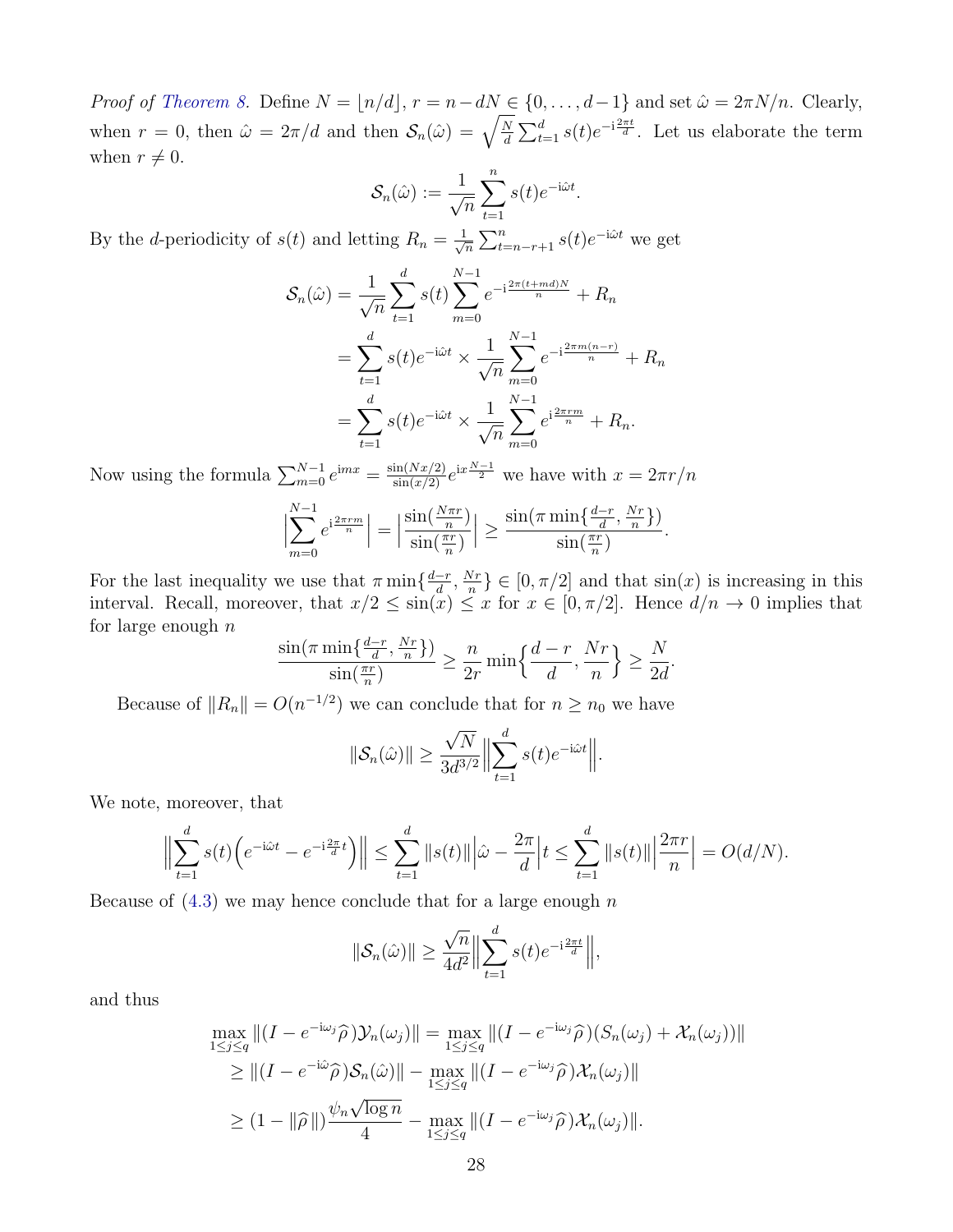Then we have

$$
\max_{1 \le j \le q} \left\| (I - e^{-i\omega_j} \widehat{\rho}) \mathcal{X}_n(\omega_j) \right\| = \max_{1 \le j \le q} \left\| (I - e^{-i\omega_j} \widehat{\rho}) (I - e^{-i\omega_j} \rho)^{-1} (I - e^{-i\omega_j} \rho) \mathcal{X}_n(\omega_j) \right\|
$$
  

$$
\le \frac{1 + \|\widehat{\rho}\|}{1 - \|\rho\|} \max_{1 \le j \le q} \left\| \mathcal{X}_n(\omega_j) \right\| = O_P(\sqrt{\log n}).
$$

 $\mathcal{C} \parallel \frac{P}{\rightarrow} 0$ , [Lemma 2](#page-7-4) and [Theorem 4.](#page-5-0) So by [\(4.3\)](#page-10-2) it follows that This last bound is obtained by  $\|\hat{\rho} - \rho'\| \to$ <br>max<sub>1≤j≤q</sub>  $\|(I - e^{-i\omega_j}\hat{\rho})\mathcal{X}_n(\omega_j)\| = o_P(\psi_n\sqrt{\lambda})$  $\overline{\log n}$ ). This shows that  $\max_{1 \leq j \leq q} ||(I - e^{-i\omega_j}\widehat{\rho})\mathcal{Y}_n(\omega_j)||^2$ diverges at least at rate  $\psi_n^2 \log n$ . Since the estimated eigenvalues in the definition  $T_n$  converge by assumption, the statistic  $T_n$  must diverge.  $\Box$ 

#### <span id="page-28-2"></span>7.5 Auxiliary lemmas

#### Auxiliary lemmas for standardising sequences

<span id="page-28-0"></span>**Lemma 9.** Let  $d = d_n \to \infty$ . Suppose  $\lambda_1 > \lambda_2$ . Then we have that  $b_n - b_n^d \to 0$  as  $n \to \infty$ , where  $b_n = \lambda_1 \log(q \prod_{j=2}^{\infty} (1 - \lambda_j/\lambda_1)^{-1}).$ 

Proof. We have that

$$
b_n - b_n^d = \lambda_1 \sum_{j=d+1}^{\infty} \log(1 + \lambda_j/(\lambda_1 - \lambda_j))
$$

and for any  $j > 1$ 

$$
\log(1+\lambda_j/(\lambda_1-\lambda_j))\leq \lambda_j/(\lambda_1-\lambda_j)\leq \lambda_j/(\lambda_1-\lambda_2).
$$

The claim follows from  $\sum_{j=1}^{\infty} \lambda_j < \infty$ .

#### Auxiliary lemmas for truncation

<span id="page-28-1"></span>**Lemma 10.** Suppose that  $d \geq 1$  is fixed and  $E ||X_t||^r < \infty$  with  $r > 2$ . Then

$$
M_n - \tilde{M}_n := \max_{1 \le k \le q} ||\mathcal{X}_n^d(\omega_k)||^2 - \max_{1 \le k \le q} ||\tilde{\mathcal{X}}_n^d(\omega_k)||^2 = o_P(1) \quad \text{as} \quad n \to \infty.
$$

*Proof.* We have that  $\bigcap_{t=1}^{n} \{X_t = \tilde{X}_t\} \subset \{M_n = \tilde{M}_n\}$ . Hence,

$$
P(|M_n - \tilde{M}_n| > \varepsilon) \le P(M_n \ne \tilde{M}_n)
$$
  
\n
$$
\le P(\bigcup_{t=1}^n \{X_t \ne \tilde{X}_t\})
$$
  
\n
$$
\le nP(||X_1|| > n^{1/r}) \to 0
$$

as  $n \to \infty$  for each  $\varepsilon > 0$  since  $X_t$ 's have the same distribution and  $E ||X_1||^r < \infty$ . The proof is complete.  $\Box$ 

<span id="page-28-3"></span>**Lemma 11.** Suppose that  $E ||X_1||^r < \infty$  with some  $r \geq 2$ . Then

$$
\|\operatorname{Var}(X_1) - \operatorname{Var}(\tilde{X}_1)\| = o(n^{-(1-2/r)}) \quad \text{as} \quad n \to \infty.
$$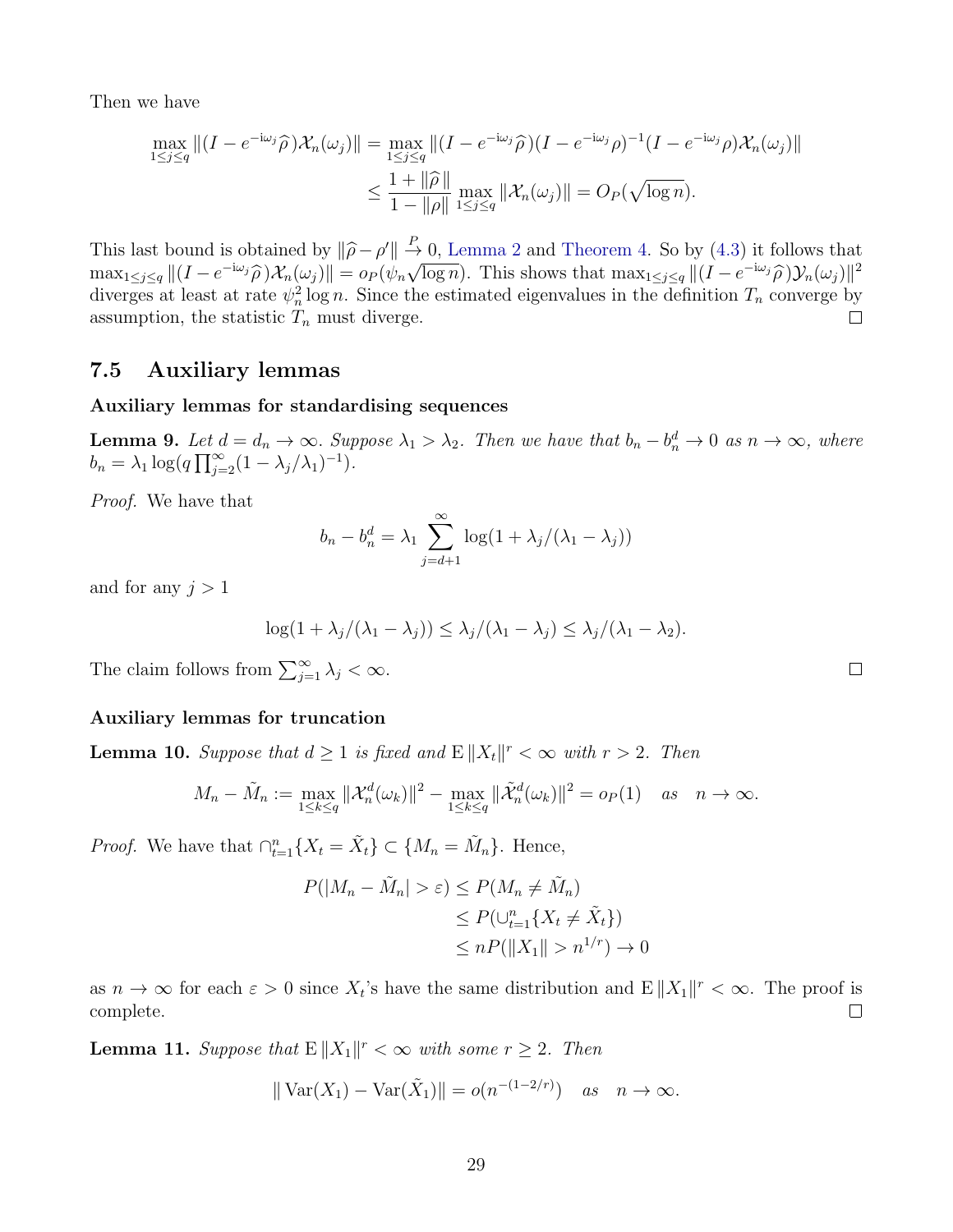Proof. We have that

$$
\text{Var}(\tilde{X}_1) = \mathbb{E}[I_{\{\|X_1\| \le n^{1/r}\}}(X_1 \otimes X_1)] - \mathbb{E}[X_1 I_{\{\|X_1\| \le n^{1/r}\}}] \otimes \mathbb{E}[X_1 I_{\{\|X_1\| \le n^{1/r}\}}]
$$

and

$$
\mathbf{E}[X_1 I_{\{\|X_1\| \leq n^{1/r}\}}] = -\mathbf{E}[X_1 I_{\{\|X_1\| > n^{1/r}\}}]
$$

since  $E X_1 = 0$ . Hence,

$$
\begin{aligned} &\|\operatorname{Var}(X_1) - \operatorname{Var}(\tilde{X}_1)\| = \\ &= \|\operatorname{E}[(X_1 \otimes X_1)I_{\{\|X_1\| > n^{1/r}\}}] + \operatorname{E}[X_1 I_{\{\|X_1\| > n^{1/r}\}}] \otimes \operatorname{E}[X_1 I_{\{\|X_1\| > n^{1/r}\}}] \| \\ &\leq 2 \operatorname{E}[\|X_1\|^2 I_{\{\|X_1\| > n^{1/r}\}}] \\ &\leq 2 (\operatorname{E}[\|X_1\|^r I_{\{\|X_1\| > n^{1/r}\}}])^{2/r} \cdot n^{-(1-2/r)}. \end{aligned}
$$

In the last step we used the Hölder inequality. The proof is complete.

<span id="page-29-0"></span>**Lemma 12.** Suppose that [Assumption 1](#page-3-1) holds. Denote the eigenvectors of  $\text{Var}(\tilde{X}_1)$  by  $\tilde{v}_1, \tilde{v}_2, \ldots$ with the corresponding eigenvalues  $\tilde{\lambda}_1, \tilde{\lambda}_2, \ldots$  and  $c_k = \text{sgn}\langle v_k, \tilde{v}_k \rangle$  for  $k \geq 1$ . Then

$$
\|\tilde{v}_k - c_k v_k\| = o(n^{-(1-2/r)}) \quad \text{as} \quad n \to \infty
$$

for each  $k \geq 1$ .

Proof. Using Lemma 2.3 of Horváth and Kokoszka [\[17\]](#page-40-15),

$$
\|\tilde{v}_k - c_k v_k\| \le \frac{2\sqrt{2}}{\alpha_k} \|\text{Var}(X_1) - \text{Var}(\tilde{X}_1)\|,
$$

where  $\alpha_1 = \lambda_1 - \lambda_2$  and  $\alpha_k = \min{\{\lambda_{k-1} - \lambda_k, \lambda_k - \lambda_{k+1}\}}$  for  $k > 1$ . We use [Lemma 11](#page-28-3) to conclude the proof.  $\Box$ 

**Lemma 13.** Suppose that  $EX_1 = 0$  and  $E||X_1||^r < \infty$  with some  $r \geq 2$ . Then for any  $v > r$  we have

$$
\mathbb{E}\|\tilde{X}_1\|^v = O(n^{v/r-1}) \quad \text{as } n \to \infty
$$

Proof. We have that

$$
E \|\tilde{X}_1\|^v \leq E \|X_1 I_{\{\|X_1\| \leq n^{1/r}\}} - E[X_1 I_{\{\|X_1\| \leq n^{1/r}\}}] \|^v
$$
  
\n
$$
\leq E(\|X_1\|I_{\{\|X_1\| \leq n^{1/r}\}} + E[\|X_1\|I_{\{\|X_1\| \leq n^{1/r}\}}])^v
$$
  
\n
$$
\leq 2^v E[\|X_1\|^v I_{\{\|X_1\| \leq n^{1/r}\}}]
$$
  
\n
$$
= 2^v E[\|X_1\|^r \|X_1\|^{v-r} I_{\{\|X_1\| \leq n^{1/r}\}}]
$$
  
\n
$$
= 2^v E \|X_1\|^r \cdot n^{v/r-1}.
$$

The proof is complete.

 $\Box$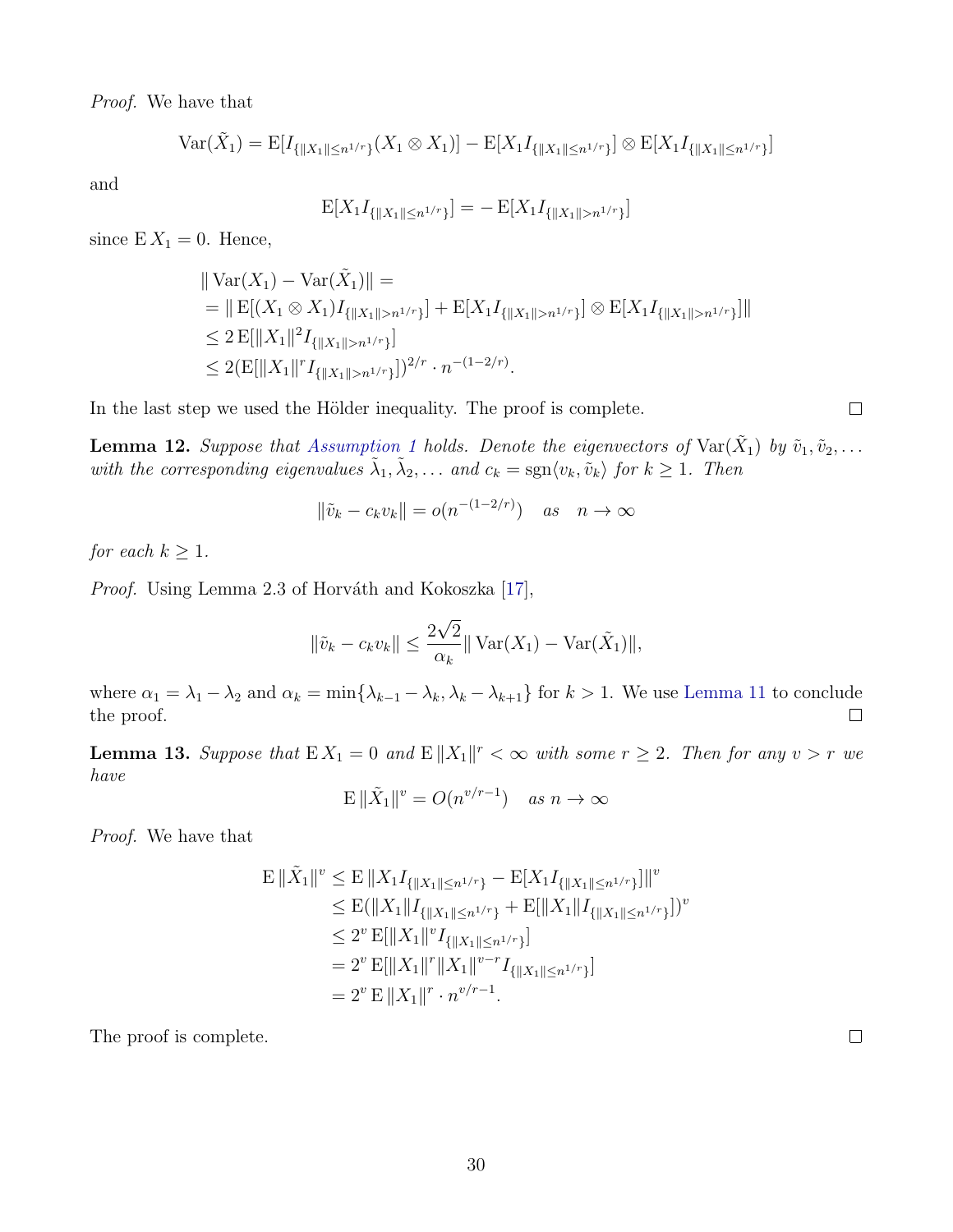#### Auxiliary lemma for CLT

<span id="page-30-0"></span>**Lemma 14.** Set  $V_t := \xi_t^d \otimes f_t$  (for vectors  $\otimes$  denotes the Kronecker product) with  $1 \le t \le n$  where  $\xi_t^d$  and  $f_t$  are given by [\(7.13\)](#page-19-4) and [\(7.3\)](#page-15-2) respectively. Then

$$
\frac{\lambda_d}{2} \le n^{-1} \sum_{t=1}^n E|u'V_t|^2 \le \frac{\lambda_1}{2} \tag{7.29}
$$

for all  $u \in \mathbb{S}^{2dq-1}$ .

*Proof of [Lemma 14.](#page-30-0)* Denote  $u = (u'_1, \ldots, u'_d)' \in \mathbb{R}^{2dq}$  with  $u'_k \in \mathbb{R}^{2q}$  for  $1 \leq k \leq d$ . Since

$$
\mathrm{E}[\xi_t^{(d)}(\xi_t^{(d)})'] = \mathrm{diag}(\lambda_1,\ldots,\lambda_d),
$$

we obtain

$$
\frac{1}{n}\sum_{t=1}^{n} E|u'V_t|^2 = \frac{1}{n}\sum_{t=1}^{n}\sum_{j,k=1}^{d} E[\langle X_t, v_j \rangle \langle X_t, v_k \rangle]u'_j f_t u'_k f_t
$$

$$
= \sum_{j=1}^{d} \lambda_j u'_j \Big(\frac{1}{n}\sum_{t=1}^{n} f_t f'_t\Big)u_j.
$$

But note that  $n^{-1} \sum_{t=1}^n f_t f_t' = \frac{1}{2}$  $\frac{1}{2}I_{2q}$ . Hence,

<span id="page-30-1"></span>
$$
\frac{1}{n}\sum_{t=1}^{n}E|u'V_t|^2 = \frac{1}{2}\sum_{j=1}^{d}\lambda_j||u_j||^2
$$
\n(7.30)

 $\Box$ 

and [\(7.30\)](#page-30-1) is maximized if  $||u_1|| = 1$  and minimized if  $||u_d|| = 1$ .

## Acknowledgments

Vaidotas Characiejus would like to acknowledge the support of the Communauté française de Belgique, Actions de Recherche Concertées, Projects Consolidation 2016-2021. The authors would like to thank Professor Kengo Kato for sharing a detailed proof of Nazarov's inequality (Chernozhukov et al. [\[6\]](#page-39-14)) and Professor Fedor Nazarov who kindly communicated the proof of [Theorem 9](#page-36-0) in the univariate case on MathOverflow.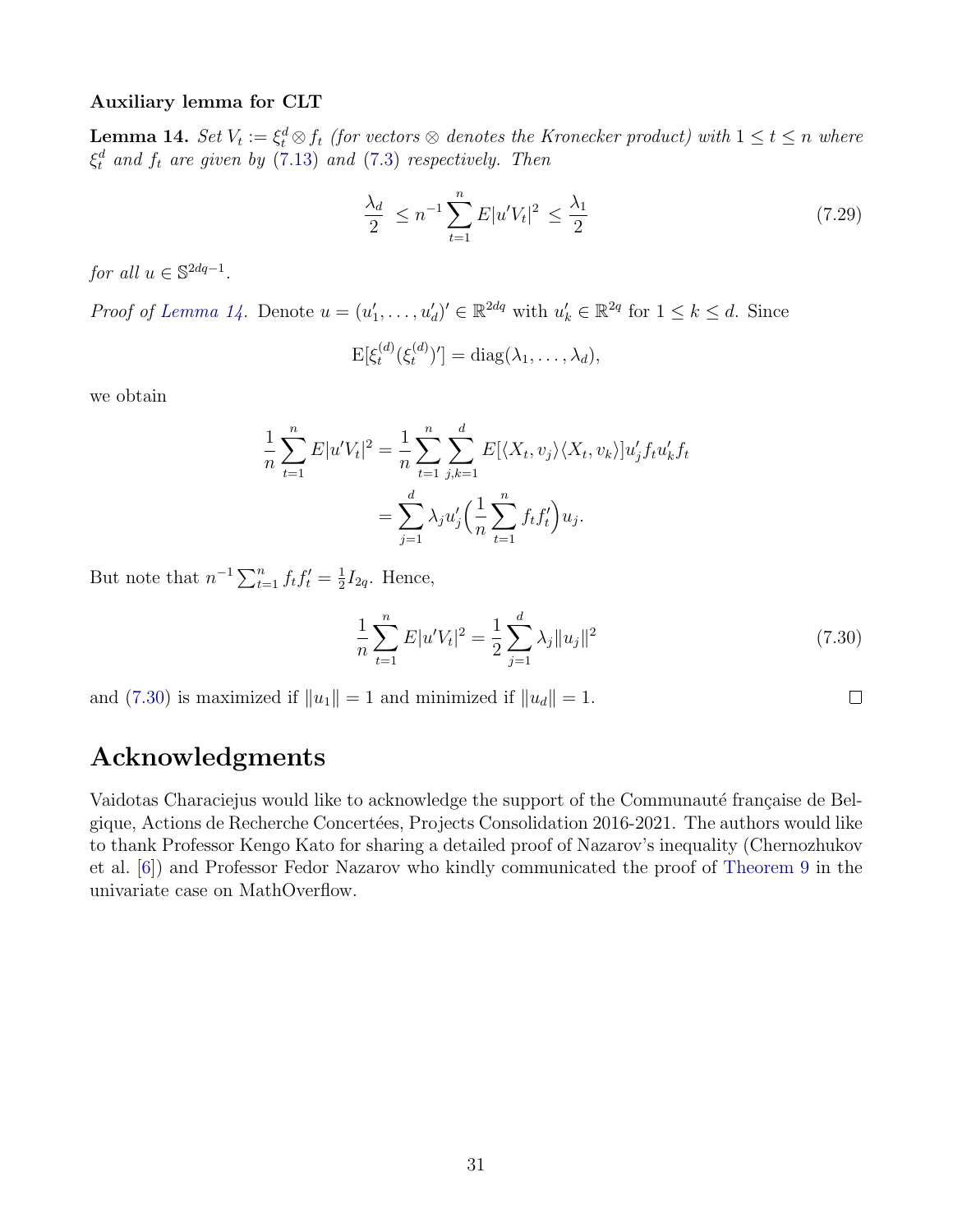## Appendix

## <span id="page-31-0"></span>A Constants in the high-dimensional CLT

The constant C in  $(7.2)$  depends on the parameters b and s (in our setting, this corresponds to  $\lambda_d$  and 2d). When we let  $d \to \infty$  then we need to make this dependence explicit. This is the purpose of our [Proposition 2,](#page-19-0) which is an extension of Proposition 3.2 of Chernozhukov et al. [\[5\]](#page-39-10). We outline here the modifications needed. Proposition 3.2 of Chernozhukov et al. [\[5\]](#page-39-10) is based on a series of other results which we are now formulating in the adapted version. An important step in this extension is the following lemma, which is a refinement of Lemma A.1 of Chernozhukov et al. [\[5\]](#page-39-10). This result is originally due to Nazarov [\[28\]](#page-40-9). For the proof, we refer to Chernozhukov et al. [\[6\]](#page-39-14).

<span id="page-31-1"></span>**Lemma 15.** Let  $Y \sim N_p(0, \Sigma)$  be such that  $EY_j^2 \geq b$  for all  $j = 1, \ldots, p$  and with  $b > 0$ . Then for every  $y \in \mathbb{R}^p$  and  $\delta > 0$ ,

$$
P(Y \le y + \delta) - P(Y \le y) \le \frac{\delta}{b^{1/2}}(\sqrt{2\log p} + 2),\tag{A.1}
$$

where the inequalities between vectors are coordinatewise.

For the rest of this section we will use essentially the same notation as in Chernozhukov et al. [\[5\]](#page-39-10), with exception of the constants  $K_i$  for  $i \geq 1$ , which in our case are independent of the parameters n, p, b and s. Moreover, we use  $V_t$  and  $W_t$  in [\(7.1\)](#page-14-1) instead of  $X_t$  and  $Y_t$ , since the latter variables already have different usage in this paper. It will be assumed throughout that  $p \geq 3$ . Here is some notation needed later.

$$
L_n = \max_{1 \le j \le p} n^{-1} \sum_{i=1}^n E|V_{i,j}|^3;
$$
  
\n
$$
M_{n,V}(\phi) = n^{-1} \sum_{i=1}^n E\Big(\max_{1 \le j \le p} |V_{i,j}|^3 I_{\{\max_{1 \le j \le p} |V_{i,j}| > \sqrt{n}/(4\phi \log p)\}}\Big);
$$
  
\n
$$
M_n(\phi) = M_{n,V}(\phi) + M_{n,W}(\phi);
$$

Lemma 16 (Modification of Lemma 5.1 in Chernozhukov et al. [\[5\]](#page-39-10)). Denote

$$
\varrho_n = \sup_{y \in \mathbb{R}^p, v \in [0,1]} |P(\sqrt{v}S_n^V + \sqrt{1 - v}S_n^W \le y) - P(S_n^W \le y)|.
$$

Suppose that there exists some constant  $b > 0$  such that  $n^{-1} \sum_{i=1}^{n} E[V_{i,j}^2] \geq b$  for all  $j = 1, \ldots, p$ . Then for all  $\phi \geq 1$  it holds that

$$
\varrho_n \le K_1 \Big\{ \frac{\phi^2 \log^2 p}{n^{1/2}} \Big( \phi L_n \varrho_n + L_n \frac{\log^{1/2} p}{b^{1/2}} + \phi M_n(\phi) \Big) + \frac{\log^{1/2} p}{\phi b^{1/2}} \Big\}.
$$

*Proof.* Replace in the proof of Lemma 5.1 in Chernozhukov et al. [\[5\]](#page-39-10) the bound obtained from their Lemma A.1 by the Lemma [15.](#page-31-1) This lemma is used in two places. At all other places the constant  $K_1$  required in Chernozhukov et al. [\[5\]](#page-39-10) is not affected by the value of b.  $\Box$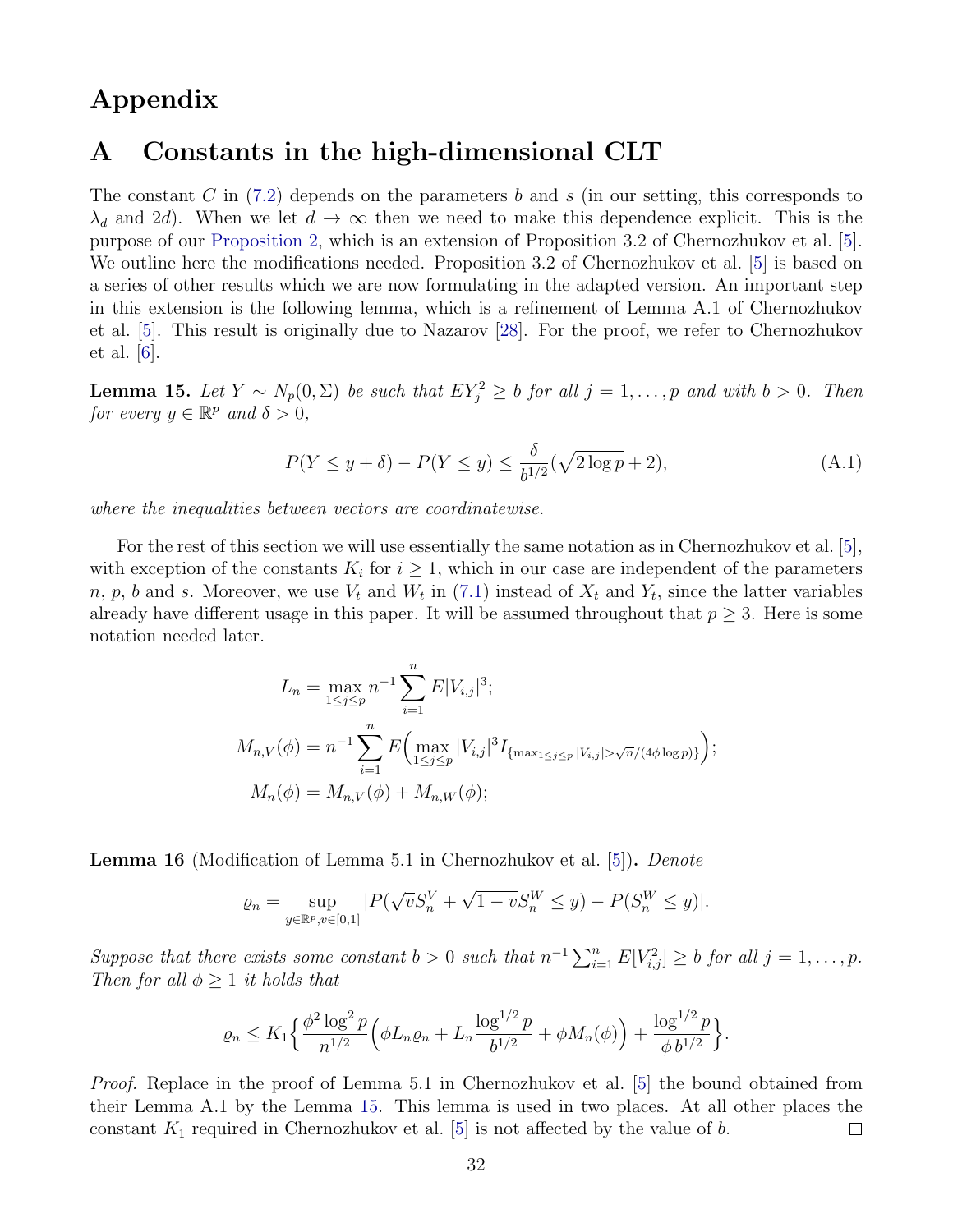The lemma can be easily extended to hyperrectangles. Let  $A<sup>re</sup>$  be the class of hyperrectangles in  $\mathbb{R}^p$ .

<span id="page-32-0"></span>Lemma 17 (Modification of Corollary 5.1 in Chernozhukov et al. [\[5\]](#page-39-10)). Denote

$$
\varrho_n' = \sup_{A \in \mathcal{A}^{re}, v \in [0,1]} |P(\sqrt{v}S_n^V + \sqrt{1 - v}S_n^W \in A) - P(S_n^W \in A)|.
$$

Suppose that there exists some constant  $b > 0$  such that  $n^{-1} \sum_{i=1}^{n} E[V_{i,j}^2] \geq b$  for all  $j = 1, \ldots, p$ . Then for all  $\phi \geq 1$  it holds that

$$
\varrho_n' \le K_2 \Big\{ \frac{\phi^2 \log^2 p}{n^{1/2}} \Big( \phi L_n \varrho_n' + L_n \frac{\log^{1/2} p}{b^{1/2}} + \phi M_n(2\phi) \Big) + \frac{\log^{1/2} p}{\phi b^{1/2}} \Big\}.
$$

<span id="page-32-1"></span>Lemma 18 (Modification of Theorem 2.1 in Chernozhukov et al. [\[5\]](#page-39-10)). Suppose that there exists some constant  $b \in (0,1]$  such that  $n^{-1} \sum_{i=1}^{n} E[V_{i,j}^2] \geq b$  for all  $j = 1, \ldots, p$ . Then if  $\overline{L}_n \geq L_n$ ,

$$
\rho_n(\mathcal{A}^{\text{re}}) \le K_3 \Big\{ \frac{\log^{7/6} p \overline{L}_n^{1/3}}{b^{1/2} n^{1/6}} + \frac{M_n(\phi_n)}{\overline{L}_n} \Big\},\,
$$

where  $\phi_n = \gamma \frac{n^{1/6}}{\tau^{1/3}}$  $\frac{n^{1/6}}{L_n^{1/3} \log^{2/3} p}$  and  $\gamma = \frac{1}{K_2}$  $\frac{1}{K_2 \vee 1}$ .

*Proof.* Note that  $K_3 \frac{\log^{7/6} p \overline{L}_n^{1/3}}{b^{1/2} n^{1/6}} = K_3(\gamma \frac{\log^{1/2} p}{b^{1/2}})$  $\frac{g^{1/2} p}{b^{1/2}}\Big) \frac{1}{\phi_n}$  $\frac{1}{\phi_n} \geq \frac{K_3}{K_2 \vee}$ 1  $\frac{1}{\phi_n}$ . Thus the result is trivial if  $\phi_n \leq 2$ ,  $K_2\vee 1$ because we can choose  $K_3 = 2(K_2 \vee 1)$ . So we assume without loss of generality that  $\phi_n \geq 2$ (hence  $\phi \geq 1$ ) and apply Lemma [17](#page-32-0) with  $\phi = \phi_n/2$  given above.  $\Box$ 

In the following we refer to conditions  $(i)$ – $(iv)$  from Section [7.](#page-14-0)

<span id="page-32-3"></span>Lemma 19 (Modification of Proposition 2.1 in Chernozhukov et al. [\[5\]](#page-39-10)). Suppose that there exists some constant  $b \in (0,1]$  such that  $n^{-1} \sum_{i=1}^{n} E[V_{i,j}^2] \geq b$  for all  $j = 1, \ldots, p$ . Suppose, moreover, that condition (ii) holds for some sequence  $B_n \geq 1$ . Then, under (iv) we have

<span id="page-32-2"></span>
$$
\rho_n(\mathcal{A}^{\text{re}}) \le K_4 \Big\{ \frac{B_n^{1/3} \, \log^{7/6}(pn)}{b^{1/2} \, n^{1/6}} + \frac{B_n^{2/3} \, \log(pn)}{b^{1/2} \, n^{\frac{q-2}{3q}}} \Big\}.
$$
\n(A.2)

*Proof.* The proof is based on Lemma [18,](#page-32-1) choosing  $\phi_n = \gamma(n^{-1}\overline{L}_n^2)$  $\sum_{n=1}^{\infty} \log^4 p$ )<sup>-1/6</sup>, and  $\overline{L}_n = B_n +$  $\frac{B_n^2}{n^{1/2-2/q}\log^{1/2}p}$ . In Chernozhukov et al. [\[5\]](#page-39-10) exactly the same terms are used and worked out, but their bound corresponding to our  $(A.2)$  does not involve the factor  $b^{-1/2}$  (here it comes from our Lemma [18\)](#page-32-1). The dependence on b in their bound remains latent. In particular it is implicit in the constant corresponding to our  $\gamma$  (they denote it  $K_2$ ). In our case this constant doesn't depend on b.

We also note that Chernozhukov et al. [\[5\]](#page-39-10) request in their proof the constants

$$
\frac{B_n^{1/3} \log^{7/6}(pn)}{n^{1/6}} \le \min\{C\gamma^{-1/2}, \gamma/2\} \quad \text{and} \quad \frac{B_n^{2/3} \log(pn)}{n^{\frac{q-2}{3q}}} \le \gamma/2,
$$

with some absolute constant C. (See inequalities  $(32)$  and  $(33)$  in Chernozhukov et al. [\[5\]](#page-39-10).) We can impose these assumptions as well, since otherwise [\(A.2\)](#page-32-2) becomes trivial, by choosing  $K_4 = K_4(\gamma)$ big enough. Here we use again that our  $\gamma$  doesn't depend on b. Hence, these assumptions will also not invoke dependence of  $K_4$  on b.  $\Box$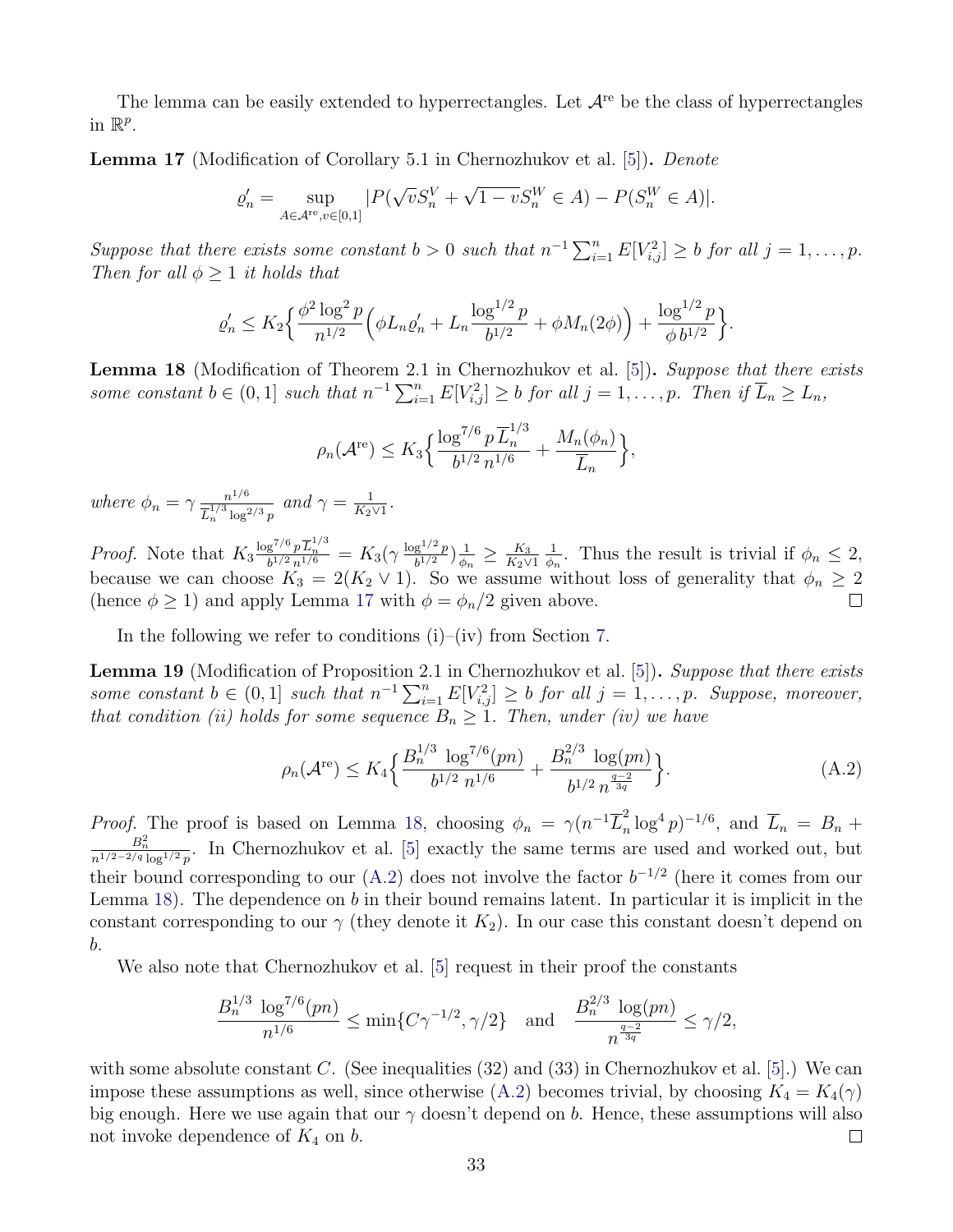For the next result we need further terms and definitions, which one can find in Section 3 in Chernozhukov et al. [\[5\]](#page-39-10). For convenience we give here a quick review. For a closed convex set A we define a mapping  $S_A$ , which maps from  $v \in \mathbb{S}^{p-1}(=\{v \in \mathbb{R}^p : ||v|| = 1\})$  to  $S_A(v) =$  $\sup\{w'v: w \in A\}.$  Then  $A = \bigcap_{v \in \mathbb{S}^{p-1}} \{w \in \mathbb{R}^p: w'v \leq \mathcal{S}_A(v)\}.$  If A is a convex polytope with at most m facets then it is called m-generated. If  $\mathcal{V}(A)$  are the m unit vectors orthogonal to the facets, then  $A = \bigcap_{v \in V(A)} \{w \in \mathbb{R}^p : w'v \leq S_A(v)\}.$  For an *m*-generated set  $A^m$ , set  $A^{m,\epsilon} =$  $\bigcap_{v\in\mathcal{V}(A^m)}\{w\in\mathbb{R}^p\colon w'v\leq \mathcal{S}_{A^m}(v)+\epsilon\}.$  A convex set A admits an approximation with precision  $\epsilon$ by an *m*-generated convex set  $A^m$  if  $A^m \subset A \subset A^{m,\epsilon}$ 

We are now ready to define the class  $\mathcal{A}^{\rm si}(d)$ , which is the class of Borel sets  $A \in \mathbb{R}^p$  such that A admits an approximation with precision  $1/n$  by an m-generated convex set  $A<sup>m</sup>$  with  $m \leq (pn)^d$ . (In Chernozhukov et al. [\[5\]](#page-39-10) a more general class  $\mathcal{A}^{si}(d)$  is introduced, but for us only the case  $a = 1$  is relevant.) Consider  $A \subset \mathcal{A}^{si}(d)$ . For some  $A \in \mathcal{A}$  let  $A^m = A^m(A)$  be the approximating m-generated set. For the process  $V_t$  let  $\tilde{V}_t = (\tilde{V}_{t,1}, \ldots, \tilde{V}_{t,m})' = (v'V_t)_{v \in \mathcal{V}(A^m)}$ ,  $t = 1, \ldots, n$  and consider the following conditions.

- (i')  $n^{-1} \sum_{t=1}^{n} E|\tilde{V}_{t,j}|^2 \ge b$  for all  $j = 1, ..., m$ ;
- (ii')  $n^{-1} \sum_{t=1}^{n} E|\tilde{V}_{t,j}|^{2+k} \leq B_n^k$  for all  $j = 1, ..., m$  and  $k = 1, 2;$
- (iv')  $E \max_{1 \leq j \leq p} (|\tilde{V}_{t,j}|/B_n)^q \leq 2$  for all  $t = 1, ..., n$ .

<span id="page-33-1"></span>**Lemma 20** (Modification of Proposition 3.1 in Chernozhukov et al. [\[5\]](#page-39-10)). Let A be a subclass of  $\mathcal{A}^{\rm si}(d)$  such that (i'), (ii') and (iv') are satisfied for all  $A \in \mathcal{A}$ . Then

<span id="page-33-0"></span>
$$
\rho_n(\mathcal{A}) \le K_5 \Big\{ \frac{B_n^{1/3} \, \log^{7/6} \left( (pn)^d \right)}{b^{1/2} \, n^{1/6}} + \frac{B_n^{2/3} \, \log \left( (pn)^d \right)}{b^{1/2} \, n^{\frac{q-2}{3q}}} \Big\}.
$$
\n(A.3)

The constant  $K_5$  does not depend on d.

*Proof.* Following the proof of Proposition 3.1 in Chernozhukov et al. [\[5\]](#page-39-10) and applying our Lemma [15](#page-31-1) instead of their Lemma A.1 we obtain

$$
|P(S_n^V \in A) - P(S_n^W \in A)| \le \frac{1}{nb^{1/2}} (\sqrt{2 \log ((pn)^d)} + 2) + \bar{\rho},
$$

where

$$
\bar{\rho} = \max \left\{ |P(S_n^V \in A^m) - P(S_n^W \in A^m)|, |P(S_n^V \in A^{m,\epsilon}) - P(S_n^W \in A^{m,\epsilon})| \right\}.
$$

For  $\bar{\rho}$  we can use Lemma [19,](#page-32-3) and apply it to  $\tilde{V}_1, \ldots, \tilde{V}_n$ . From this we get the bound in [\(A.3\)](#page-33-0) which in turn dominates  $\frac{1}{nb^{1/2}}(\sqrt{2\log((pn)^d)}+2)$ .  $\Box$ 

Proof of Proposition [2.](#page-19-0) We need to adapt the proof of Proposition 3.2 in Chernozhukov et al. [\[5\]](#page-39-10) and make the dependence on b and s explicit. Since we are interested in the case  $b \to 0$ , we can assume that  $b \leq 1$ . Here are the steps and modifications. In the following C is an absolute constant which may vary from place to place.

1. It is sufficient to consider sparsely convex sets A with  $\max_{1 \leq j \leq p} |w_j| \leq pn^{5/2}$  for all  $w =$  $(w_1, \ldots, w_p)' \in A$ . The argument is the same as in Chernozhukov et al. [\[5\]](#page-39-10).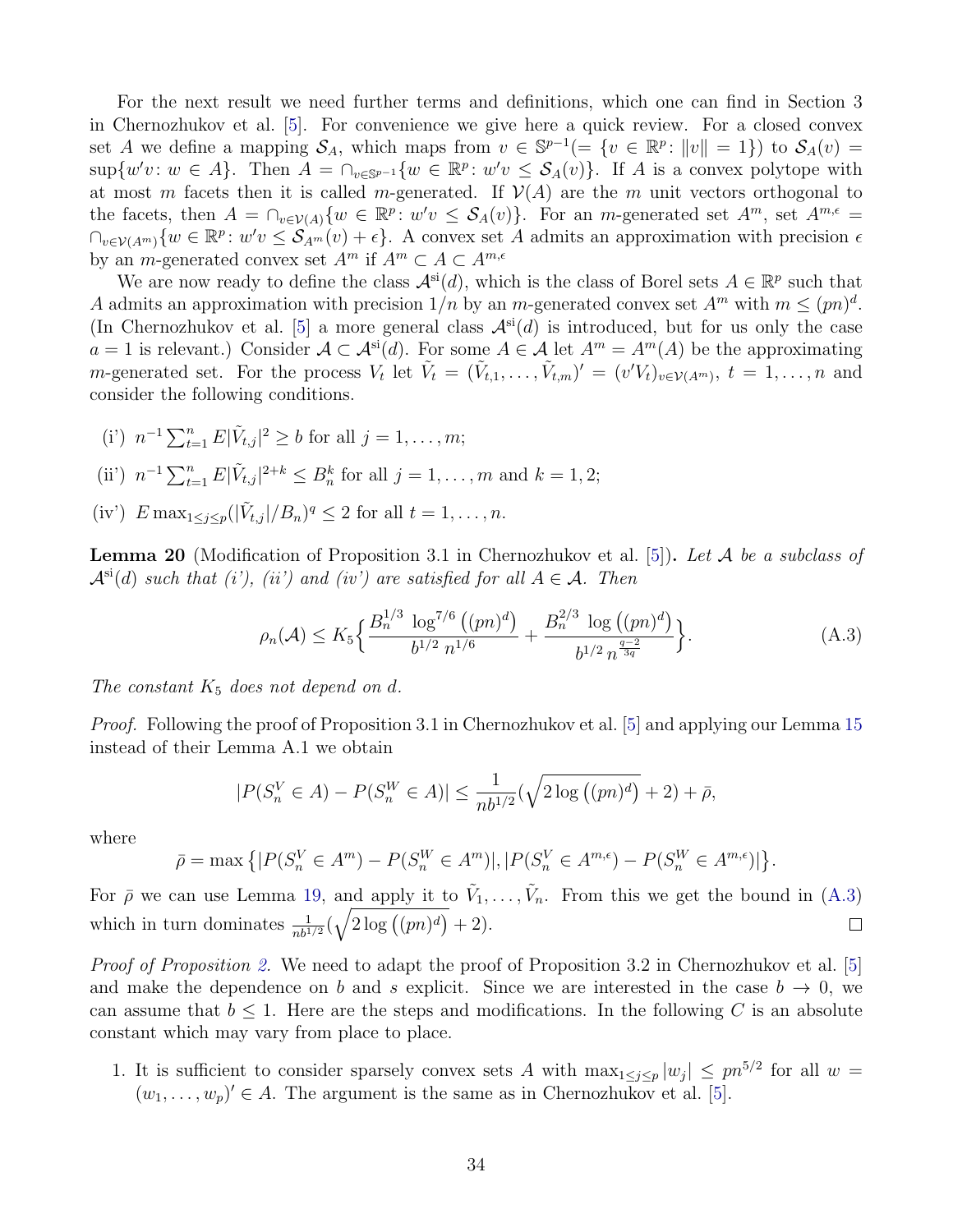2. Consider the subclass  $\mathcal{A}_1^{\text{sp}}$  $1^{\text{sp}}(s)$  of sets in  $\mathcal{A}^{\text{sp}}(s)$  which contain a ball of radius  $1/n$ . Using their Lemma D.1 with  $\gamma = 1$  it is easy to show that  $A \in \mathcal{A}_1^{\text{sp}}(s)$  is approximable by an m-generated set  $A^m$  with precision  $1/n$  and with  $m \le (pn)^{2s^2}$ , provided  $n \ge n(\gamma) = n(1)$ . This latter constraint is not a restriction, since for  $n < n(1)$  we may just choose a big enough constant  $K_5$ . The target is then to show conditions (i'), (ii') and (iv') and apply Lemma [20.](#page-33-1) Condition (i) follows from condition (i) and the statement in Lemma D.1 that  $A<sup>m</sup>$  can be chosen to satisfy  $||v||_0 \leq s$  for all  $v \in V(A^m)$ . Next, in Chernozhukov et al. [\[5\]](#page-39-10) it is shown that (ii) holds with  $B_n$  replaced by  $B'_n = B_n s^3$  and (iv") with  $B_n$  replaced by  $B_n s$ . Since we require the original  $B_n$  to be bounded we get from  $(A.3)$ 

<span id="page-34-0"></span>
$$
\rho_n(\mathcal{A}_1^{\text{sp}}(s)) \le K_6 \left\{ \frac{s^4 \log^{7/6} (pn)}{b^{1/2} n^{1/6}} \right\}.
$$
\n(A.4)

,

3. Let  $\mathcal{A}_2^{\text{sp}}$  $\mathcal{L}_2^{\text{sp}}(s) = \mathcal{A}^{\text{sp}}(s) \setminus \mathcal{A}_1^{\text{sp}}(s)$ . Let us first consider the case of an  $A \in \mathcal{A}_2^{\text{sp}}(s)$  where we have at least one  $A_k$  in the representation  $A = \bigcap A_k$  which does not contain a ball of radius  $1/n$ . Remember that  $I_{A_k}(x)$  depends only on s components of  $x \in \mathbb{R}^p$ , say  $\tilde{x} = (x_{j_1}, \ldots, x_{j_s}) \in \mathbb{R}^s$ . Define a convex set  $\widetilde{A}_k \subset \mathbb{R}^s$  such that  $I_{A_k}(x) = I_{\widetilde{A}_k}(\widetilde{x})$  for all  $x \in \mathbb{R}^p$ . For  $J = J(A_k) =$  $(j_1,\ldots,j_s)$  we then have  $\{S_n^V \in A_k\} = \{S_{n,J}^V \in \tilde{A}_k\}$ . By Lemma A.2 in Chernozhukov et al. [\[5\]](#page-39-10) it follows that

$$
P(S_n^W \in A) \le P(S_n^W \in A_k) = P(S_{n,J}^W \in \widetilde{A}_k) \le C_{\frac{1}{n}}^{\frac{1}{\sqrt{|\Omega_J^{-1}|}} \le C_{\frac{1}{n^{3/2}}}^{\frac{1}{4}} \frac{s^{1/4}}{\sqrt{b}}
$$

where  $\Omega_J = \text{Var}(S_{n,J}^W)$ . For the second inequality above we use that  $\|\Omega_J^{-1}\|$  $\frac{-1}{J}$  $\|_{\mathcal{S}}^2 \leq \frac{s}{\lambda^2}$  $\frac{s}{\lambda_{\min}^2}$ , where  $\lambda_{\min}$  is the smallest eigenvalue of  $\Omega_J$  and hence  $1/\lambda_{\min}$  is the largest eigenvalue of  $\Omega_J^{-1}$ . By our condition (i) we have  $\lambda_{\min} \ge nb$ . Next we bound

$$
|P(S_n^V \in A_k) - P(S_n^W \in A_k)| = |P(S_{n,J}^V \in \tilde{A}_k) - P(S_{n,J}^W \in \tilde{A}_k)|
$$
  
\$\leq\$ sup  $|P(\Omega_J^{-1/2} S_{n,J}^V \in M) - P(N_s(0, I_s) \in M)| =: \Delta,$ 

where C is the class of measurable convex sets in  $\mathbb{R}^s$ . In Götze [\[11\]](#page-39-15) it is shown that for some absolute constant C we have

$$
\Delta \leq Cs\beta_3
$$
, where  $\beta_3 = \sum_{t=1}^n E ||\Omega_J^{-1/2} V_{t,J}||^3$ .

Note that by (ii)

$$
\beta_3 = \|\Omega_J^{-1/2}\|^3 \sum_{t=1}^n E\|V_{t,J}\|^3 \le \frac{s^{3/4}B_n}{b^{3/2}n^{1/2}}.
$$

We can assume that  $b^{1/2}n^{1/6} \geq 1$  $b^{1/2}n^{1/6} \geq 1$  $b^{1/2}n^{1/6} \geq 1$ , otherwise the bound in Proposition 2 becomes trivial, by choosing the constant big enough. Then  $b^{1/2}n^{1/6} \leq b^{3/2}n^{1/2}$  and therefore

$$
P(S_n^V \in A) \le P(S_n^V \in A_k)
$$
  
\n
$$
\le P(S_n^W \in A_k) + |P(S_n^V \in A_k) - P(S_n^W \in A_k)|
$$
  
\n
$$
\le C \frac{s^{7/4}}{b^{3/2}n^{1/2}} B_n.
$$

This shows that both,  $P(S_n^V \in A)$  and  $P(S_n^W \in A)$ , are dominated by  $\frac{s^4 \log^{7/6}(pn)}{b^{1/2}n^{1/6}}$  $rac{\log^{10}(pn)}{b^{1/2}n^{1/6}}$  and hence this is also true for the difference  $|P(S_n^V \in A) - P(S_n^W \in A)|$ .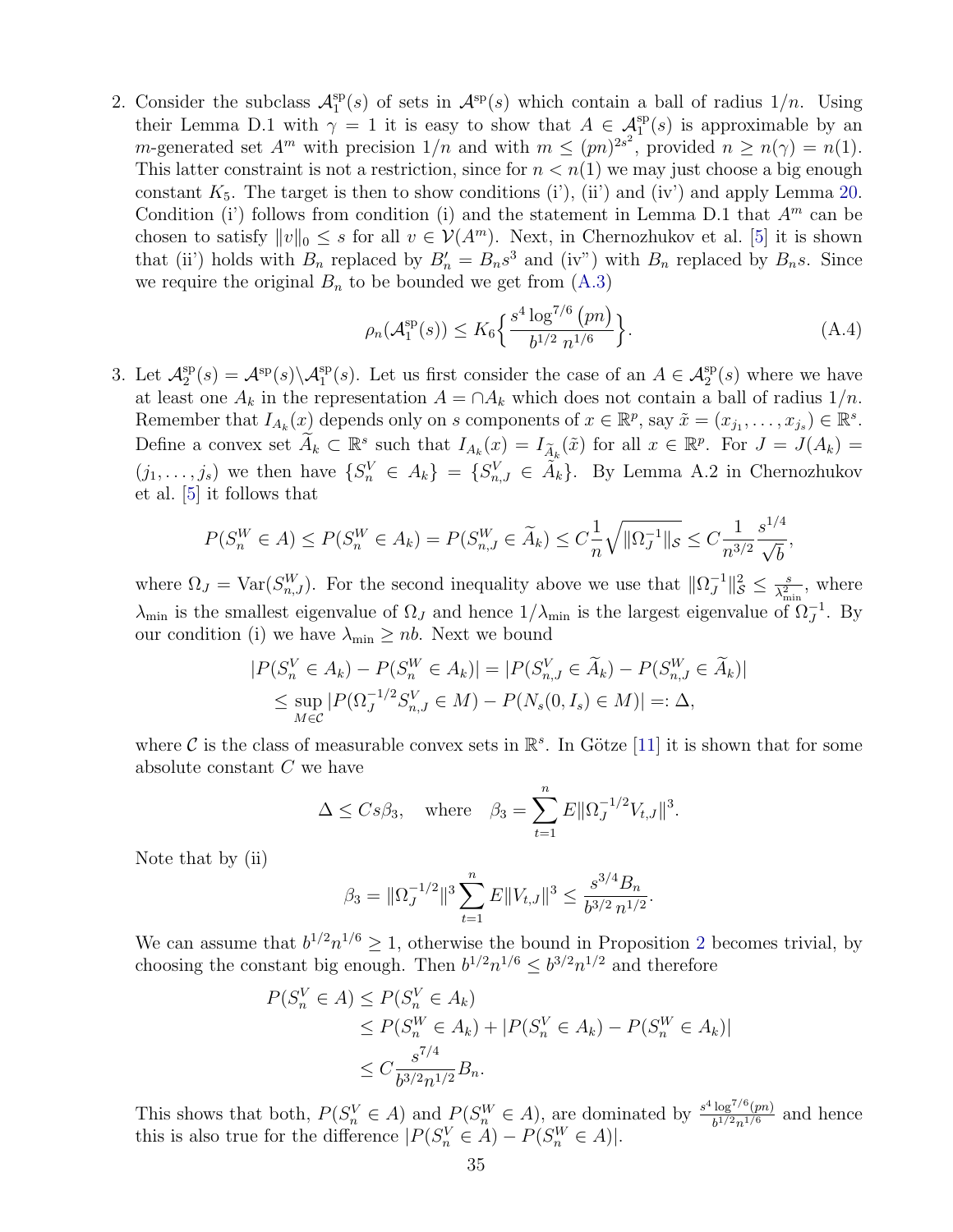4. The last case we need to handle is when  $A \in \mathcal{A}_2^{\text{sp}}$  and  $A = \bigcap_{k=1}^K A_k$ , such that each  $A_k$ contains a ball with radius  $1/n$ . We show that both,  $P(S_n^V \in A)$  and  $P(S_n^W \in A)$  are dominated by the bound in [\(A.4\)](#page-34-0). Thus their difference is.

Like in Step 2 we can find for each k an m-generated convex set  $A^m$  such that  $A_k^m \subset A_k$  $A_k^{m,1/n}$  $\binom{m,1/n}{k}$ . We have  $m \le (pn)^{2s^2}$  and we can choose  $A^m$  such that for all  $v \in \mathcal{V}(A_k^m)$  we have  $||v||_0 \leq s$ . In Chernozhukov et al. [\[5\]](#page-39-10) it is shown that quite generally  $K \leq p^s$ . Thus,  $A_0 := \bigcap_{k=1}^K A_k^{m,1/n}$  $\sum_{k=1}^{m} (m)^{2s^2} \leq (pn)^{3s^2}$ . Using the same arguments as in Step 2 we see that (i'), (ii') and (iv') hold and hence by Lemma [20](#page-33-1) with  $d = 3s^2$  we have that  $|P(S_n^V \in A_0) - P(S_n^W \in A_0)|$  is bounded as in [\(A.4\)](#page-34-0). Now since A contains no ball of radius  $1/n$  we get  $P(S_n^W \in \bigcap_{k=1}^K A_k^{m,-1/n})$  $\binom{m,-1}{k} = 0$  and hence

$$
P(S_n^W \in A) \le P(S_n^W \in A_0)
$$
  
=  $P(S_n^W \in \cap_{k=1}^K A_k^{m,1/n}) - P(S_n^W \in \cap_{k=1}^K A_k^{m,-1/n})$   
 $\le P(v'S_n^W \le S_{A_k^m}(v) + 1/n : k = 1, ..., K, v \in V(A_k^m))$   
 $- P(v'S_n^W \le S_{A_k^m}(v) - 1/n : k = 1, ..., K, v \in V(A_k^m))$   
 $\le \frac{2}{n} \frac{\sqrt{\log((pn)^{3s^2})} + 2}{\sqrt{b}}.$ 

For the last inequality we used Lemma [15.](#page-31-1) Finally we observe

$$
P(S_n^V \in A) \le P(S_n^V \in A_0) \le P(S_n^W \in A_0) + |P(S_n^V \in A_0) - P(S_n^W \in A_0)|.
$$

The proof is complete.

## B Maximum of linear forms

Suppose that  $X_1, \ldots, X_n$  are iid zero mean random elements with values in H and that  $\{a_{jnt}\}_{1\leq j\leq q,1\leq t\leq n}$  $\mathcal{L}(H)$  are such that  $||a_{jnt}|| \leq n^{-1/2}$  for  $n \geq 1$ . Denote

$$
L_{nj} = \sum_{t=1}^{n} a_{jnt}(X_t)
$$

for  $n \geq 1$  and  $1 \leq j \leq q$ . We show that  $\text{Emax}_{1 \leq j \leq q} ||L_{nj}||^2 = O(\log n)$  as  $n \to \infty$  provided that  $E||X_1||^r < \infty$  with some  $r > 2$ . We first prove an auxiliary lemma that is used in the proof.

<span id="page-35-0"></span>**Lemma 21.** Suppose that  $X_1, \ldots, X_n$  are independent zero mean random elements with values in H such that  $||X_t|| \leq b$  a.s. with some  $b > 0$  and  $p := P(||X_t|| \neq 0)$  for each  $t = 1, \ldots, n$ . Then

$$
P(||S_n|| \ge x) \le 2e^{-\frac{x^2}{b^2}\beta} \left[1 + p(e^{\frac{x^2}{2b^2}\beta^2} - 1)\right]^n
$$

for  $x \geq 0$  and each  $\beta \in \mathbb{R}$ , where  $S_n = X_1 + \ldots + X_n$  for  $n \geq 1$ .

*Proof.* It follows from Theorem 3.5 of Pinelis [\[30\]](#page-40-16) that  $P(||S_n|| \ge x) \le 2 \exp\{-x^2/(2nb^2)\}\)$  for all  $x \geq 0$ . Let  $A_k$  denote the event that k out of n random elements  $X_1, \ldots, X_n$  are not equal to 0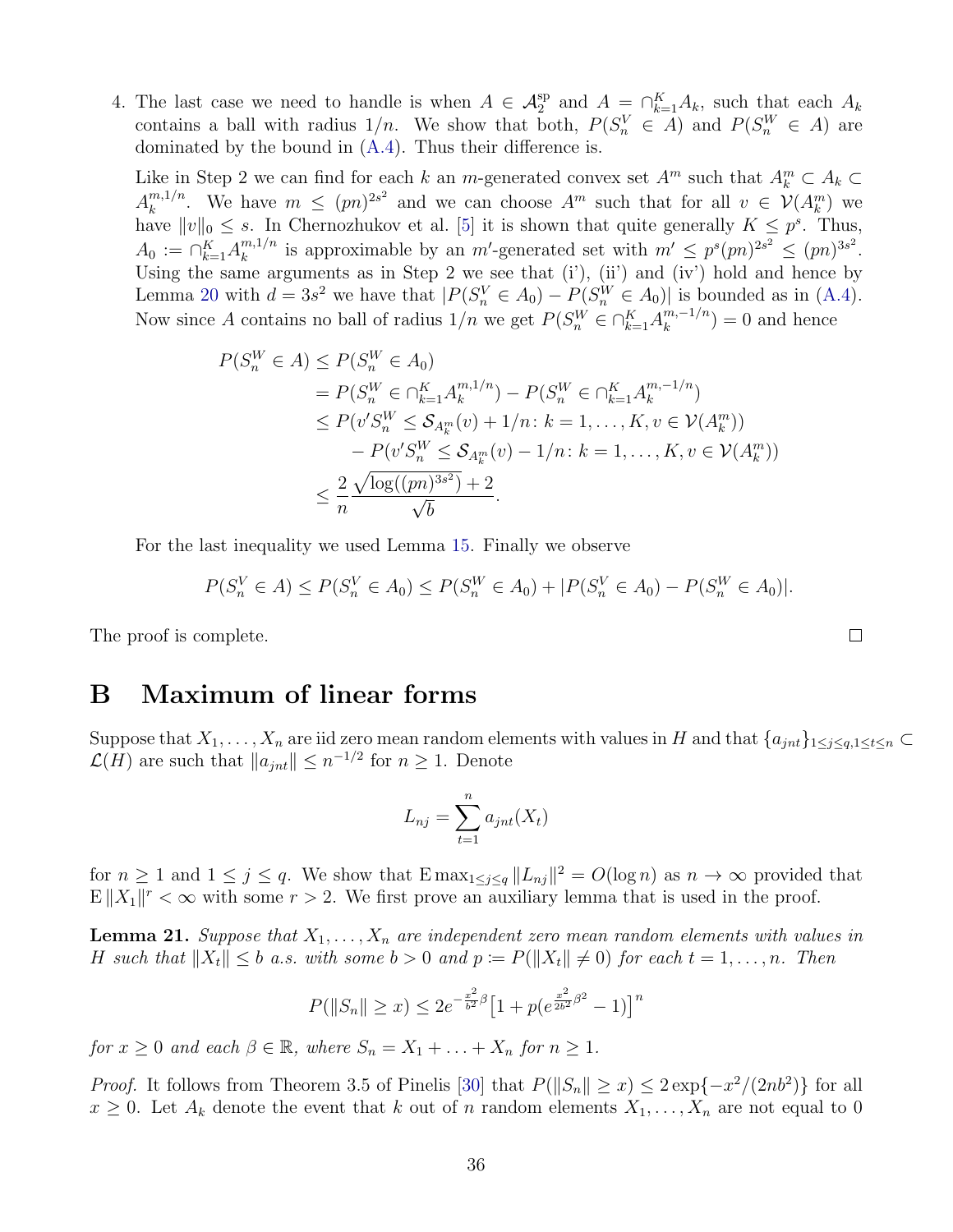with  $k = 0, \ldots, n$ . Using the fact that  $k^{-1} \geq 2\beta - \beta^2 k$  for  $k \neq 0$  and  $\beta \in \mathbb{R}$ , we obtain

$$
P(\|S_n\| \ge x) = \sum_{k=0}^n P(\|S_n\| \ge x \mid A_k) P(A_k)
$$
  
\n
$$
\le 2 \sum_{k=1}^n e^{-\frac{x^2}{2kb^2}} {n \choose k} p^k (1-p)^{n-k}
$$
  
\n
$$
\le 2e^{-\frac{x^2}{b^2}\beta} \sum_{k=1}^n {n \choose k} e^{\frac{x^2}{2b^2}\beta^2 k} p^k (1-p)^{n-k}
$$
  
\n
$$
\le 2e^{-\frac{x^2}{b^2}\beta} [1 + p(e^{\frac{x^2}{2b^2}\beta^2} - 1)]^n
$$

for  $x > 0$  and all  $\beta \in \mathbb{R}$ . The proof is complete.

Now we are ready to prove the main result.

<span id="page-36-0"></span>**Theorem 9.** Suppose that  $X_1, \ldots, X_n$  are iid random elements with values in H such that  $EX_1 =$ 0 and  $E\|X_1\|^r$  with some  $r > 2$ . Then

$$
\mathbb{E} \max_{1 \le j \le q} \|L_{nj}\|^2 = O(\log n) \quad \text{as} \quad n \to \infty.
$$

The proof of [Theorem 9](#page-36-0) is based on a decomposition of random elements. Consider some zero mean random element  $\xi$  with values in H such that  $E ||\xi||^r = 1$ . Suppose that  $\{p_k\}_{k\geq 0}$  is a strictly decreasing sequence of probabilities that converges to 0 as  $k \to \infty$ . Choose  $R \ge 1$ . The decomposition of  $\xi$  is given by

<span id="page-36-1"></span>
$$
\xi = \hat{\xi}_0 + \sum_{k=1}^{R} \check{\xi}_k + \xi'_R,\tag{B.1}
$$

where the random elements are defined in the following way. Since we are only interested in the distribution, we can assume without loss of generality that a uniform random variable can be defined on the underlying probability space. Then the space is non-atomic and hence there exists an event  $F_R$  such that  $P(F_R) = p_R$  and  $\|\xi\| \leq p_R^{-1/r}$  $R_R^{-1/r}$  on  $F_R^c$ . Define

$$
\hat{\xi}_R = \xi I_{F_R^c} + p_R^{-1} \mathbb{E}[\xi I_{F_R}] I_{F_R} \quad \text{and} \quad \xi'_R = \xi - \hat{\xi}_R.
$$

The remaining random elements are defined recursively. Denote  $\hat{F}_{k-1}$  the event such that  $P(\hat{F}_{k-1}) =$  $p_{k-1}$  and  $\|\hat{\xi}_k\| \leq p_{k-1}^{-1/r}$  $\hat{F}_{k-1}^{c}$  on  $\hat{F}_{k-1}^{c}$  with  $1 \leq k \leq R$ . Moreover, define

$$
\hat{\xi}_{k-1} = \hat{\xi}_k I_{\hat{F}_{k-1}^c} + p_{k-1}^{-1} \mathbb{E}[\hat{\xi}_k I_{\hat{F}_{k-1}}] I_{\hat{F}_{k-1}} \text{ and } \check{\xi}_k = \hat{\xi}_k - \hat{\xi}_{k-1}.
$$

Then decomposition [\(B.1\)](#page-36-1) has the following properties

- (i)  $E \hat{\xi}_0 = E \check{\xi}_1 = \ldots = E \check{\xi}_R = E \xi'_R = 0;$
- (ii)  $E \|\hat{\xi}_0\|^r \le E \|\hat{\xi}_1\|^r \le \ldots \le E \|\hat{\xi}_R\|^r \le E \|\xi\|^r;$
- (iii)  $E \|\xi'_R\|^r \leq 2^r E \|\xi\|^r$  and  $E \|\xi_k\|^r \leq 2^r E \|\tilde{\xi}_k\|^r$  for  $1 \leq k \leq R$ ;
- (iv) by Hölder's inequality,  $||p_R^{-1} E[\xi I_{F_R}]|| \leq p_R^{-1/r}$  $\|p_{k-1}^{-1} \mathbb{E}[\hat{\xi}_k I_{\hat{F}_{r-1}}] \| \leq p_{k-1}^{-1/r}$  $\frac{-1}{k-1}$  for  $1 \leq k \leq R$ and hence  $\|\hat{\xi}_k\| \leq p_k^{-1/r}$  $\int_{k}^{-1/r}$  for  $0 \leq k \leq R$  and  $\|\xi_k\| \leq 2p_{k-1}^{-1/r} \leq 2p_k^{-1/r}$  $\frac{e^{-1/r}}{k}$  for  $1 \leq k \leq R;$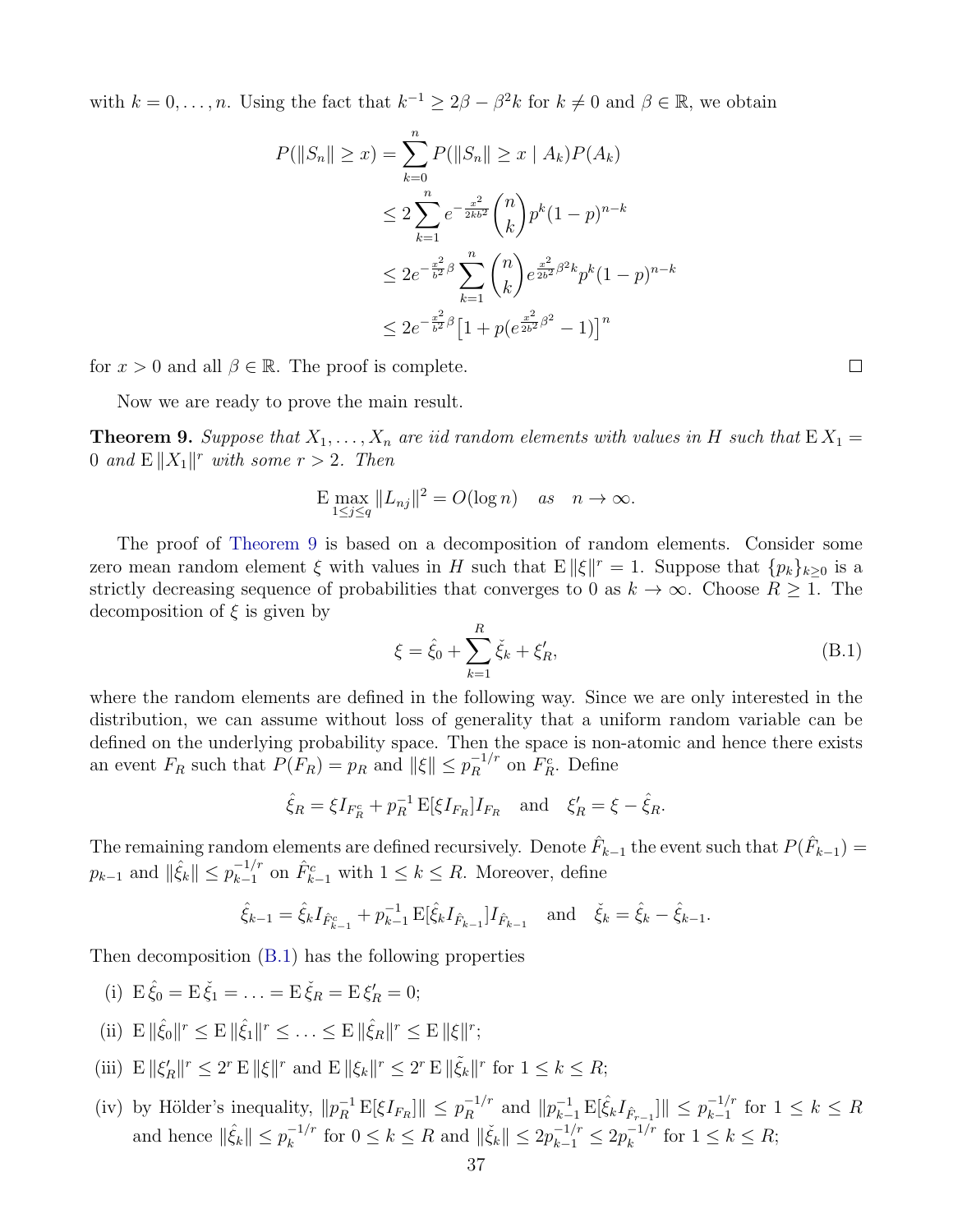(v)  $P(\xi_R' \neq 0) \leq p_R$  and  $P(\xi_k \neq 0) \leq p_{k-1}$  for  $1 \leq k \leq R$ .

*Proof of [Theorem 9.](#page-36-0)* Assume that  $E||X_1||^r = 1$  without loss of generality. We use decomposi-tion [\(B.1\)](#page-36-1) with  $p_k = 2^{-k}$  and  $R = \log_2 n$  (the logarithm to the base 2). Then

$$
L_{nj} = \sum_{t=1}^{n} a_{jnt}(\hat{X}_{t,0}) + \sum_{k=1}^{\log_2 n} \sum_{t=1}^{n} a_{jnt}(\check{X}_{t,k}) + \sum_{t=1}^{n} a_{jnt}(X'_{t,\log_2 n})
$$

for  $1 \leq j \leq q$  and  $n \geq 1$ . Observe that  $\hat{X}_{t,0} = 0$  almost surely for  $1 \leq t \leq n$  since  $p_0 = 1$ . By Hölder's inequality,

$$
n^{-1/2} \sum_{t=1}^{n} \|X'_{t,\log_2 n}\| \le n^{-1/2} N_n^{1-1/r} \Bigl[\sum_{t=1}^{n} \|X'_{t,\log_2 n}\|^r\Bigr]^{1/r},
$$

where the random variable  $N_n = \sum_{t=1}^n I_{\{|X_{t,\log_2 n}^{\prime}| \neq 0\}}$  follows a binomial distribution. Observe that

$$
E e^{N_n} = [1 + P(||X'_{1,\log_2 n}|| \neq 0)(e-1)]^n \le [1 + n^{-1}(e-1)]^n < e^e.
$$

It follows that any fixed moment of  $N_n$  is bounded for all  $n \geq 1$  and hence

$$
\mathbf{E}\max_{1\leq j\leq q}\Bigl\|\sum_{t=1}^n a_{jnt}(X_{t,\log_2 n}')\Bigr\|^2\leq n^{-1}\,\mathbf{E}\, N_n^{2-2/q}[n\,\mathbf{E}\,\|X_{1,\log_2 n}'\|^r]^{2/r}=O(n^{2/r-1})
$$

as  $n \to \infty$  using Jensen's inequality.

By the triangle inequality,

$$
\mathbf{E} \max_{1 \le j \le q} \Big\| \sum_{k=1}^{\log_2 n} \sum_{t=1}^n a_{jnt}(\check{X}_{t,k}) \Big\|^2 \le \mathbf{E} \Big[ \sum_{k=1}^{\log_2 n} \max_{1 \le j \le q} \Big\| \sum_{t=1}^n a_{jnt}(\check{X}_{t,k}) \Big\|^2 \Big]^2 \le \Big| \sum_{k=1}^{\log_2 n} \Big( \mathbf{E} \max_{1 \le j \le q} \Big\| \sum_{t=1}^n a_{jnt}(\check{X}_{t,k}) \Big\|^2 \Big)^{1/2} \Big|^2.
$$

Choose  $\delta > 0$  such that  $1/r + \delta < 1/2$ . We show that

$$
\mathbf{E} \max_{1 \le j \le q} \Big\| \sum_{t=1}^{n} 2^{\delta k - 1} a_{jnt}(\check{X}_{t,k}) \Big\|^2 \le C^2 \log n + O(1)
$$

for each  $1 \leq k \leq \log_2 n$  with some  $C > 0$ . Note that this yields the proof. More specifically, we show that

<span id="page-37-0"></span>
$$
E\left[\left\|\sum_{t=1}^{n} 2^{\delta k-1} a_{jnt}(\check{X}_{t,k})\right\|^2 - C^2 \log n\right]_+
$$
  
= 
$$
\int_{C\sqrt{\log n}}^{\infty} 2x P\left(\left\|\sum_{t=1}^{n} 2^{\delta k-1} a_{jnt}(\check{X}_{t,k})\right\| > x\right) dx \leq \frac{C}{n}
$$
 (B.2)

for each  $1 \leq j \leq q$  and  $1 \leq k \leq \log_2 n$ .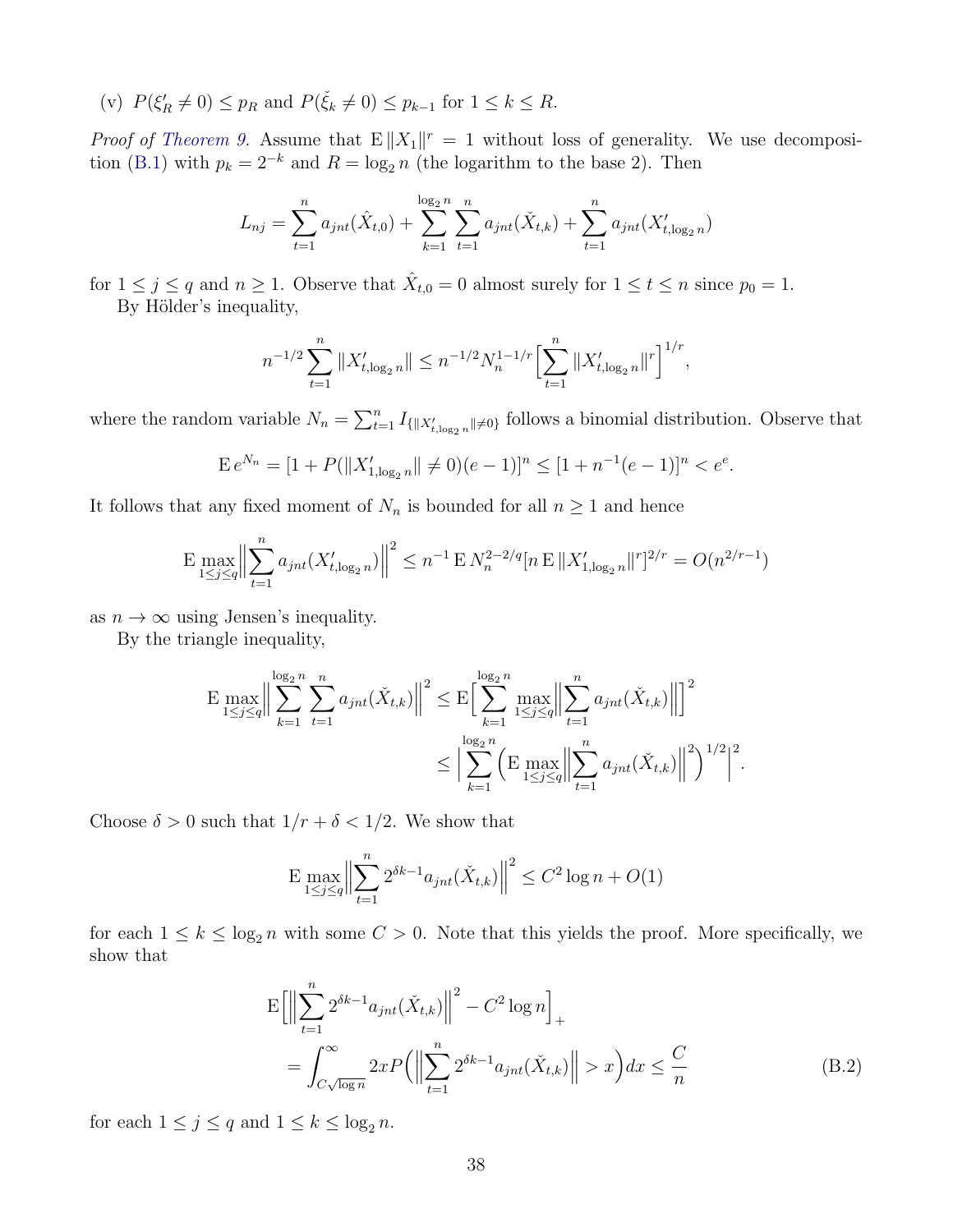Since  $||2^{\delta k-1}a_{jnt}(\check{X}_{t,k})|| \leq p_k^{-(1/r+\delta)}n^{-1/2}$  and  $P(\check{X}_{t,k} \neq 0) \leq p_{k-1}$  for  $1 \leq t \leq n$ , we are in the position to apply [Lemma 21.](#page-35-0) Let  $s_k := p_k^{-(1/r+\delta)}$  $\kappa_k^{-(1/r+\delta)}$  and let  $\beta = \beta'/n$ . We thus obtain

<span id="page-38-0"></span>
$$
P\left(\left\|\sum_{t=1}^{n} 2^{\delta k-1} a_{jnt}(\check{X}_{t,k})\right\| > x\right) \le 2e^{-\frac{x^2}{s_k^2}\beta'} \left[1 + p_{k-1}(e^{\frac{x^2}{2ns_k^2}(\beta')^2} - 1)\right]^n. \tag{B.3}
$$

We split the integral in equation  $(B.2)$  into two integrals

$$
\begin{aligned} \int_{C\sqrt{\log n}}^{\infty}2xP\Big(\Big\|\sum_{t=1}^{n}2^{\delta k-1}a_{jnt}(\check{X}_{t,k})\Big\|>x\Big)dx=\int_{C\sqrt{\log n}}^{\sqrt{n}/s_{k}}2xP\Big(\Big\|\sum_{t=1}^{n}2^{\delta k-1}a_{jnt}(\check{X}_{t,k})\Big\|>x\Big)dx\\ &+\int_{\sqrt{n}/s_{k}}^{\infty}2xP\Big(\Big\|\sum_{t=1}^{n}2^{\delta k-1}a_{jnt}(\check{X}_{t,k})\Big\|>x\Big)dx. \end{aligned}
$$

Using [\(B.3\)](#page-38-0) and  $p_{k-1} \leq 2s_k^{-2}$  $\kappa_k^{-2}$ , setting  $\beta' = \varepsilon s_k^2$ , where  $\varepsilon > 0$  is a small number, and using the inequality  $(e^x - 1) \leq 2x$ , which holds for small enough values of x, we obtain

$$
\int_{C\sqrt{\log n}}^{\sqrt{n}/s_k} 2x P\left(\left\|\sum_{t=1}^n 2^{\delta k - 1} a_{jnt}(\check{X}_{t,k})\right\| > x\right) dx \le 2 \int_{C\sqrt{\log n}}^{\sqrt{n}/s_k} 2x e^{-x^2 \varepsilon} \left[1 + \frac{2x^2 \varepsilon^2}{n}\right]^n dx
$$
  
\n
$$
\le 2 \int_{C\sqrt{\log n}}^{\sqrt{n}/s_k} 2x e^{-x^2 \varepsilon (1 - 2\varepsilon)} dx
$$
  
\n
$$
= \frac{2}{\varepsilon (1 - 2\varepsilon)} \left[e^{-C^2 \varepsilon (1 - 2\varepsilon) \log n} - e^{-\frac{n}{s_k^2} \cdot \varepsilon (1 - 2\varepsilon)}\right]
$$
  
\n
$$
\le \frac{2}{\varepsilon (1 - 2\varepsilon)} \cdot n^{-C^2 \varepsilon (1 - 2\varepsilon)},
$$

where C is chosen in such a way that  $C^2\varepsilon(1-2\varepsilon) \geq 1$ .

Denote  $\rho = 1/2 - (1/r + \delta) > 0$ . Using [\(B.3\)](#page-38-0), setting  $\beta' = \varepsilon s_k \sqrt{\frac{\varepsilon}{\varepsilon}}$  $\overline{n}/x$ , where  $\varepsilon > 0$  is a small number, again using the inequality  $(e^x - 1) \leq 2x$ , which holds for small enough values of x, as well as the inequality  $(1 + x/n)^n \le e^x$  for  $x \in \mathbb{R}$  and  $n \ge 1$ , we obtain

$$
\int_{\sqrt{n}/s_k}^{\infty} 2x P\left(\left\|\sum_{t=1}^{n} 2^{\delta k-1} a_{jnt}(\check{X}_{t,k})\right\| > x\right) dx \le \int_{\sqrt{n}/s_k}^{\infty} 2x 2e^{-\frac{x\sqrt{n}}{s_k}\varepsilon} \left[1 + p_{k-1}(e^{\frac{\varepsilon^2}{2}} - 1)\right]^n dx
$$
  

$$
\le 4\left[1 + p_{k-1}\varepsilon^2\right]^n \int_{\sqrt{n}/s_k}^{\infty} xe^{-\frac{x\sqrt{n}}{s_k}\varepsilon} dx
$$
  

$$
\le 4\varepsilon^{-1} e^{\frac{2n\varepsilon^2}{s_k^2}} e^{-\frac{n}{s_k^2}\varepsilon} \left[1 + \frac{s_k^2}{\varepsilon n}\right]
$$
  

$$
\le 4\varepsilon^{-1} e^{-\varepsilon(1-2\varepsilon)n^{1-2(1/r+\delta)}} \left[1 + \varepsilon^{-1} n^{2(1/r+\delta)-1}\right]
$$
  

$$
= 4\varepsilon^{-1} e^{-\varepsilon(1-2\varepsilon)n^{2\rho}} \left[1 + \varepsilon^{-1} n^{-2\rho}\right],
$$

where we used the fact that  $p_{k-1} \leq 2s_k^{-2}$  $\frac{k}{k}$  and  $s_k \leq n^{1/r+\delta}$  for  $1 \leq k \leq \log_2 n$ . The proof is complete.  $\Box$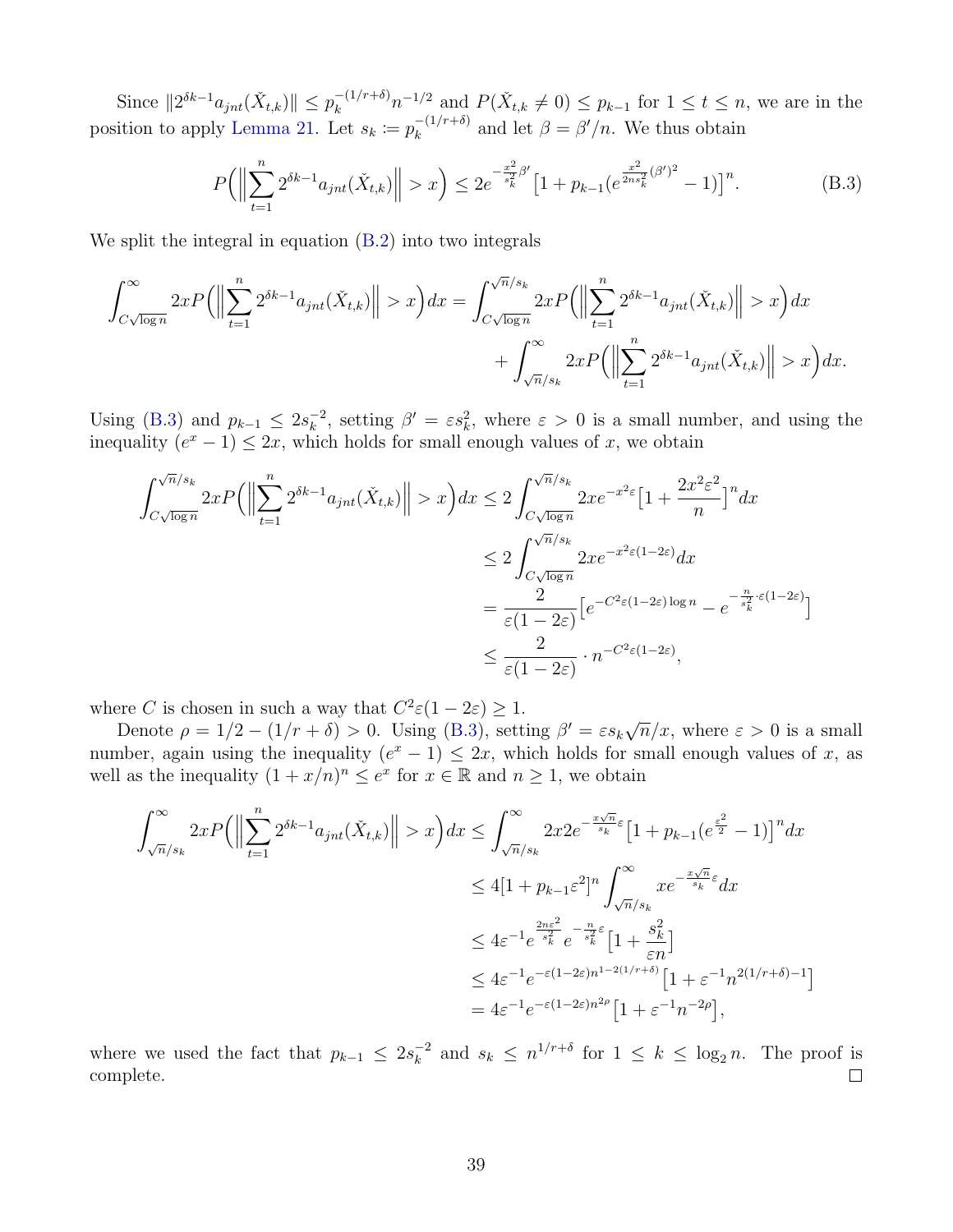## References

- <span id="page-39-3"></span>[1] A. Aue, D. Dubart-Norinho, and S. Hörmann. On the prediction of stationary functional time series. Journal of the American Statistical Association, 110:378–392, 2015.
- <span id="page-39-7"></span>[2] D. Bosq. Linear Processes in Function Spaces, volume 149 of Lecture Notes in Statistics. Springer-Verlag New York, 2000.
- <span id="page-39-4"></span>[3] P. Brockwell and R. Davis. *Time Series: Theory and Methods*. Springer Series in Statistics. Springer-Verlag New York, 1991.
- <span id="page-39-6"></span>[4] V. Characiejus and G. Rice. A general white noise test based on kernel lag-window estimates of the spectral density operator. Econometrics and Statistics, 13:175 – 196, 2020. ISSN 2452-3062.
- <span id="page-39-10"></span>[5] V. Chernozhukov, D. Chetverikov, and K. Kato. Central limit theorems and bootstrap in high dimensions. *The Annals of Probability*, 45:2309–2352, 2017.
- <span id="page-39-14"></span> $[6]$  V. Chernozhukov, D. Chetverikov, and K. Kato. Detailed proof of Nazarov's inequality.  $arXiv$ e-prints, art. arXiv:1711.10696, November 2017.
- <span id="page-39-8"></span>[7] R.A. Davis and T. Mikosch. The maximum of the periodogram of a non-Gaussian sequence. The Annals of Probability, 27:522–536, 1999.
- <span id="page-39-9"></span>[8] Uwe Einmahl. Extensions of results of Komlós, Major, and Tusnády to the multivariate case. Journal of Multivariate Analysis, 28(1):20 – 68, 1989.
- <span id="page-39-11"></span>[9] P. Embrechts, C. Klüppelberg, and T. Mikosch. *Modelling Extremal Events*, volume 33 of Stochastic Modelling and Applied Probability. Springer-Verlag Berlin Heidelberg, 1997.
- <span id="page-39-0"></span>[10] Ronald Aylmer Fisher. Tests of significance in harmonic analysis. Proceedings of the Royal Society of London. Series A, Containing Papers of a Mathematical and Physical Character, 125(796):54–59, 1929.
- <span id="page-39-15"></span>[11] F. Götze. On the rate of convergence in the multivariate CLT. The Annals of Probability, 19: 724–739, 1991.
- <span id="page-39-1"></span>[12] U. Grenander and M. Rosenblatt. Statistical Analysis of Stationary Time Series, volume 21. John Wiley and Sons, New York, 1957.
- <span id="page-39-13"></span>[13] S. Guillas. Rates of convergence of autocorrelation estimates for autoregressive Hilbertian processes. Statistics & Probability Letters, 55.
- <span id="page-39-2"></span>[14] E. J. Hannan. Testing for a jump in the spectral function. Journal of the Royal Statistical Society: Series B (Methodological), 23(2):394–404, 1961.
- <span id="page-39-12"></span>[15] S. Hörmann and L. Kidzinski. A note on estimation in Hilbertian linear models. Scandinavian journal of Statistics, 42:43–62.
- <span id="page-39-5"></span>[16] S. Hörmann, P. Kokoszka, and G. Nisol. Testing for periodicity in functional time series. The Annals of Statistics, 46:2960–2984, 2018.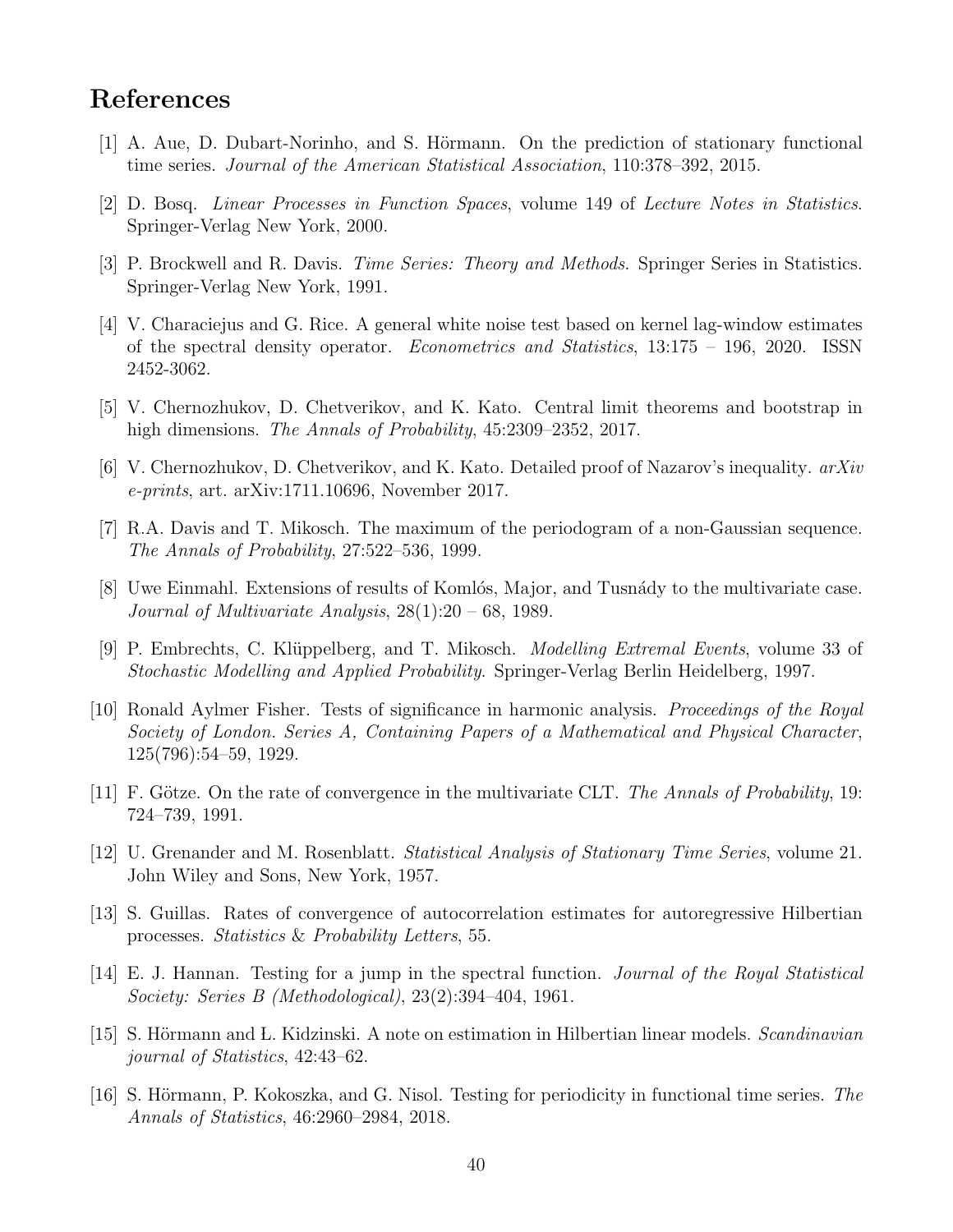- <span id="page-40-15"></span>[17] L. Horváth and P. Kokoszka. *Inference for Functional Data with Applications*, volume 200 of Springer Series in Statistics. Springer-Verlag New York, 2012.
- <span id="page-40-3"></span>[18] L. Horváth, P. Kokoszka, and G. Rice. Testing stationarity of functional time series. *Journal* of Econometrics, 179:66–82, 2014.
- <span id="page-40-7"></span>[19] S. Hörmann, L. Kidziński, and M. Hallin. Dynamic functional principal components. *Journal* of the Royal Statistical Society. Series B (Statistical Methodology), 77(2):319–348, 2015.
- <span id="page-40-0"></span>[20] G. M. Jenkins and M. B. Priestley. The spectral analysis of time-series. Journal of the Royal Statistical Society. Series B (Methodological), 19(1):1–12, 1957.
- <span id="page-40-10"></span>[21] S. Kang and R. Serfozo. Extreme values of phase-type and mixed random variables with parallel-processing examples. Journal of Applied Probability, 36:194–210, 1999.
- <span id="page-40-4"></span>[22] J. Klepsch, C. Klüppelberg, and T. Wei. Prediction of functional ARMA processes with an application to traffic data. Econometrics and Statistics, 1:128–149, 2017.
- <span id="page-40-1"></span>[23] A. Laukaitis and A. Račkauskas. Functional data analysis of payment systems. Nonlinear Analysis: Modelling and Control, 7:53–68, December 2002.
- <span id="page-40-2"></span>[24] D. Liebl. Modeling and forecasting electricity prices: A functional data perspective. The Annals of Applied Statistics, 7:1562–1592, 2013.
- <span id="page-40-8"></span>[25] Z. Lin and W. Liu. On maxima of periodograms of stationary processes. The Annals of Statistics, 37:2676–2695, 2009.
- <span id="page-40-5"></span>[26] I. B. MacNeill. Tests for periodic components in multiple time series. Biometrika, 61:57–70, 1974.
- <span id="page-40-13"></span>[27] F. Merlevède, M. Peligrad, and S. Utev. Sharp conditions for the CLT of linear processes in a Hilbert space. Journal of Theoretical Probability, pages 681–693, 1997.
- <span id="page-40-9"></span>[28] F. Nazarov. On the maximal perimeter of a convex set in  $\mathbb{R}^n$  with respect to a Gaussian measure. In V. Milman and G. Schechtman, editors, *Geometric Aspects of Functional Analy*sis: Israel Seminar 2001-2002, volume 1807 of Lecture Notes in Mathematics, pages 169–187. Springer Berlin Heidelberg, Berlin, Heidelberg, 2003.
- <span id="page-40-6"></span>[29] V. Panaretos and S. Tavakoli. Fourier analysis of stationary time series in function space. The Annals of Statistics, 41:568–603, 2013.
- <span id="page-40-16"></span>[30] I. Pinelis. Optimum bounds for the distributions of martingales in Banach spaces. The Annals of Probability, 22:1679–1706, October 1994.
- <span id="page-40-14"></span>[31] A. Račkauskas and C. Suquet. On limit theorems for Banach-space-valued linear processes. Lithuanian Mathematical Journal, 50:71–87, 2010.
- <span id="page-40-11"></span>[32] J. Ramsay, G. Hooker, and S. Graves. Functional Data Analysis with R and MATLAB. Springer, 1st edition, 2009.
- <span id="page-40-12"></span>[33] H. Rosenthal. On the subspaces of  $L^p$  ( $p > 2$ ) spanned by sequences of independent random variables. Israel Journal of Mathematics, 8:273–303, 1970.